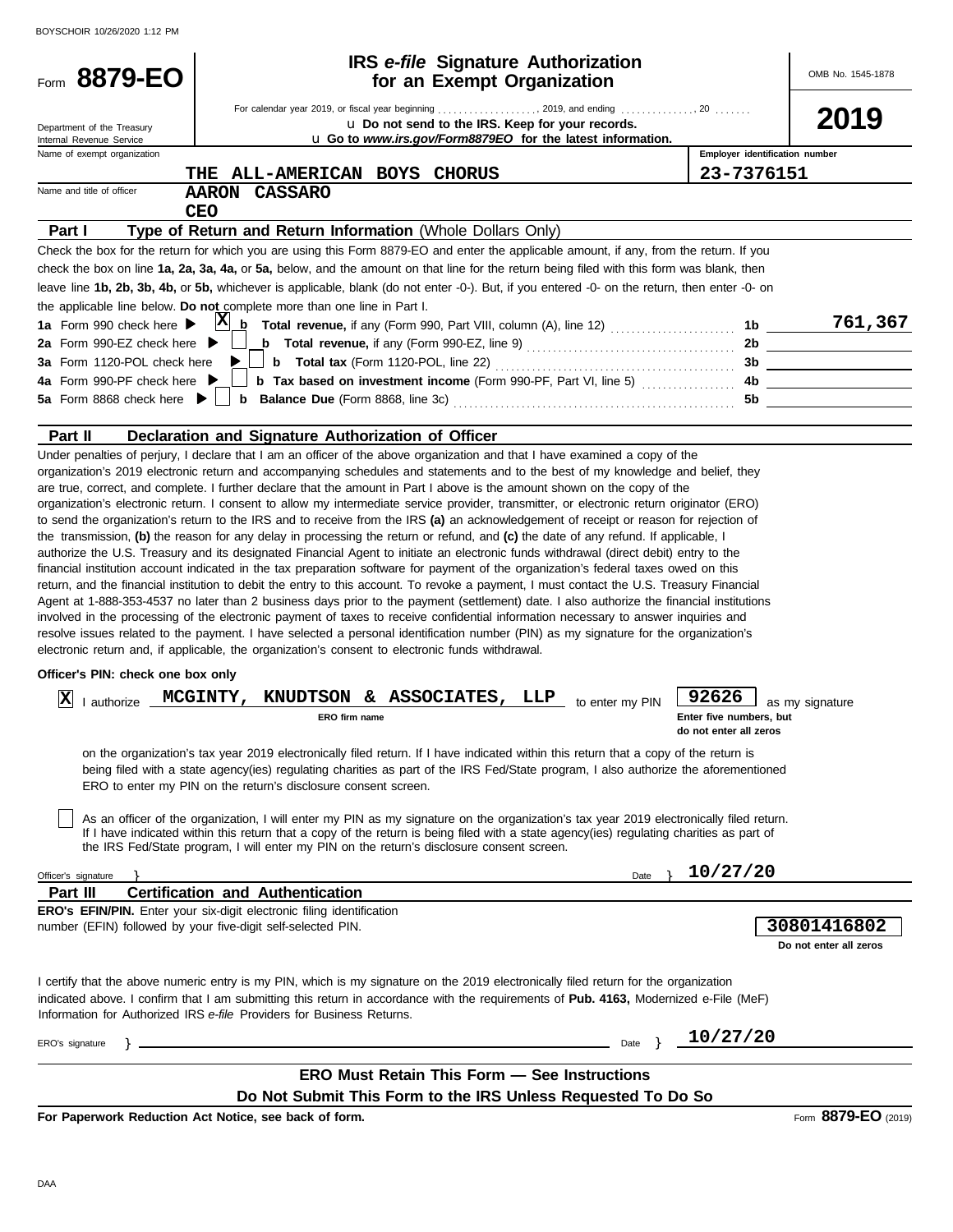Department of the Treasury<br>Internal Revenue Service

(Rev. January 2020)

Form

# **990 2019 Return of Organization Exempt From Income Tax**

**u** Go to *www.irs.gov/Form990* for instructions and the latest information. **u** Do not enter social security numbers on this form as it may be made public. **Under section 501(c), 527, or 4947(a)(1) of the Internal Revenue Code (except private foundations)** OMB No. 1545-0047

| 20 I Y                |
|-----------------------|
| <b>Open to Public</b> |
| <b>Inspection</b>     |

|                                |                             |                       | and ending<br>For the 2019 calendar year, or tax year beginning                                                                                                            |                                               |                          |                                            |  |  |
|--------------------------------|-----------------------------|-----------------------|----------------------------------------------------------------------------------------------------------------------------------------------------------------------------|-----------------------------------------------|--------------------------|--------------------------------------------|--|--|
| в                              |                             | Check if applicable:  | C Name of organization                                                                                                                                                     |                                               |                          | D Employer identification number           |  |  |
|                                | Address change              |                       | THE ALL-AMERICAN BOYS CHORUS                                                                                                                                               |                                               |                          |                                            |  |  |
|                                | Name change                 |                       | Doing business as                                                                                                                                                          |                                               | 23-7376151               |                                            |  |  |
|                                |                             |                       | Number and street (or P.O. box if mail is not delivered to street address)                                                                                                 | Room/suite                                    | E Telephone number       |                                            |  |  |
|                                | Initial return              |                       | 1801 E. EDINGER AVENUE STE 210                                                                                                                                             |                                               |                          | 714-361-3920                               |  |  |
|                                | Final return/<br>terminated |                       | City or town, state or province, country, and ZIP or foreign postal code                                                                                                   |                                               |                          |                                            |  |  |
|                                | Amended return              |                       | CA 92705<br><b>SANTA ANA</b>                                                                                                                                               |                                               | G Gross receipts \$      | 854,636                                    |  |  |
|                                |                             |                       | Name and address of principal officer:                                                                                                                                     | H(a) Is this a group return for subordinates? |                          | $ \mathbf{X} $ No<br>Yes                   |  |  |
|                                |                             | Application pending   | WILLIAM SANDERSON                                                                                                                                                          |                                               |                          |                                            |  |  |
|                                |                             |                       | 33 CLIMBING VINE                                                                                                                                                           | H(b) Are all subordinates included?           |                          | No<br>Yes                                  |  |  |
|                                |                             |                       | CA 92603<br><b>IRVINE</b>                                                                                                                                                  |                                               |                          | If "No," attach a list. (see instructions) |  |  |
|                                |                             | Tax-exempt status:    | $ \mathbf{X} $ 501(c)(3)<br>) $t$ (insert no.)<br>$501(c)$ (<br>4947(a)(1) or<br>527                                                                                       |                                               |                          |                                            |  |  |
|                                | Website: U                  |                       | WWW.TAABC.ORG                                                                                                                                                              | H(c) Group exemption number U                 |                          |                                            |  |  |
|                                |                             | Form of organization: | $ \mathbf{X} $ Corporation<br>Association<br>Other <b>u</b><br>Trust                                                                                                       | L Year of formation:                          |                          | M State of legal domicile:                 |  |  |
|                                | Part I                      |                       | <b>Summary</b>                                                                                                                                                             |                                               |                          |                                            |  |  |
|                                |                             |                       |                                                                                                                                                                            |                                               |                          |                                            |  |  |
|                                |                             |                       | SEE SCHEDULE O                                                                                                                                                             |                                               |                          |                                            |  |  |
|                                |                             |                       |                                                                                                                                                                            |                                               |                          |                                            |  |  |
| Governance                     |                             |                       |                                                                                                                                                                            |                                               |                          |                                            |  |  |
|                                |                             |                       | 2 Check this box $\mathbf{u}$   if the organization discontinued its operations or disposed of more than 25% of its net assets.                                            |                                               |                          |                                            |  |  |
| య                              |                             |                       | 3 Number of voting members of the governing body (Part VI, line 1a)                                                                                                        |                                               | 3                        | 13                                         |  |  |
|                                | 4                           |                       | Number of independent voting members of the governing body (Part VI, line 1b) [[[[[[[[[[[[[[[[[[[[[[[[[[[[[[[                                                              |                                               | $\blacktriangle$         | 13                                         |  |  |
|                                | 5                           |                       | Total number of individuals employed in calendar year 2019 (Part V, line 2a) [[[[[[[[[[[[[[[[[[[[[[[[[[[[[[[[                                                              |                                               | 5                        | 28                                         |  |  |
| <b>Activities</b>              |                             |                       | 6 Total number of volunteers (estimate if necessary)                                                                                                                       |                                               | 6                        | 0                                          |  |  |
|                                |                             |                       |                                                                                                                                                                            |                                               | 7a                       | 0                                          |  |  |
|                                |                             |                       |                                                                                                                                                                            |                                               | 7b                       | 0                                          |  |  |
|                                |                             |                       |                                                                                                                                                                            | Prior Year                                    |                          | Current Year                               |  |  |
|                                | 8                           |                       |                                                                                                                                                                            |                                               | 309,722                  | 260,697                                    |  |  |
|                                | 9                           |                       |                                                                                                                                                                            |                                               | 345,753                  | 318,308                                    |  |  |
| Revenue                        |                             |                       |                                                                                                                                                                            |                                               |                          |                                            |  |  |
|                                |                             |                       | 11 Other revenue (Part VIII, column (A), lines 5, 6d, 8c, 9c, 10c, and 11e)                                                                                                |                                               | 123,813                  | 182,362                                    |  |  |
|                                |                             |                       | 12 Total revenue - add lines 8 through 11 (must equal Part VIII, column (A), line 12)                                                                                      |                                               | 779,288                  | 761,367                                    |  |  |
|                                |                             |                       | 13 Grants and similar amounts paid (Part IX, column (A), lines 1-3)                                                                                                        |                                               |                          |                                            |  |  |
|                                | 14                          |                       |                                                                                                                                                                            |                                               |                          |                                            |  |  |
|                                |                             |                       | 15 Salaries, other compensation, employee benefits (Part IX, column (A), lines 5-10)                                                                                       |                                               | 296,472                  | 377,569                                    |  |  |
| xpenses                        |                             |                       | 15 Salaties, outer componenting fees (Part IX, column (A), line 11e)<br>16a Professional fundraising fees (Part IX, column (A), line 25) 11 9, 374                         |                                               |                          | O                                          |  |  |
|                                |                             |                       | .                                                                                                                                                                          |                                               |                          |                                            |  |  |
| ш                              |                             |                       | 17 Other expenses (Part IX, column (A), lines 11a-11d, 11f-24e)                                                                                                            |                                               | 404,183                  | 438,239                                    |  |  |
|                                |                             |                       | 18 Total expenses. Add lines 13-17 (must equal Part IX, column (A), line 25)                                                                                               |                                               | 700,655                  | 815,808                                    |  |  |
|                                |                             |                       | 19 Revenue less expenses. Subtract line 18 from line 12                                                                                                                    |                                               | 78,633                   | $-54,441$                                  |  |  |
|                                |                             |                       |                                                                                                                                                                            | Beginning of Current Year                     |                          | End of Year                                |  |  |
| Net Assets or<br>Fund Balances |                             |                       | 20 Total assets (Part X, line 16)                                                                                                                                          |                                               | 276,350                  | 289,141                                    |  |  |
|                                | 21                          |                       | Total liabilities (Part X, line 26)                                                                                                                                        |                                               | 249,008                  | 316,240                                    |  |  |
|                                |                             |                       | 22 Net assets or fund balances. Subtract line 21 from line 20                                                                                                              |                                               | 27,342                   | $-27,099$                                  |  |  |
|                                | Part II                     |                       | <b>Signature Block</b>                                                                                                                                                     |                                               |                          |                                            |  |  |
|                                |                             |                       | Under penalties of perjury, I declare that I have examined this return, including accompanying schedules and statements, and to the best of my knowledge and belief, it is |                                               |                          |                                            |  |  |
|                                |                             |                       | true, correct, and complete. Declaration of preparer (other than officer) is based on all information of which preparer has any knowledge.                                 |                                               |                          |                                            |  |  |
|                                |                             |                       |                                                                                                                                                                            |                                               |                          |                                            |  |  |
| Sign                           |                             |                       | Signature of officer                                                                                                                                                       |                                               | Date                     |                                            |  |  |
| Here                           |                             |                       | <b>CEO</b><br><b>AARON</b><br><b>CASSARO</b>                                                                                                                               |                                               |                          |                                            |  |  |
|                                |                             |                       | Type or print name and title                                                                                                                                               |                                               |                          |                                            |  |  |
|                                |                             |                       | Print/Type preparer's name<br>Preparer's signature                                                                                                                         | Date                                          | Check                    | <b>PTIN</b><br>if                          |  |  |
| Paid                           |                             |                       | <b>THOMAS M. MCGINTY</b>                                                                                                                                                   |                                               | $10/26/20$ self-employed | P00103738                                  |  |  |
|                                | Preparer                    | Firm's name           | KNUDTSON & ASSOCIATES,<br>MCGINTY,<br>LLP                                                                                                                                  |                                               | Firm's $EIN$ }           | 27-1848365                                 |  |  |
|                                | <b>Use Only</b>             |                       | 20422 BEACH BLVD.<br>SUITE 450                                                                                                                                             |                                               |                          |                                            |  |  |
|                                |                             | Firm's address        | 92648<br>HUNTINGTON BEACH,<br>CA                                                                                                                                           |                                               | Phone no.                | 714-536-7777                               |  |  |
|                                |                             |                       | May the IRS discuss this return with the preparer shown above? (see instructions)                                                                                          |                                               |                          | Yes<br><b>No</b>                           |  |  |

| Sign     |                            | Signature of officer |                                                                                   |               |                      |               |            |      | Date                     |      |              |           |
|----------|----------------------------|----------------------|-----------------------------------------------------------------------------------|---------------|----------------------|---------------|------------|------|--------------------------|------|--------------|-----------|
| Here     |                            | <b>AARON</b>         | CASSARO                                                                           |               |                      |               | <b>CEO</b> |      |                          |      |              |           |
|          |                            |                      | Type or print name and title                                                      |               |                      |               |            |      |                          |      |              |           |
|          | Print/Type preparer's name |                      |                                                                                   |               | Preparer's signature |               |            | Date | Check                    | if I | PTIN         |           |
| Paid     | <b>THOMAS M. MCGINTY</b>   |                      |                                                                                   |               |                      |               |            |      | $10/26/20$ self-employed |      | P00103738    |           |
| Preparer | Firm's name                |                      | MCGINTY,                                                                          | KNUDTSON      |                      | & ASSOCIATES, | LLP        |      | Firm's $EIN$             |      | 27-1848365   |           |
| Use Only |                            |                      | 20422 BEACH BLVD.                                                                 |               |                      | SUITE 450     |            |      |                          |      |              |           |
|          | Firm's address             |                      | <b>HUNTINGTON</b>                                                                 | <b>BEACH,</b> | CA                   | 92648         |            |      | Phone no.                |      | 714-536-7777 |           |
|          |                            |                      | May the IRS discuss this return with the preparer shown above? (see instructions) |               |                      |               |            |      |                          |      | <b>Yes</b>   | <b>No</b> |
|          |                            |                      | Fee Denomicals Dedication, Act Nation, non-the-concepts instrustions              |               |                      |               |            |      |                          |      |              | 0.00      |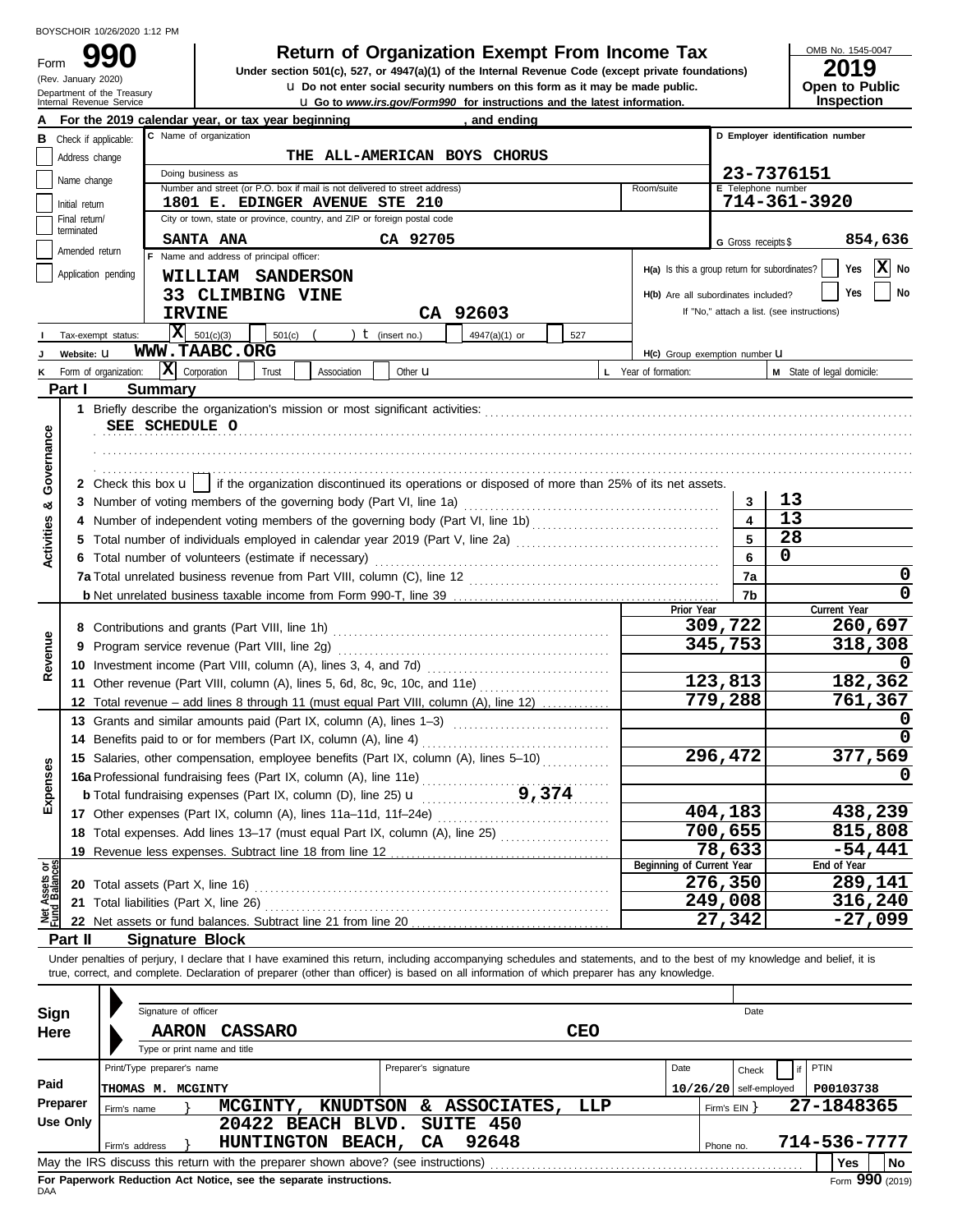| Form 990 (2019) THE ALL-AMERICAN BOYS CHORUS                                                                                    |                                                     | 23-7376151                                                         | Page 2                           |
|---------------------------------------------------------------------------------------------------------------------------------|-----------------------------------------------------|--------------------------------------------------------------------|----------------------------------|
| Part III                                                                                                                        | <b>Statement of Program Service Accomplishments</b> |                                                                    |                                  |
|                                                                                                                                 |                                                     |                                                                    | $ \mathbf{x} $                   |
| Briefly describe the organization's mission:<br>1<br>SEE SCHEDULE O                                                             |                                                     |                                                                    |                                  |
|                                                                                                                                 |                                                     |                                                                    |                                  |
|                                                                                                                                 |                                                     |                                                                    |                                  |
|                                                                                                                                 |                                                     |                                                                    |                                  |
| Did the organization undertake any significant program services during the year which were not listed on the<br>2               |                                                     |                                                                    |                                  |
| prior Form 990 or 990-EZ?                                                                                                       |                                                     |                                                                    | Yes $ X $ No                     |
| If "Yes," describe these new services on Schedule O.                                                                            |                                                     |                                                                    |                                  |
| Did the organization cease conducting, or make significant changes in how it conducts, any program<br>3                         |                                                     |                                                                    |                                  |
| services?<br>If "Yes," describe these changes on Schedule O.                                                                    |                                                     |                                                                    | $\vert$ Yes $\vert$ X $\vert$ No |
| Describe the organization's program service accomplishments for each of its three largest program services, as measured by<br>4 |                                                     |                                                                    |                                  |
| expenses. Section 501(c)(3) and 501(c)(4) organizations are required to report the amount of grants and allocations to others,  |                                                     |                                                                    |                                  |
| the total expenses, and revenue, if any, for each program service reported.                                                     |                                                     |                                                                    |                                  |
|                                                                                                                                 |                                                     |                                                                    |                                  |
| 4a (Code:<br>) (Expenses \$                                                                                                     | $\overline{154}$ , 286 including grants of \$       |                                                                    | ) (Revenue \$                    |
| AT THE END OF 2019, THERE WERE 101 MEMBERS IN THE AUDITION, TRAINING, AND                                                       |                                                     |                                                                    |                                  |
| CONCERT DIVISIONS.                                                                                                              |                                                     |                                                                    |                                  |
|                                                                                                                                 |                                                     |                                                                    |                                  |
|                                                                                                                                 |                                                     |                                                                    |                                  |
|                                                                                                                                 |                                                     |                                                                    |                                  |
|                                                                                                                                 |                                                     |                                                                    |                                  |
|                                                                                                                                 |                                                     |                                                                    |                                  |
|                                                                                                                                 |                                                     |                                                                    |                                  |
|                                                                                                                                 |                                                     |                                                                    |                                  |
|                                                                                                                                 |                                                     |                                                                    |                                  |
| 4b (Code:<br>) (Expenses \$<br>IN 2019,<br>IN ALTO, NM; WASHINGTON, DC; ANNAPOLIS, MD; WILLIAMSBURG, VA; LAKE BUENA             | 169,632 including grants of \$                      | THE CHORUS TOURED THE CONTINENTAL UNITED STATES, WITH PERFORMANCES | ) (Revenue \$                    |
| VISTA, FL; TAMPA, FL; JACKSONVILLE, FL; AND VENICE, FL.                                                                         |                                                     |                                                                    |                                  |
|                                                                                                                                 |                                                     |                                                                    |                                  |
|                                                                                                                                 |                                                     |                                                                    |                                  |
|                                                                                                                                 |                                                     |                                                                    |                                  |
|                                                                                                                                 |                                                     |                                                                    |                                  |
|                                                                                                                                 |                                                     |                                                                    |                                  |
|                                                                                                                                 |                                                     |                                                                    |                                  |
|                                                                                                                                 |                                                     |                                                                    |                                  |
|                                                                                                                                 |                                                     |                                                                    |                                  |
| ) (Expenses \$<br>4c (Code:<br>TO HELP SUPPORT<br>THE                                                                           | 10,382 including grants of $\sqrt[6]{\ }$           | CHORUS PROGRAM, 37 CHORAL RECORDINGS WERE SOLD                     | ) (Revenue \$<br><b>DURING</b>   |
| <b>THE YEAR.</b>                                                                                                                |                                                     |                                                                    |                                  |
|                                                                                                                                 |                                                     |                                                                    |                                  |
|                                                                                                                                 |                                                     |                                                                    |                                  |
|                                                                                                                                 |                                                     |                                                                    |                                  |
|                                                                                                                                 |                                                     |                                                                    |                                  |
|                                                                                                                                 |                                                     |                                                                    |                                  |
|                                                                                                                                 |                                                     |                                                                    |                                  |
|                                                                                                                                 |                                                     |                                                                    |                                  |
|                                                                                                                                 |                                                     |                                                                    |                                  |
|                                                                                                                                 |                                                     |                                                                    |                                  |
| 4d Other program services (Describe on Schedule O.)                                                                             |                                                     |                                                                    |                                  |
| 275,493<br>(Expenses \$                                                                                                         | including grants of \$                              | (Revenue \$                                                        |                                  |
| 4e Total program service expenses u                                                                                             | 609,793                                             |                                                                    |                                  |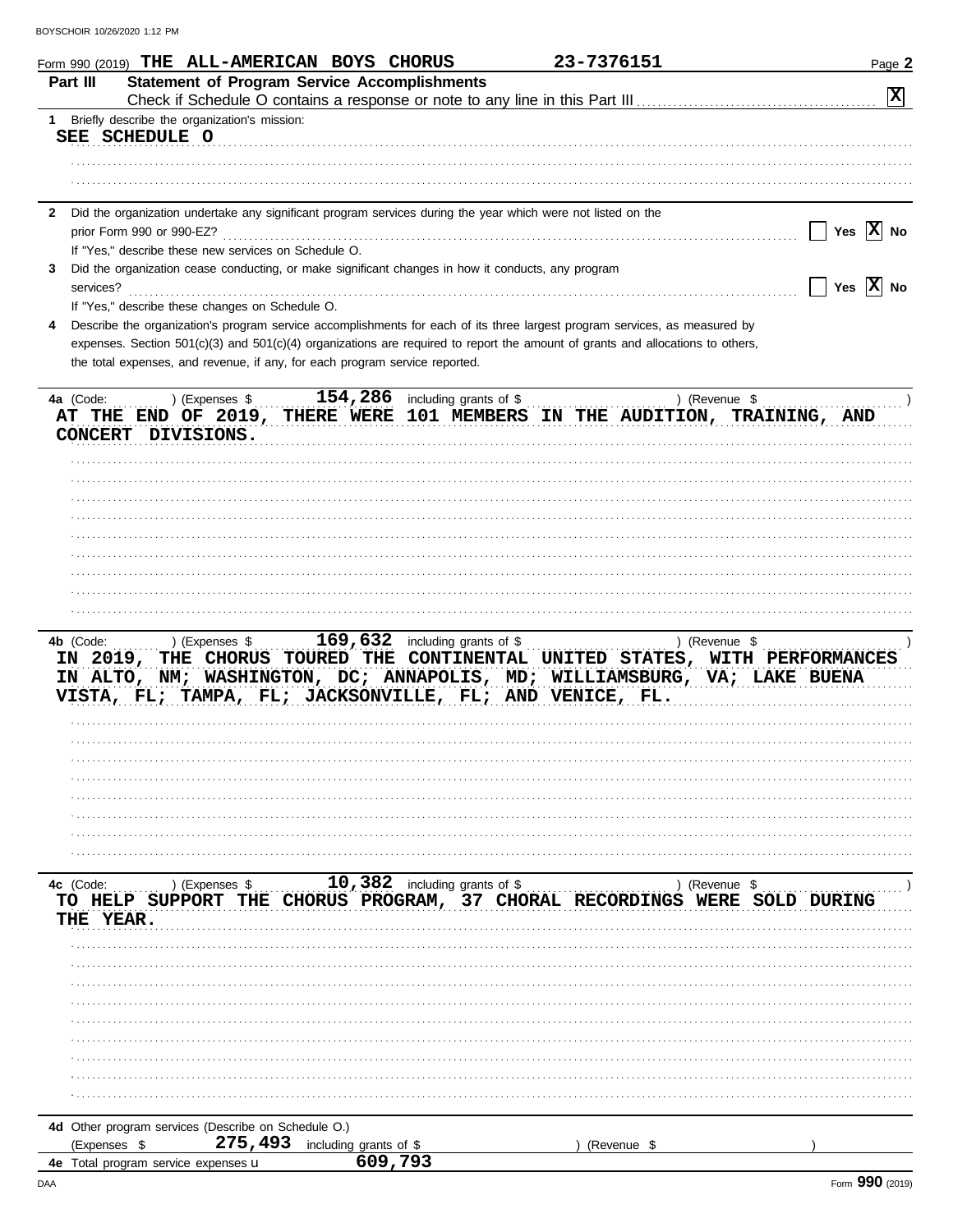|         | Form 990 (2019) THE ALL-AMERICAN BOYS CHORUS |  | 23-7376151 | ٽ Page |
|---------|----------------------------------------------|--|------------|--------|
| Part IV | <b>Checklist of Required Schedules</b>       |  |            |        |

|     |                                                                                                                                                                                                                                                   |              | Yes | No. |
|-----|---------------------------------------------------------------------------------------------------------------------------------------------------------------------------------------------------------------------------------------------------|--------------|-----|-----|
| 1   | Is the organization described in section $501(c)(3)$ or $4947(a)(1)$ (other than a private foundation)? If "Yes,"                                                                                                                                 |              |     |     |
|     | complete Schedule A example of the complete schedule A example the state of the state of the state of the state of the state of the state of the state of the state of the state of the state of the state of the state of the                    | 1            | X   |     |
| 2   |                                                                                                                                                                                                                                                   | $\mathbf{2}$ | X   |     |
| 3   | Did the organization engage in direct or indirect political campaign activities on behalf of or in opposition to                                                                                                                                  |              |     |     |
|     | candidates for public office? If "Yes," complete Schedule C, Part I                                                                                                                                                                               | 3            |     | X   |
| 4   | Section 501(c)(3) organizations. Did the organization engage in lobbying activities, or have a section 501(h)                                                                                                                                     |              |     |     |
|     |                                                                                                                                                                                                                                                   | 4            |     | X   |
| 5   | Is the organization a section $501(c)(4)$ , $501(c)(5)$ , or $501(c)(6)$ organization that receives membership dues,                                                                                                                              |              |     |     |
|     | assessments, or similar amounts as defined in Revenue Procedure 98-19? If "Yes," complete Schedule C, Part III                                                                                                                                    | 5            |     | X   |
| 6   | Did the organization maintain any donor advised funds or any similar funds or accounts for which donors                                                                                                                                           |              |     |     |
|     | have the right to provide advice on the distribution or investment of amounts in such funds or accounts? If                                                                                                                                       |              |     |     |
|     | "Yes," complete Schedule D, Part I encourance contract the contract of the Schedule D, Part I encourance and the street of the street of the street of the street of the street of the street of the street of the street of t                    | 6            |     | x   |
| 7   | Did the organization receive or hold a conservation easement, including easements to preserve open space,                                                                                                                                         |              |     |     |
|     |                                                                                                                                                                                                                                                   | 7            |     | x   |
| 8   | Did the organization maintain collections of works of art, historical treasures, or other similar assets? If "Yes,"                                                                                                                               |              |     |     |
|     | complete Schedule D, Part III et al. (2008) and the complete Schedule D, Part III et al. (2009) and the complete schedule D, Part III et al. (2009) and the complete schedule D, Part III et al. (2009) and the complete sched                    | 8            |     | X   |
| 9   | Did the organization report an amount in Part X, line 21, for escrow or custodial account liability, serve as a                                                                                                                                   |              |     |     |
|     | custodian for amounts not listed in Part X; or provide credit counseling, debt management, credit repair, or                                                                                                                                      |              |     |     |
|     |                                                                                                                                                                                                                                                   | 9            |     | X   |
| 10  | Did the organization, directly or through a related organization, hold assets in donor-restricted endowments                                                                                                                                      |              |     |     |
|     | or in quasi endowments? If "Yes," complete Schedule D, Part V                                                                                                                                                                                     | 10           |     | X   |
| 11  | If the organization's answer to any of the following questions is "Yes," then complete Schedule D, Parts VI,                                                                                                                                      |              |     |     |
|     | VII, VIII, IX, or X as applicable.                                                                                                                                                                                                                |              |     |     |
| a   | Did the organization report an amount for land, buildings, and equipment in Part X, line 10? If "Yes,"                                                                                                                                            |              |     |     |
|     |                                                                                                                                                                                                                                                   | 11a          | х   |     |
|     | <b>b</b> Did the organization report an amount for investments—other securities in Part X, line 12, that is 5% or more                                                                                                                            |              |     |     |
|     |                                                                                                                                                                                                                                                   | 11b          |     | X   |
| C   | Did the organization report an amount for investments—program related in Part X, line 13, that is 5% or more                                                                                                                                      |              |     |     |
|     |                                                                                                                                                                                                                                                   | 11c          |     | x   |
|     | d Did the organization report an amount for other assets in Part X, line 15, that is 5% or more of its total assets                                                                                                                               | 11d          |     | X   |
|     | reported in Part X, line 16? If "Yes," complete Schedule D, Part IX [11] Conserved in Part IX [11] Conserved in Part IX [11] Conserved in Part IX [11] Conserved in Part IX [11] Order In Part IX [11] Order In Part III Conse                    | 11e          | x   |     |
| е   |                                                                                                                                                                                                                                                   |              |     |     |
| f   | Did the organization's separate or consolidated financial statements for the tax year include a footnote that addresses<br>the organization's liability for uncertain tax positions under FIN 48 (ASC 740)? If "Yes," complete Schedule D, Part X | 11f          |     | x   |
| 12a | Did the organization obtain separate, independent audited financial statements for the tax year? If "Yes," complete                                                                                                                               |              |     |     |
|     |                                                                                                                                                                                                                                                   | 12a          |     | x   |
| b   | Was the organization included in consolidated, independent audited financial statements for the tax year? If                                                                                                                                      |              |     |     |
|     | "Yes," and if the organization answered "No" to line 12a, then completing Schedule D, Parts XI and XII is optional                                                                                                                                | 12b          |     | X   |
| 13  |                                                                                                                                                                                                                                                   | 13           |     | X   |
| 14a |                                                                                                                                                                                                                                                   | 14a          |     | X   |
| b   | Did the organization have aggregate revenues or expenses of more than \$10,000 from grantmaking,                                                                                                                                                  |              |     |     |
|     | fundraising, business, investment, and program service activities outside the United States, or aggregate                                                                                                                                         |              |     |     |
|     |                                                                                                                                                                                                                                                   | 14b          |     | x   |
| 15  | Did the organization report on Part IX, column (A), line 3, more than \$5,000 of grants or other assistance to or                                                                                                                                 |              |     |     |
|     |                                                                                                                                                                                                                                                   | 15           |     | X   |
| 16  | Did the organization report on Part IX, column (A), line 3, more than \$5,000 of aggregate grants or other                                                                                                                                        |              |     |     |
|     |                                                                                                                                                                                                                                                   | 16           |     | X   |
| 17  | Did the organization report a total of more than \$15,000 of expenses for professional fundraising services on                                                                                                                                    |              |     |     |
|     |                                                                                                                                                                                                                                                   | 17           |     | X   |
| 18  | Did the organization report more than \$15,000 total of fundraising event gross income and contributions on                                                                                                                                       |              |     |     |
|     | Part VIII, lines 1c and 8a? If "Yes," complete Schedule G, Part II [11] [12] [2] [2] [2] [2] [2] [3] [3] [3] [                                                                                                                                    | 18           | X   |     |
| 19  | Did the organization report more than \$15,000 of gross income from gaming activities on Part VIII, line 9a?                                                                                                                                      |              |     |     |
|     |                                                                                                                                                                                                                                                   | 19           |     | X   |
| 20a |                                                                                                                                                                                                                                                   | 20a          |     | x   |
| b   |                                                                                                                                                                                                                                                   | 20b          |     |     |
| 21  | Did the organization report more than \$5,000 of grants or other assistance to any domestic organization or                                                                                                                                       |              |     |     |
|     |                                                                                                                                                                                                                                                   | 21           |     | X   |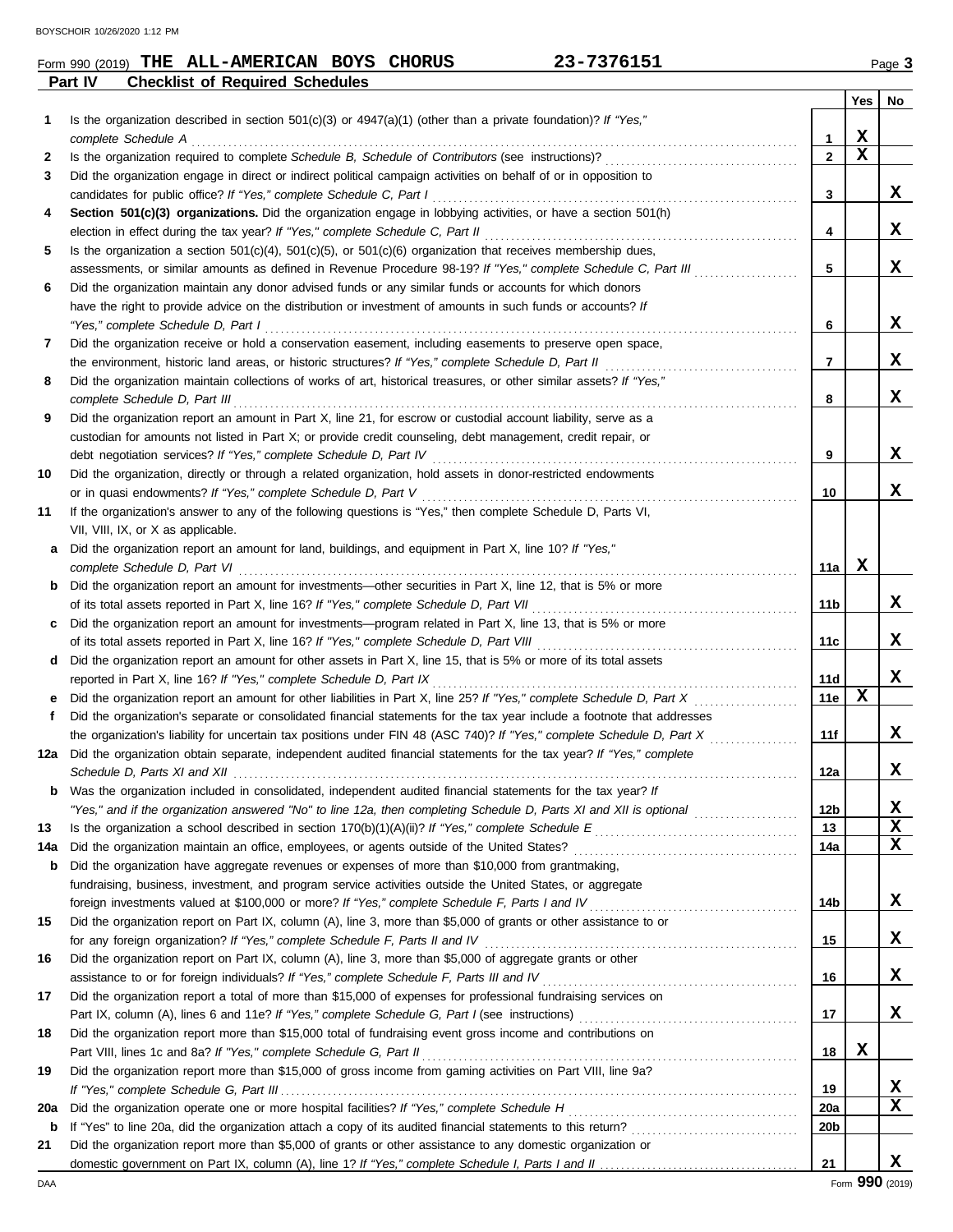**Part IV Checklist of Required Schedules** *(continued)*

| 22  | Did the organization report more than \$5,000 of grants or other assistance to or for domestic individuals on                                         |                 |     |                 |
|-----|-------------------------------------------------------------------------------------------------------------------------------------------------------|-----------------|-----|-----------------|
|     | Part IX, column (A), line 2? If "Yes," complete Schedule I, Parts I and III                                                                           | 22              |     | x               |
| 23  | Did the organization answer "Yes" to Part VII, Section A, line 3, 4, or 5 about compensation of the                                                   |                 |     |                 |
|     | organization's current and former officers, directors, trustees, key employees, and highest compensated                                               |                 |     |                 |
|     | employees? If "Yes," complete Schedule J                                                                                                              | 23              |     | x               |
| 24a | Did the organization have a tax-exempt bond issue with an outstanding principal amount of more than                                                   |                 |     |                 |
|     | \$100,000 as of the last day of the year, that was issued after December 31, 2002? If "Yes," answer lines 24b                                         |                 |     |                 |
|     | through 24d and complete Schedule K. If "No," go to line 25a                                                                                          | 24a             |     | x               |
| b   | Did the organization invest any proceeds of tax-exempt bonds beyond a temporary period exception?                                                     | 24 <sub>b</sub> |     |                 |
|     | Did the organization maintain an escrow account other than a refunding escrow at any time during the year                                             |                 |     |                 |
|     | to defease any tax-exempt bonds?                                                                                                                      | 24c             |     |                 |
| d   | Did the organization act as an "on behalf of" issuer for bonds outstanding at any time during the year?                                               | 24d             |     |                 |
| 25а | Section 501(c)(3), 501(c)(4), and 501(c)(29) organizations. Did the organization engage in an excess benefit                                          |                 |     | x               |
|     | transaction with a disqualified person during the year? If "Yes," complete Schedule L, Part I                                                         | 25a             |     |                 |
| b   | Is the organization aware that it engaged in an excess benefit transaction with a disqualified person in a prior                                      |                 |     |                 |
|     | year, and that the transaction has not been reported on any of the organization's prior Forms 990 or 990-EZ?<br>If "Yes," complete Schedule L, Part I |                 |     | X               |
|     | Did the organization report any amount on Part X, line 5 or 22, for receivables from or payables to any current                                       | 25b             |     |                 |
| 26  | or former officer, director, trustee, key employee, creator or founder, substantial contributor, or 35%                                               |                 |     |                 |
|     | controlled entity or family member of any of these persons? If "Yes," complete Schedule L, Part II                                                    | 26              |     | x               |
| 27  | Did the organization provide a grant or other assistance to any current or former officer, director, trustee, key                                     |                 |     |                 |
|     | employee, creator or founder, substantial contributor or employee thereof, a grant selection committee                                                |                 |     |                 |
|     | member, or to a 35% controlled entity (including an employee thereof) or family member of any of these                                                |                 |     |                 |
|     | persons? If "Yes," complete Schedule L, Part III                                                                                                      | 27              |     | x               |
| 28  | Was the organization a party to a business transaction with one of the following parties (see Schedule L, Part                                        |                 |     |                 |
|     | IV instructions, for applicable filing thresholds, conditions, and exceptions):                                                                       |                 |     |                 |
| а   | A current or former officer, director, trustee, key employee, creator or founder, or substantial contributor? If                                      |                 |     |                 |
|     | "Yes," complete Schedule L, Part IV                                                                                                                   | 28a             |     | X               |
| b   | A family member of any individual described in line 28a? If "Yes," complete Schedule L, Part IV                                                       | 28b             |     | $\mathbf x$     |
| c   | A 35% controlled entity of one or more individuals and/or organizations described in lines 28a or 28b? If                                             |                 |     |                 |
|     | "Yes," complete Schedule L, Part IV                                                                                                                   | 28c             |     | X               |
| 29  | Did the organization receive more than \$25,000 in non-cash contributions? If "Yes," complete Schedule M                                              | 29              |     | $\mathbf x$     |
| 30  | Did the organization receive contributions of art, historical treasures, or other similar assets, or qualified                                        |                 |     |                 |
|     | conservation contributions? If "Yes," complete Schedule M                                                                                             | 30              |     | X               |
| 31  | Did the organization liquidate, terminate, or dissolve and cease operations? If "Yes," complete Schedule N, Part I                                    | 31              |     | $\mathbf x$     |
| 32  | Did the organization sell, exchange, dispose of, or transfer more than 25% of its net assets? If "Yes,"                                               |                 |     |                 |
|     | complete Schedule N, Part II                                                                                                                          | 32              |     | X               |
| 33  | Did the organization own 100% of an entity disregarded as separate from the organization under Regulations                                            |                 |     |                 |
|     | sections 301.7701-2 and 301.7701-3? If "Yes," complete Schedule R, Part I                                                                             | 33              |     | X               |
| 34  | Was the organization related to any tax-exempt or taxable entity? If "Yes," complete Schedule R, Part II, III,                                        |                 |     |                 |
|     | or IV, and Part V, line 1                                                                                                                             | 34              |     | X               |
| 35a |                                                                                                                                                       | 35a             |     | X               |
| b   | If "Yes" to line 35a, did the organization receive any payment from or engage in any transaction with a                                               |                 |     |                 |
|     |                                                                                                                                                       | 35b             |     |                 |
| 36  | Section 501(c)(3) organizations. Did the organization make any transfers to an exempt non-charitable                                                  |                 |     |                 |
|     | related organization? If "Yes," complete Schedule R, Part V, line 2                                                                                   | 36              |     | X               |
| 37  | Did the organization conduct more than 5% of its activities through an entity that is not a related organization                                      |                 |     |                 |
|     |                                                                                                                                                       | 37              |     | X               |
| 38  | Did the organization complete Schedule O and provide explanations in Schedule O for Part VI, lines 11b and                                            |                 |     |                 |
|     | 19? Note: All Form 990 filers are required to complete Schedule O.                                                                                    | 38              |     | x               |
|     | Part V<br>Statements Regarding Other IRS Filings and Tax Compliance                                                                                   |                 |     |                 |
|     | Check if Schedule O contains a response or note to any line in this Part V                                                                            |                 |     |                 |
|     |                                                                                                                                                       |                 | Yes | No              |
| 1а  | 0<br>Enter the number reported in Box 3 of Form 1096. Enter -0- if not applicable<br>1a<br>$\mathbf 0$                                                |                 |     |                 |
| b   | 1 <sub>b</sub><br>Enter the number of Forms W-2G included in line 1a. Enter -0- if not applicable                                                     |                 |     |                 |
| c   | Did the organization comply with backup withholding rules for reportable payments to vendors and                                                      |                 |     |                 |
|     |                                                                                                                                                       | 1c              |     | X.              |
| DAA |                                                                                                                                                       |                 |     | Form 990 (2019) |

**Yes No**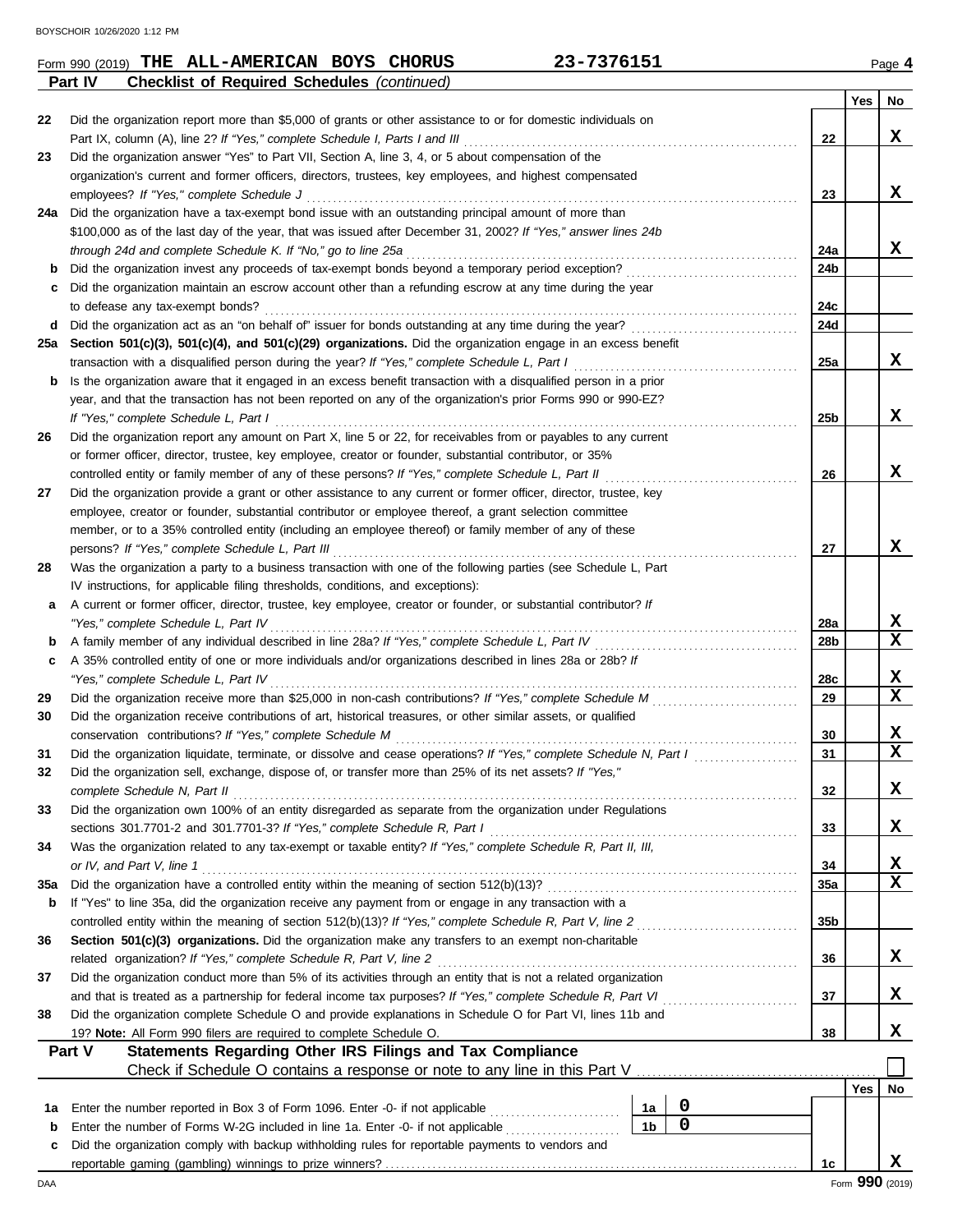|     | 23-7376151<br>Form 990 (2019) THE ALL-AMERICAN BOYS CHORUS                                                                                                                  |                 |          |         | Page 5 |
|-----|-----------------------------------------------------------------------------------------------------------------------------------------------------------------------------|-----------------|----------|---------|--------|
|     | Statements Regarding Other IRS Filings and Tax Compliance (continued)<br>Part V                                                                                             |                 |          |         |        |
|     |                                                                                                                                                                             |                 |          | Yes $ $ | No     |
| 2a  | Enter the number of employees reported on Form W-3, Transmittal of Wage and Tax                                                                                             |                 |          |         |        |
|     | Statements, filed for the calendar year ending with or within the year covered by this return                                                                               | 28<br>2a        |          |         |        |
| b   | If at least one is reported on line 2a, did the organization file all required federal employment tax returns?                                                              |                 | 2b       | х       |        |
|     | Note: If the sum of lines 1a and 2a is greater than 250, you may be required to e-file (see instructions)                                                                   |                 |          |         |        |
| за  | Did the organization have unrelated business gross income of \$1,000 or more during the year?                                                                               |                 | 3a       |         | x      |
| b   | If "Yes," has it filed a Form 990-T for this year? If "No" to line 3b, provide an explanation on Schedule O                                                                 |                 | 3b       |         |        |
| 4a  | At any time during the calendar year, did the organization have an interest in, or a signature or other authority over,                                                     |                 |          |         |        |
|     |                                                                                                                                                                             |                 | 4a       |         | X      |
| b   | If "Yes," enter the name of the foreign country u                                                                                                                           |                 |          |         |        |
|     | See instructions for filing requirements for FinCEN Form 114, Report of Foreign Bank and Financial Accounts (FBAR).                                                         |                 |          |         | X      |
| 5а  |                                                                                                                                                                             |                 | 5a<br>5b |         | X      |
| b   | Did any taxable party notify the organization that it was or is a party to a prohibited tax shelter transaction?                                                            |                 |          |         |        |
| c   | If "Yes" to line 5a or 5b, did the organization file Form 8886-T?<br>Does the organization have annual gross receipts that are normally greater than \$100,000, and did the |                 | 5c       |         |        |
| 6а  | organization solicit any contributions that were not tax deductible as charitable contributions?                                                                            |                 | 6а       |         | x      |
| b   | If "Yes," did the organization include with every solicitation an express statement that such contributions or                                                              |                 |          |         |        |
|     | gifts were not tax deductible?                                                                                                                                              |                 | 6b       |         |        |
| 7   | Organizations that may receive deductible contributions under section 170(c).                                                                                               |                 |          |         |        |
| а   | Did the organization receive a payment in excess of \$75 made partly as a contribution and partly for goods                                                                 |                 |          |         |        |
|     | and services provided to the payor?                                                                                                                                         |                 | 7a       |         |        |
| b   |                                                                                                                                                                             |                 | 7b       |         |        |
| c   | Did the organization sell, exchange, or otherwise dispose of tangible personal property for which it was                                                                    |                 |          |         |        |
|     |                                                                                                                                                                             |                 | 7c       |         |        |
| d   |                                                                                                                                                                             | 7d              |          |         |        |
| е   |                                                                                                                                                                             |                 | 7e       |         |        |
| f   | Did the organization, during the year, pay premiums, directly or indirectly, on a personal benefit contract?                                                                |                 | 7f       |         |        |
| g   | If the organization received a contribution of qualified intellectual property, did the organization file Form 8899 as required?                                            |                 | 7g       |         |        |
| h   | If the organization received a contribution of cars, boats, airplanes, or other vehicles, did the organization file a Form 1098-C?                                          |                 | 7h       |         |        |
| 8   | Sponsoring organizations maintaining donor advised funds. Did a donor advised fund maintained by the                                                                        |                 |          |         |        |
|     |                                                                                                                                                                             |                 | 8        |         |        |
| 9   | Sponsoring organizations maintaining donor advised funds.                                                                                                                   |                 |          |         |        |
| а   | Did the sponsoring organization make any taxable distributions under section 4966?                                                                                          |                 | 9а       |         |        |
| b   |                                                                                                                                                                             |                 | 9b       |         |        |
| 10  | Section 501(c)(7) organizations. Enter:                                                                                                                                     |                 |          |         |        |
|     | Initiation fees and capital contributions included on Part VIII, line 12                                                                                                    | 10a             |          |         |        |
| b   | Gross receipts, included on Form 990, Part VIII, line 12, for public use of club facilities                                                                                 | 10 <sub>b</sub> |          |         |        |
| 11  | Section 501(c)(12) organizations. Enter:                                                                                                                                    |                 |          |         |        |
| a   | Gross income from members or shareholders                                                                                                                                   | 11a             |          |         |        |
| b   | Gross income from other sources (Do not net amounts due or paid to other sources                                                                                            |                 |          |         |        |
|     |                                                                                                                                                                             | 11 <sub>b</sub> |          |         |        |
| 12a | Section 4947(a)(1) non-exempt charitable trusts. Is the organization filing Form 990 in lieu of Form 1041?                                                                  |                 | 12a      |         |        |
| b   | If "Yes," enter the amount of tax-exempt interest received or accrued during the year                                                                                       | 12b             |          |         |        |
| 13  | Section 501(c)(29) qualified nonprofit health insurance issuers.                                                                                                            |                 |          |         |        |
| а   | Is the organization licensed to issue qualified health plans in more than one state?                                                                                        |                 | 13а      |         |        |
|     | Note: See the instructions for additional information the organization must report on Schedule O.                                                                           |                 |          |         |        |
| b   | Enter the amount of reserves the organization is required to maintain by the states in which                                                                                |                 |          |         |        |
|     |                                                                                                                                                                             | 13 <sub>b</sub> |          |         |        |
| c   | Enter the amount of reserves on hand                                                                                                                                        | 13 <sub>c</sub> |          |         |        |
| 14a | Did the organization receive any payments for indoor tanning services during the tax year?                                                                                  |                 | 14a      |         | X      |
| b   |                                                                                                                                                                             |                 | 14b      |         |        |
| 15  | Is the organization subject to the section 4960 tax on payment(s) of more than \$1,000,000 in remuneration or                                                               |                 |          |         |        |
|     | excess parachute payment(s) during the year?                                                                                                                                |                 | 15       |         | x      |
|     | If "Yes," see instructions and file Form 4720, Schedule N.                                                                                                                  |                 |          |         |        |
| 16  | Is the organization an educational institution subject to the section 4968 excise tax on net investment income?                                                             |                 | 16       |         | X      |
|     | If "Yes," complete Form 4720, Schedule O.                                                                                                                                   |                 |          |         |        |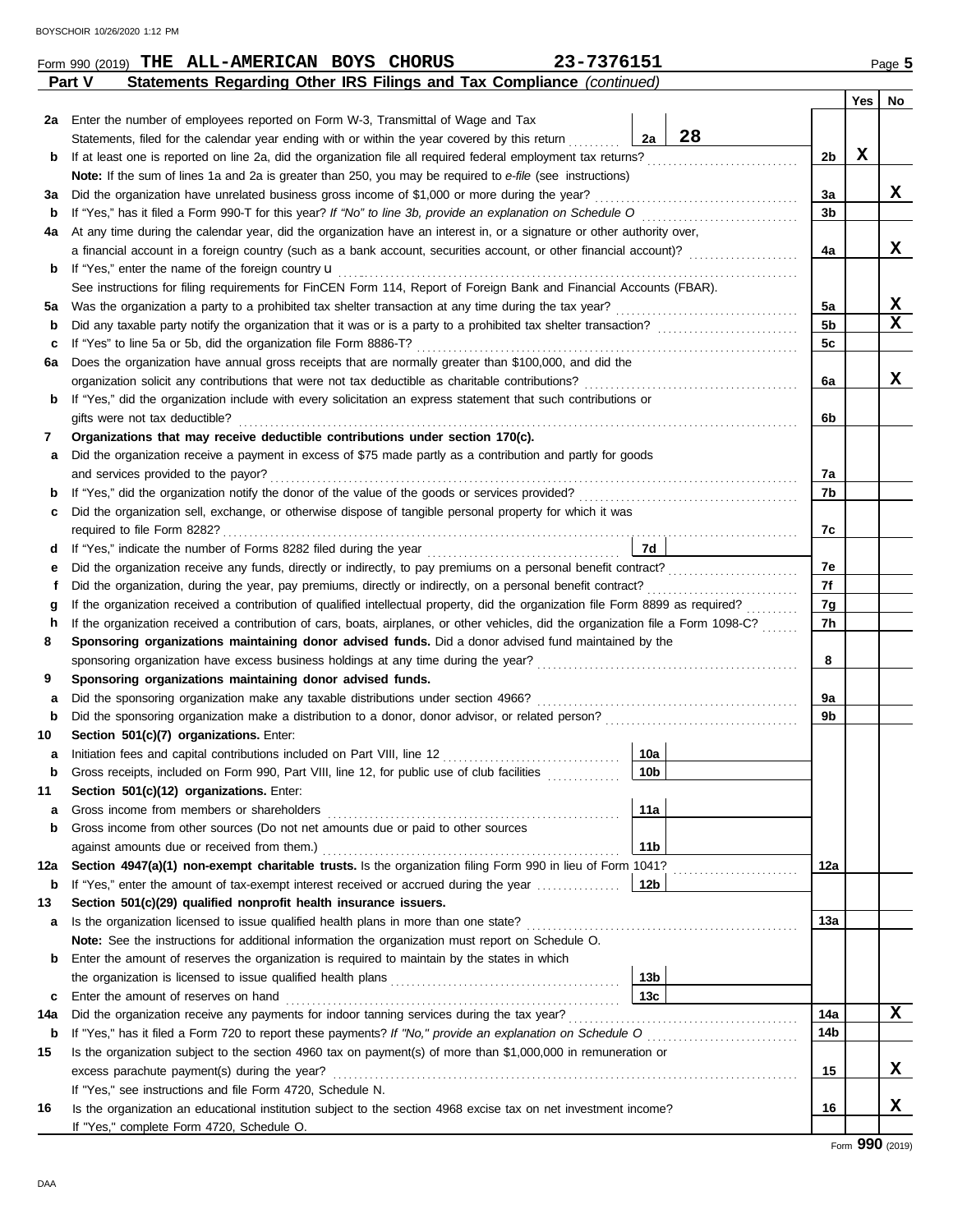|     | 23-7376151<br>Form 990 (2019) THE ALL-AMERICAN BOYS CHORUS                                                                                                                                                           |                 |     | Page 6          |
|-----|----------------------------------------------------------------------------------------------------------------------------------------------------------------------------------------------------------------------|-----------------|-----|-----------------|
|     | Governance, Management, and Disclosure For each "Yes" response to lines 2 through 7b below, and for a "No"<br><b>Part VI</b>                                                                                         |                 |     |                 |
|     | response to line 8a, 8b, or 10b below, describe the circumstances, processes, or changes on Schedule O. See instructions.                                                                                            |                 |     |                 |
|     |                                                                                                                                                                                                                      |                 |     | ΙxΙ             |
|     | Section A. Governing Body and Management                                                                                                                                                                             |                 |     |                 |
|     |                                                                                                                                                                                                                      |                 | Yes | No              |
| 1а  | 13<br>1a<br>Enter the number of voting members of the governing body at the end of the tax year                                                                                                                      |                 |     |                 |
|     | If there are material differences in voting rights among members of the governing body, or                                                                                                                           |                 |     |                 |
|     | if the governing body delegated broad authority to an executive committee or similar                                                                                                                                 |                 |     |                 |
|     | committee, explain on Schedule O.                                                                                                                                                                                    |                 |     |                 |
| b   | 13<br>1b<br>Enter the number of voting members included on line 1a, above, who are independent                                                                                                                       |                 |     |                 |
| 2   | Did any officer, director, trustee, or key employee have a family relationship or a business relationship with                                                                                                       |                 |     | X               |
|     | any other officer, director, trustee, or key employee?                                                                                                                                                               | 2               |     |                 |
| 3   | Did the organization delegate control over management duties customarily performed by or under the direct<br>supervision of officers, directors, trustees, or key employees to a management company or other person? | 3               |     | X               |
| 4   | Did the organization make any significant changes to its governing documents since the prior Form 990 was filed?                                                                                                     | 4               |     | X               |
| 5   |                                                                                                                                                                                                                      | 5               |     | X               |
| 6   | Did the organization have members or stockholders?                                                                                                                                                                   | 6               |     | X               |
| 7a  | Did the organization have members, stockholders, or other persons who had the power to elect or appoint                                                                                                              |                 |     |                 |
|     | one or more members of the governing body?                                                                                                                                                                           | 7a              |     | x               |
| b   | Are any governance decisions of the organization reserved to (or subject to approval by) members,                                                                                                                    |                 |     |                 |
|     | stockholders, or persons other than the governing body?                                                                                                                                                              | 7b              |     | x               |
| 8   | Did the organization contemporaneously document the meetings held or written actions undertaken during the year by the following:                                                                                    |                 |     |                 |
| а   | The governing body?                                                                                                                                                                                                  | 8a              | х   |                 |
| b   | Each committee with authority to act on behalf of the governing body?                                                                                                                                                | 8b              | x   |                 |
| 9   | Is there any officer, director, trustee, or key employee listed in Part VII, Section A, who cannot be reached at                                                                                                     |                 |     |                 |
|     |                                                                                                                                                                                                                      | 9               |     | x               |
|     | Section B. Policies (This Section B requests information about policies not required by the Internal Revenue Code.)                                                                                                  |                 |     |                 |
|     |                                                                                                                                                                                                                      |                 | Yes | No              |
| 10a | Did the organization have local chapters, branches, or affiliates?                                                                                                                                                   | 10a             |     | x               |
| b   | If "Yes," did the organization have written policies and procedures governing the activities of such chapters,                                                                                                       |                 |     |                 |
|     |                                                                                                                                                                                                                      | 10 <sub>b</sub> |     |                 |
| 11a | Has the organization provided a complete copy of this Form 990 to all members of its governing body before filing the form?                                                                                          | 11a             | X   |                 |
| b   | Describe in Schedule O the process, if any, used by the organization to review this Form 990.                                                                                                                        |                 |     |                 |
| 12a | Did the organization have a written conflict of interest policy? If "No," go to line 13                                                                                                                              | 12a             |     | x               |
| b   | Were officers, directors, or trustees, and key employees required to disclose annually interests that could give rise to conflicts?                                                                                  | 12b             |     |                 |
| c   | Did the organization regularly and consistently monitor and enforce compliance with the policy? If "Yes,"                                                                                                            |                 |     |                 |
|     | describe in Schedule O how this was done                                                                                                                                                                             | 12 <sub>c</sub> |     |                 |
| 13  | Did the organization have a written whistleblower policy?                                                                                                                                                            | 13              |     | $\mathbf x$     |
| 14  | Did the organization have a written document retention and destruction policy?                                                                                                                                       | 14              |     | x               |
| 15  | Did the process for determining compensation of the following persons include a review and approval by                                                                                                               |                 |     |                 |
|     | independent persons, comparability data, and contemporaneous substantiation of the deliberation and decision?                                                                                                        |                 |     |                 |
| a   |                                                                                                                                                                                                                      | 15a             |     | X<br>X          |
| b   | Other officers or key employees of the organization<br>If "Yes" to line 15a or 15b, describe the process in Schedule O (see instructions).                                                                           | 15b             |     |                 |
| 16a | Did the organization invest in, contribute assets to, or participate in a joint venture or similar arrangement                                                                                                       |                 |     |                 |
|     | with a taxable entity during the year?                                                                                                                                                                               | 16a             |     | X.              |
| b   | If "Yes," did the organization follow a written policy or procedure requiring the organization to evaluate its                                                                                                       |                 |     |                 |
|     | participation in joint venture arrangements under applicable federal tax law, and take steps to safeguard the                                                                                                        |                 |     |                 |
|     |                                                                                                                                                                                                                      | 16b             |     |                 |
|     | <b>Section C. Disclosure</b>                                                                                                                                                                                         |                 |     |                 |
| 17  | List the states with which a copy of this Form 990 is required to be filed $\mathbf{u}$ $\mathbf{CA}$                                                                                                                |                 |     |                 |
| 18  | Section 6104 requires an organization to make its Forms 1023 (1024 or 1024-A, if applicable), 990, and 990-T (Section 501(c)                                                                                         |                 |     |                 |
|     | (3)s only) available for public inspection. Indicate how you made these available. Check all that apply.                                                                                                             |                 |     |                 |
|     | Another's website $ X $ Upon request<br>Other (explain on Schedule O)<br>Own website                                                                                                                                 |                 |     |                 |
| 19  | Describe on Schedule O whether (and if so, how) the organization made its governing documents, conflict of interest policy, and                                                                                      |                 |     |                 |
|     | financial statements available to the public during the tax year.                                                                                                                                                    |                 |     |                 |
| 20  | State the name, address, and telephone number of the person who possesses the organization's books and records u                                                                                                     |                 |     |                 |
|     | 1801 E. EDINGER AVE. STE 210<br>ALL AMERICAN BOYS CHORUS                                                                                                                                                             |                 |     |                 |
|     | CA 92705<br><b>SANTA ANA</b>                                                                                                                                                                                         | 714-361-3920    |     |                 |
| DAA |                                                                                                                                                                                                                      |                 |     | Form 990 (2019) |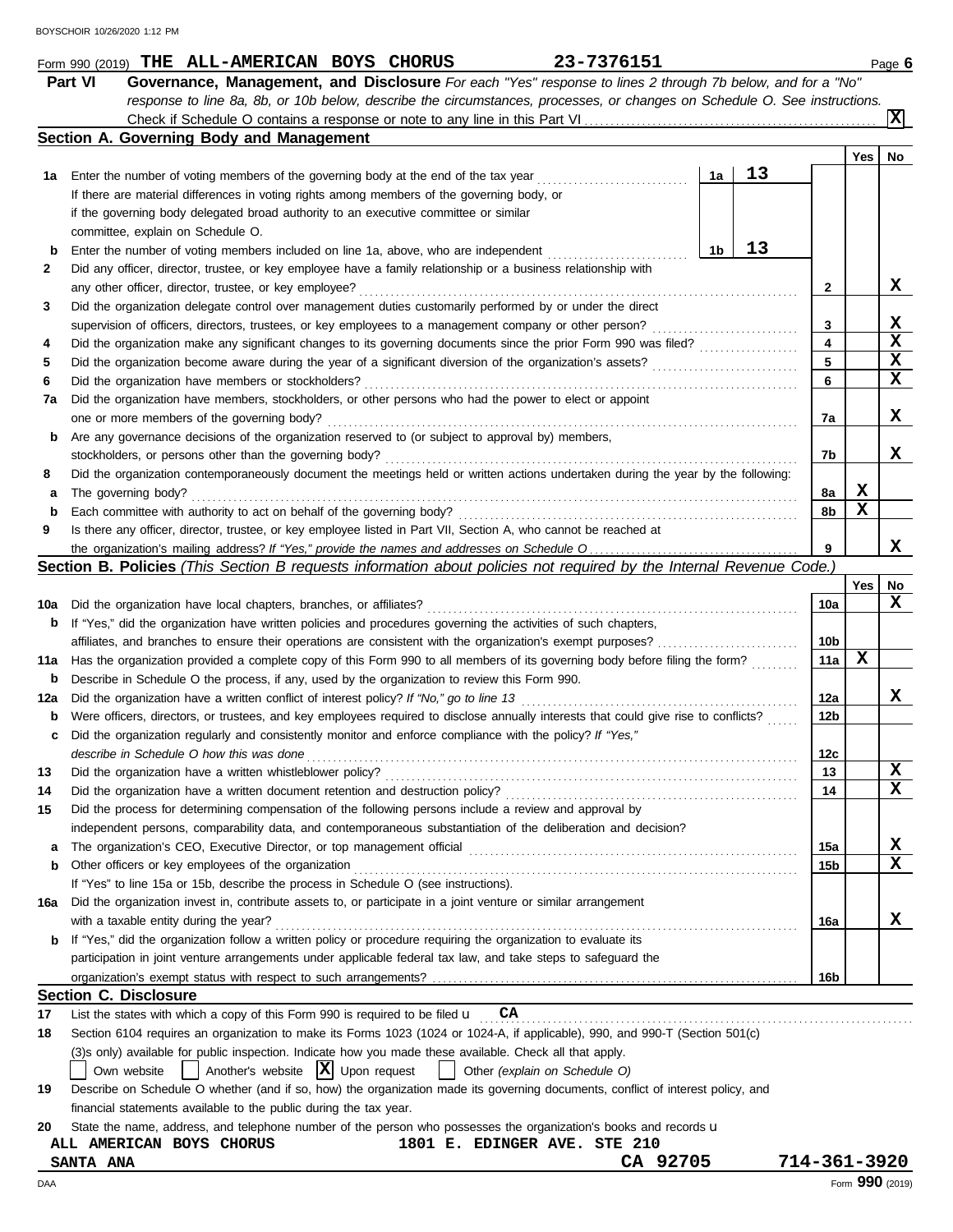| BOYSCHOIR 10/26/2020 1:12 PM                                                                                                                                                                                                                                                                                                |                        |                          |               |                |          |                                 |        |                                                                                                  |                                  |                              |        |
|-----------------------------------------------------------------------------------------------------------------------------------------------------------------------------------------------------------------------------------------------------------------------------------------------------------------------------|------------------------|--------------------------|---------------|----------------|----------|---------------------------------|--------|--------------------------------------------------------------------------------------------------|----------------------------------|------------------------------|--------|
| Form 990 (2019) THE ALL-AMERICAN BOYS CHORUS                                                                                                                                                                                                                                                                                |                        |                          |               |                |          |                                 |        | 23-7376151                                                                                       |                                  |                              | Page 7 |
| <b>Part VII</b>                                                                                                                                                                                                                                                                                                             |                        |                          |               |                |          |                                 |        | Compensation of Officers, Directors, Trustees, Key Employees, Highest Compensated Employees, and |                                  |                              |        |
| <b>Independent Contractors</b>                                                                                                                                                                                                                                                                                              |                        |                          |               |                |          |                                 |        |                                                                                                  |                                  |                              |        |
|                                                                                                                                                                                                                                                                                                                             |                        |                          |               |                |          |                                 |        | Check if Schedule O contains a response or note to any line in this Part VII                     |                                  |                              |        |
| Section A.                                                                                                                                                                                                                                                                                                                  |                        |                          |               |                |          |                                 |        | Officers, Directors, Trustees, Key Employees, and Highest Compensated Employees                  |                                  |                              |        |
| 1a Complete this table for all persons required to be listed. Report compensation for the calendar year ending with or within the<br>organization's tax year.                                                                                                                                                               |                        |                          |               |                |          |                                 |        |                                                                                                  |                                  |                              |        |
| • List all of the organization's <b>current</b> officers, directors, trustees (whether individuals or organizations), regardless of amount of<br>compensation. Enter -0- in columns (D), (E), and (F) if no compensation was paid.                                                                                          |                        |                          |               |                |          |                                 |        |                                                                                                  |                                  |                              |        |
| • List all of the organization's current key employees, if any. See instructions for definition of "key employee."                                                                                                                                                                                                          |                        |                          |               |                |          |                                 |        |                                                                                                  |                                  |                              |        |
| • List the organization's five current highest compensated employees (other than an officer, director, trustee, or key employee)<br>who received reportable compensation (Box 5 of Form W-2 and/or Box 7 of Form 1099-MISC) of more than \$100,000 from the<br>organization and any related organizations.                  |                        |                          |               |                |          |                                 |        |                                                                                                  |                                  |                              |        |
| • List all of the organization's <b>former</b> officers, key employees, and highest compensated employees who received more than<br>\$100,000 of reportable compensation from the organization and any related organizations.                                                                                               |                        |                          |               |                |          |                                 |        |                                                                                                  |                                  |                              |        |
| List all of the organization's former directors or trustees that received, in the capacity as a former director or trustee of the<br>organization, more than \$10,000 of reportable compensation from the organization and any related organizations.<br>See instructions for the order in which to list the persons above. |                        |                          |               |                |          |                                 |        |                                                                                                  |                                  |                              |        |
| Ιx<br>Check this box if neither the organization nor any related organization compensated any current officer, director, or trustee.                                                                                                                                                                                        |                        |                          |               |                |          |                                 |        |                                                                                                  |                                  |                              |        |
| (A)                                                                                                                                                                                                                                                                                                                         | (B)                    |                          |               |                | (C)      |                                 |        | (D)                                                                                              | (E)                              | (F)                          |        |
| Name and title                                                                                                                                                                                                                                                                                                              | Average                |                          |               |                | Position | (do not check more than one     |        | Reportable                                                                                       | Reportable                       | Estimated amount<br>of other |        |
|                                                                                                                                                                                                                                                                                                                             | hours<br>per week      |                          |               |                |          | box, unless person is both an   |        | compensation<br>from the                                                                         | compensation<br>from related     | compensation                 |        |
|                                                                                                                                                                                                                                                                                                                             | (list any<br>hours for |                          |               |                |          | officer and a director/trustee) |        | organization<br>(W-2/1099-MISC)                                                                  | organizations<br>(W-2/1099-MISC) | from the<br>organization and |        |
|                                                                                                                                                                                                                                                                                                                             | related                | Individual<br>Individual |               | <b>Officer</b> | Key      | Highest a                       | Former |                                                                                                  |                                  | related organizations        |        |
|                                                                                                                                                                                                                                                                                                                             | organizations          |                          | Institutional |                |          |                                 |        |                                                                                                  |                                  |                              |        |
|                                                                                                                                                                                                                                                                                                                             | below<br>dotted line)  |                          |               |                | employee |                                 |        |                                                                                                  |                                  |                              |        |
|                                                                                                                                                                                                                                                                                                                             |                        | trustee                  | trustee       |                |          | compensated                     |        |                                                                                                  |                                  |                              |        |
|                                                                                                                                                                                                                                                                                                                             |                        |                          |               |                |          |                                 |        |                                                                                                  |                                  |                              |        |
| (1) WENDY AHLERING                                                                                                                                                                                                                                                                                                          |                        |                          |               |                |          |                                 |        |                                                                                                  |                                  |                              |        |
|                                                                                                                                                                                                                                                                                                                             | 1.00                   |                          |               |                |          |                                 |        |                                                                                                  |                                  |                              |        |
| <b>MEMBER</b>                                                                                                                                                                                                                                                                                                               | 0.00                   | $\mathbf x$              |               |                |          |                                 |        | 0                                                                                                | 0                                |                              | 0      |
| (2) RUSSELL BELL                                                                                                                                                                                                                                                                                                            |                        |                          |               |                |          |                                 |        |                                                                                                  |                                  |                              |        |
|                                                                                                                                                                                                                                                                                                                             | 1.00                   |                          |               |                |          |                                 |        |                                                                                                  |                                  |                              |        |
| <b>MEMBER</b>                                                                                                                                                                                                                                                                                                               | 0.00                   | х                        |               |                |          |                                 |        | 0                                                                                                | 0                                |                              | 0      |
| (3) ELISA BOHM                                                                                                                                                                                                                                                                                                              |                        |                          |               |                |          |                                 |        |                                                                                                  |                                  |                              |        |
|                                                                                                                                                                                                                                                                                                                             | 1.00                   |                          |               |                |          |                                 |        |                                                                                                  |                                  |                              |        |
| MEMBER                                                                                                                                                                                                                                                                                                                      | 0.00                   | $\mathbf x$              |               |                |          |                                 |        | 0                                                                                                | 0                                |                              | 0      |
| (4) DIANA DICORPO-FULLER                                                                                                                                                                                                                                                                                                    |                        |                          |               |                |          |                                 |        |                                                                                                  |                                  |                              |        |
|                                                                                                                                                                                                                                                                                                                             | 1.00                   |                          |               |                |          |                                 |        |                                                                                                  |                                  |                              |        |
| <b>MEMBER</b>                                                                                                                                                                                                                                                                                                               | 0.00                   | X                        |               |                |          |                                 |        | 0                                                                                                | 0                                |                              | 0      |
| (5) DIANA HOFFMAN                                                                                                                                                                                                                                                                                                           |                        |                          |               |                |          |                                 |        |                                                                                                  |                                  |                              |        |
|                                                                                                                                                                                                                                                                                                                             | 1.00                   |                          |               |                |          |                                 |        |                                                                                                  |                                  |                              |        |
| <b>MEMBER</b>                                                                                                                                                                                                                                                                                                               | 0.00                   | $\mathbf x$              |               |                |          |                                 |        | 0                                                                                                | 0                                |                              | 0      |
| (6) VAL HONGO-WHITING                                                                                                                                                                                                                                                                                                       |                        |                          |               |                |          |                                 |        |                                                                                                  |                                  |                              |        |

**0.00 X 0 0 0**

**0.00 X 0 0 0**

**(9) HUEY-YANN OOI (10) STEPHEN RONNOW (11) DEBBIE SANCHEZ PARENT REPRESENTATIV** 0.00 . . . . . . . . . . . . . . . . . . . . . . . . . . . . . . . . . . . . . . . . . . . . . . . . . . . . . . .  $\overline{\text{ER}}$ . . . . . . . . . . . . . . . . . . . . . . . . . . . . . . . . . . . . . . . . . . . . . . . . . . . . . . . **2.00 0.00 X 0 0 0 MEMBER 1.00 0.00 X 0 0 0 MEMBER 1.00 0.00 X 0 0 0 MEMBER 1.00 0.00 X 0 0 0**

Form **990** (2019)

**(7) THOMAS COURTNEY JR.**

. . . . . . . . . . . . . . . . . . . . . . . . . . . . . . . . . . . . . . . . . . . . . . . . . . . . . . .

**2.00**

**3.00**

. . . . . . . . . . . . . . . . . . . . . . . . . . . . . . . . . . . . . . . . . . . . . . . . . . . . . . .

**(8) DENNIS KWOK**

**TREASURER**

**SECRETARY**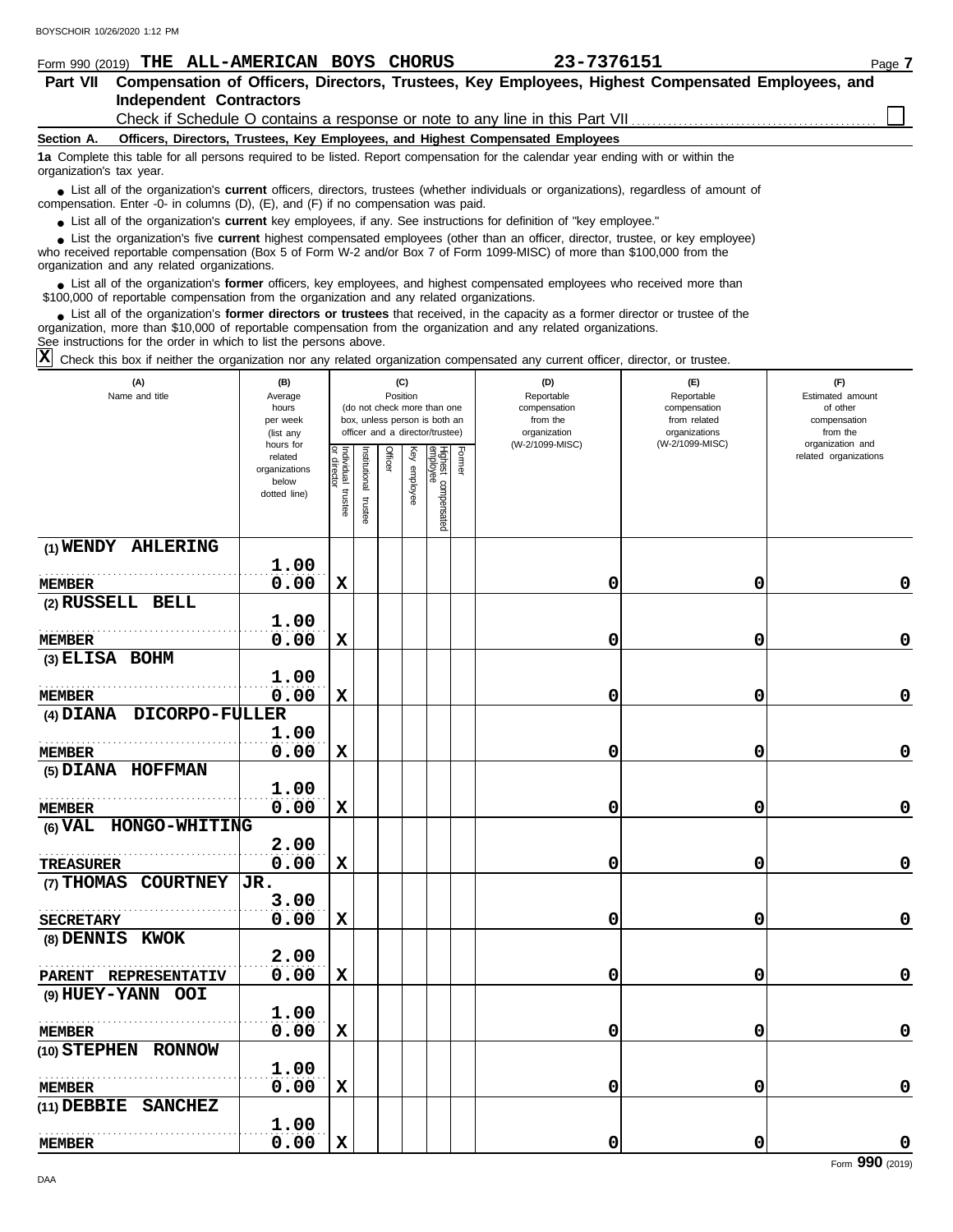| BOYSCHOIR 10/26/2020 THEM ALL-AMERICAN BOYS |  | CHORUS | 23-7376151 | $^$ oaqe $\bm{8}$ |
|---------------------------------------------|--|--------|------------|-------------------|

|                    | 0 000 <u>10</u> 0 10<br>Part VII                                                                                                                                                                                                                                                                                                                                                                                                                                                                                                       |                                                                |                                   |                          |          |              |                                                                                                 |        | Section A. Officers, Directors, Trustees, Key Employees, and Highest Compensated Employees (continued) |                                                                    |                                                                 | . ago e             |
|--------------------|----------------------------------------------------------------------------------------------------------------------------------------------------------------------------------------------------------------------------------------------------------------------------------------------------------------------------------------------------------------------------------------------------------------------------------------------------------------------------------------------------------------------------------------|----------------------------------------------------------------|-----------------------------------|--------------------------|----------|--------------|-------------------------------------------------------------------------------------------------|--------|--------------------------------------------------------------------------------------------------------|--------------------------------------------------------------------|-----------------------------------------------------------------|---------------------|
|                    | (A)<br>Name and title                                                                                                                                                                                                                                                                                                                                                                                                                                                                                                                  | (B)<br>Average<br>hours<br>per week<br>(list any               |                                   |                          | Position | (C)          | (do not check more than one<br>box, unless person is both an<br>officer and a director/trustee) |        | (D)<br>Reportable<br>compensation<br>from the<br>organization                                          | (E)<br>Reportable<br>compensation<br>from related<br>organizations | (F)<br>Estimated amount<br>of other<br>compensation<br>from the |                     |
|                    |                                                                                                                                                                                                                                                                                                                                                                                                                                                                                                                                        | hours for<br>related<br>organizations<br>below<br>dotted line) | Individual trustee<br>or director | Institutional<br>trustee | Officer  | Key employee | Highest compensated<br>employee                                                                 | Former | (W-2/1099-MISC)                                                                                        | (W-2/1099-MISC)                                                    | organization and<br>related organizations                       |                     |
| (12)<br><b>CEO</b> | <b>AARON CASSARO</b>                                                                                                                                                                                                                                                                                                                                                                                                                                                                                                                   | 40.00<br>0.00                                                  |                                   |                          | х        |              |                                                                                                 |        | 0                                                                                                      | 0                                                                  |                                                                 | 0                   |
| (13)               | RITA M. PIPTA<br><b>MEMBER</b>                                                                                                                                                                                                                                                                                                                                                                                                                                                                                                         | 2.00<br>0.00                                                   |                                   |                          | х        |              |                                                                                                 |        | 0                                                                                                      | 0                                                                  |                                                                 | 0                   |
| (14)               | WILLIAM SANDERSON<br><b>CHAIRMAN</b>                                                                                                                                                                                                                                                                                                                                                                                                                                                                                                   | 4.00<br>0.00                                                   |                                   |                          | х        |              |                                                                                                 |        | 0                                                                                                      | 0                                                                  |                                                                 | 0                   |
|                    |                                                                                                                                                                                                                                                                                                                                                                                                                                                                                                                                        |                                                                |                                   |                          |          |              |                                                                                                 |        |                                                                                                        |                                                                    |                                                                 |                     |
|                    |                                                                                                                                                                                                                                                                                                                                                                                                                                                                                                                                        |                                                                |                                   |                          |          |              |                                                                                                 |        |                                                                                                        |                                                                    |                                                                 |                     |
|                    |                                                                                                                                                                                                                                                                                                                                                                                                                                                                                                                                        |                                                                |                                   |                          |          |              |                                                                                                 |        |                                                                                                        |                                                                    |                                                                 |                     |
|                    |                                                                                                                                                                                                                                                                                                                                                                                                                                                                                                                                        |                                                                |                                   |                          |          |              |                                                                                                 |        |                                                                                                        |                                                                    |                                                                 |                     |
|                    |                                                                                                                                                                                                                                                                                                                                                                                                                                                                                                                                        |                                                                |                                   |                          |          |              |                                                                                                 |        |                                                                                                        |                                                                    |                                                                 |                     |
| 1b.<br>c<br>d<br>2 | Total from continuation sheets to Part VII, Section A  u<br>Total number of individuals (including but not limited to those listed above) who received more than \$100,000 of<br>reportable compensation from the organization $\mathbf{u}$ 0                                                                                                                                                                                                                                                                                          |                                                                |                                   |                          |          |              |                                                                                                 | u      |                                                                                                        |                                                                    |                                                                 |                     |
| 3<br>4<br>5        | Did the organization list any former officer, director, trustee, key employee, or highest compensated<br>employee on line 1a? If "Yes," complete Schedule J for such individual<br>For any individual listed on line 1a, is the sum of reportable compensation and other compensation from the<br>organization and related organizations greater than \$150,000? If "Yes," complete Schedule J for such<br>individual<br>Did any person listed on line 1a receive or accrue compensation from any unrelated organization or individual |                                                                |                                   |                          |          |              |                                                                                                 |        |                                                                                                        |                                                                    | 3<br>4                                                          | Yes<br>No<br>X<br>X |
|                    |                                                                                                                                                                                                                                                                                                                                                                                                                                                                                                                                        |                                                                |                                   |                          |          |              |                                                                                                 |        |                                                                                                        |                                                                    | 5                                                               | x                   |
| 1                  | Section B. Independent Contractors<br>Complete this table for your five highest compensated independent contractors that received more than \$100,000 of<br>compensation from the organization. Report compensation for the calendar year ending with or within the organization's tax year.                                                                                                                                                                                                                                           |                                                                |                                   |                          |          |              |                                                                                                 |        |                                                                                                        |                                                                    |                                                                 |                     |
|                    |                                                                                                                                                                                                                                                                                                                                                                                                                                                                                                                                        | (A)<br>Name and business address                               |                                   |                          |          |              |                                                                                                 |        |                                                                                                        | (B)<br>Description of services                                     |                                                                 | (C)<br>Compensation |
|                    |                                                                                                                                                                                                                                                                                                                                                                                                                                                                                                                                        |                                                                |                                   |                          |          |              |                                                                                                 |        |                                                                                                        |                                                                    |                                                                 |                     |
|                    |                                                                                                                                                                                                                                                                                                                                                                                                                                                                                                                                        |                                                                |                                   |                          |          |              |                                                                                                 |        |                                                                                                        |                                                                    |                                                                 |                     |
|                    |                                                                                                                                                                                                                                                                                                                                                                                                                                                                                                                                        |                                                                |                                   |                          |          |              |                                                                                                 |        |                                                                                                        |                                                                    |                                                                 |                     |
| 2                  | Total number of independent contractors (including but not limited to those listed above) who<br>received more than \$100,000 of compensation from the organization u                                                                                                                                                                                                                                                                                                                                                                  |                                                                |                                   |                          |          |              |                                                                                                 |        |                                                                                                        | 0                                                                  |                                                                 |                     |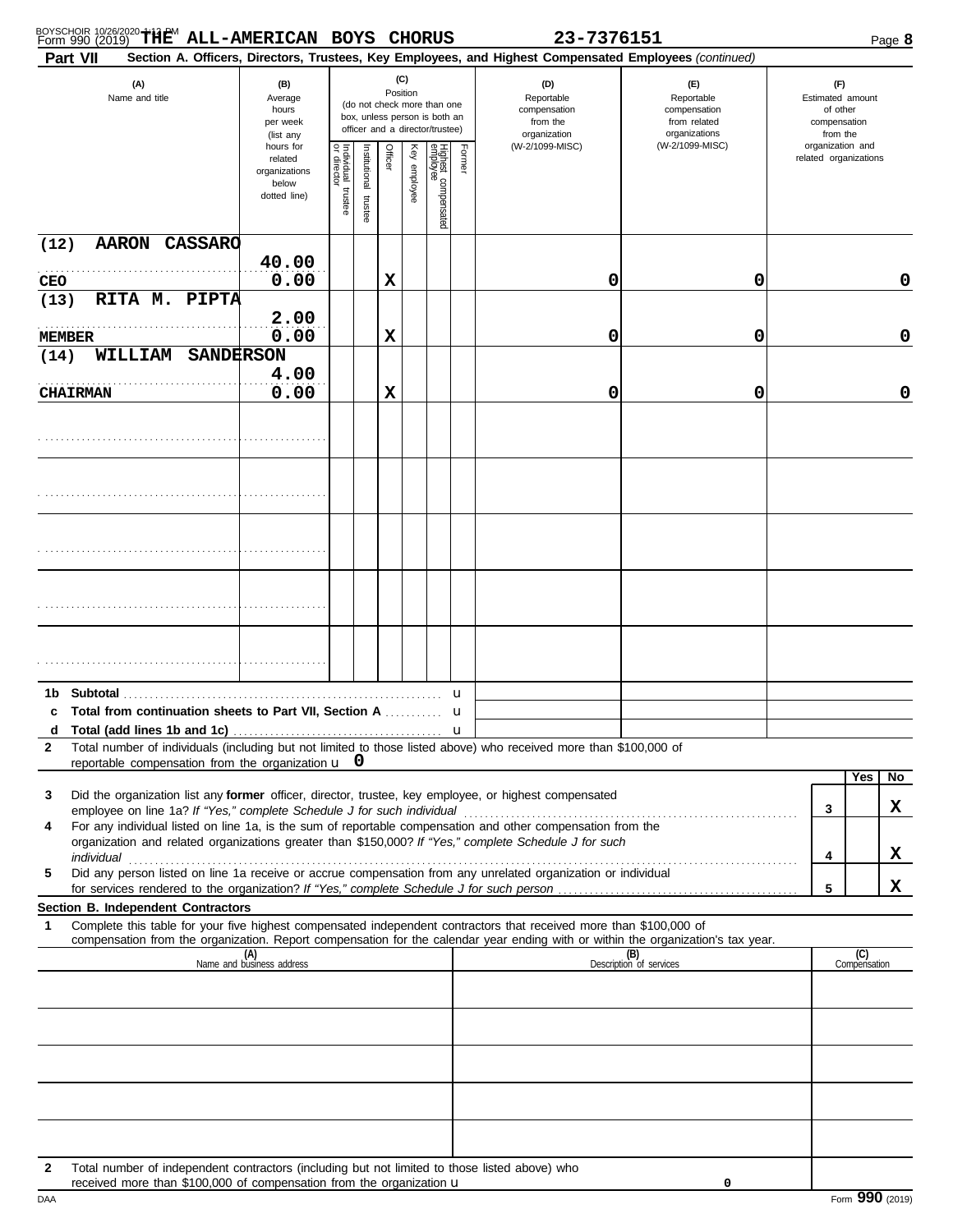# **Form 990 (2019) THE ALL-AMERICAN BOYS CHORUS** 23-7376151 Page 9

**Part VIII Statement of Revenue**

|                                                           |     |                                                       |    |                |                 |                      | (A)<br>Total revenue | (B)<br>Related or exempt<br>function revenue | (C)<br>Unrelated<br>business revenue | (D)<br>Revenue excluded<br>from tax under<br>sections 512-514 |
|-----------------------------------------------------------|-----|-------------------------------------------------------|----|----------------|-----------------|----------------------|----------------------|----------------------------------------------|--------------------------------------|---------------------------------------------------------------|
|                                                           |     | 1a Federated campaigns                                |    |                | 1a              |                      |                      |                                              |                                      |                                                               |
| Contributions, Gifts, Grants<br>and Other Similar Amounts |     | <b>b</b> Membership dues                              |    |                | 1 <sub>b</sub>  |                      |                      |                                              |                                      |                                                               |
|                                                           |     | c Fundraising events                                  |    |                | 1c              |                      |                      |                                              |                                      |                                                               |
|                                                           |     | d Related organizations                               |    |                | 1 <sub>d</sub>  |                      |                      |                                              |                                      |                                                               |
|                                                           |     | e Government grants (contributions)                   |    |                | 1e              |                      |                      |                                              |                                      |                                                               |
|                                                           |     | f All other contributions, gifts, grants,             |    |                |                 |                      |                      |                                              |                                      |                                                               |
|                                                           |     | and similar amounts not included above                |    |                | 1f              | 260,697              |                      |                                              |                                      |                                                               |
|                                                           | g   | Noncash contributions included in lines 1a-1f         |    |                | 1g $\sqrt{3}$   |                      |                      |                                              |                                      |                                                               |
|                                                           |     |                                                       |    |                |                 |                      | 260,697              |                                              |                                      |                                                               |
|                                                           |     |                                                       |    |                |                 | <b>Business Code</b> |                      |                                              |                                      |                                                               |
|                                                           | 2a  | TOUR INCOME                                           |    |                |                 |                      | 116,302              |                                              |                                      | 116,302                                                       |
|                                                           | b   | TUITION                                               |    |                |                 |                      | 112,406              |                                              |                                      | 112,406                                                       |
|                                                           | c   | CONCERT SALES                                         |    |                |                 |                      | 65,223               |                                              |                                      | 65,223                                                        |
| Program Service<br>Revenue                                |     | MUSIC CAMP                                            |    |                |                 |                      | 28,848               | 28,848                                       |                                      |                                                               |
|                                                           |     | MISCELLANEOUS SALES                                   |    |                |                 |                      | $-4,471$             |                                              |                                      | $-4,471$                                                      |
|                                                           |     | f All other program service revenue                   |    |                |                 |                      |                      |                                              |                                      |                                                               |
|                                                           |     |                                                       |    |                |                 | $\mathbf u$          | 318,308              |                                              |                                      |                                                               |
|                                                           | 3   | Investment income (including dividends, interest, and |    |                |                 |                      |                      |                                              |                                      |                                                               |
|                                                           |     | other similar amounts)                                |    |                |                 | u                    |                      |                                              |                                      |                                                               |
|                                                           | 4   | Income from investment of tax-exempt bond proceeds    |    |                |                 | $\mathbf u$          |                      |                                              |                                      |                                                               |
|                                                           | 5   |                                                       |    |                |                 | u                    |                      |                                              |                                      |                                                               |
|                                                           |     |                                                       |    | (i) Real       |                 | (ii) Personal        |                      |                                              |                                      |                                                               |
|                                                           |     | 6a Gross rents                                        | 6a |                |                 |                      |                      |                                              |                                      |                                                               |
|                                                           | b   | Less: rental expenses                                 | 6b |                |                 |                      |                      |                                              |                                      |                                                               |
|                                                           |     | Rental inc. or (loss)                                 | 6c |                |                 |                      |                      |                                              |                                      |                                                               |
|                                                           | d   | Net rental income or (loss)                           |    |                |                 | $\mathbf u$          |                      |                                              |                                      |                                                               |
|                                                           |     | <b>7a</b> Gross amount from<br>sales of assets        |    | (i) Securities |                 | (ii) Other           |                      |                                              |                                      |                                                               |
|                                                           |     | other than inventory                                  | 7а |                |                 |                      |                      |                                              |                                      |                                                               |
|                                                           |     | <b>b</b> Less: cost or other                          |    |                |                 |                      |                      |                                              |                                      |                                                               |
|                                                           |     | basis and sales exps.                                 | 7b |                |                 |                      |                      |                                              |                                      |                                                               |
| Revenue                                                   |     | c Gain or (loss)                                      | 7c |                |                 |                      |                      |                                              |                                      |                                                               |
| <b>Other</b>                                              |     |                                                       |    |                |                 | $\mathbf u$          |                      |                                              |                                      |                                                               |
|                                                           |     | 8a Gross income from fundraising events               |    |                |                 |                      |                      |                                              |                                      |                                                               |
|                                                           |     | (not including $$$                                    |    |                |                 |                      |                      |                                              |                                      |                                                               |
|                                                           |     | of contributions reported on line 1c).                |    |                |                 |                      |                      |                                              |                                      |                                                               |
|                                                           |     | See Part IV, line 18                                  |    |                | 8а              | 275,631              |                      |                                              |                                      |                                                               |
|                                                           |     | <b>b</b> Less: direct expenses                        |    |                | 8b              | 80,061               |                      |                                              |                                      |                                                               |
|                                                           |     | Net income or (loss) from fundraising events          |    |                |                 | u                    | 195,570              |                                              |                                      |                                                               |
|                                                           |     | 9a Gross income from gaming activities.               |    |                |                 |                      |                      |                                              |                                      |                                                               |
|                                                           |     | See Part IV, line 19                                  |    |                | 9а              |                      |                      |                                              |                                      |                                                               |
|                                                           |     | <b>b</b> Less: direct expenses                        |    |                | 9b              |                      |                      |                                              |                                      |                                                               |
|                                                           |     |                                                       |    |                |                 |                      |                      |                                              |                                      |                                                               |
|                                                           |     | 10a Gross sales of inventory, less                    |    |                |                 |                      |                      |                                              |                                      |                                                               |
|                                                           |     | returns and allowances                                |    |                | 10a             |                      |                      |                                              |                                      |                                                               |
|                                                           |     | <b>b</b> Less: cost of goods sold                     |    |                | 10 <sub>b</sub> | 13,208               |                      |                                              |                                      |                                                               |
|                                                           |     | <b>c</b> Net income or (loss) from sales of inventory |    |                |                 | $\mathbf u$          | $-13,208$            | $-13,208$                                    |                                      |                                                               |
|                                                           |     |                                                       |    |                |                 | <b>Business Code</b> |                      |                                              |                                      |                                                               |
|                                                           | 11a |                                                       |    |                |                 |                      |                      |                                              |                                      |                                                               |
|                                                           | b   |                                                       |    |                |                 |                      |                      |                                              |                                      |                                                               |
| Miscellaneous<br>Revenue                                  | С   |                                                       |    |                |                 |                      |                      |                                              |                                      |                                                               |
|                                                           |     |                                                       |    |                |                 |                      |                      |                                              |                                      |                                                               |
|                                                           |     |                                                       |    |                |                 |                      |                      |                                              |                                      |                                                               |
|                                                           |     |                                                       |    |                |                 | $\mathbf u$          | 761,367              | 15,640                                       | 0                                    | 289,460                                                       |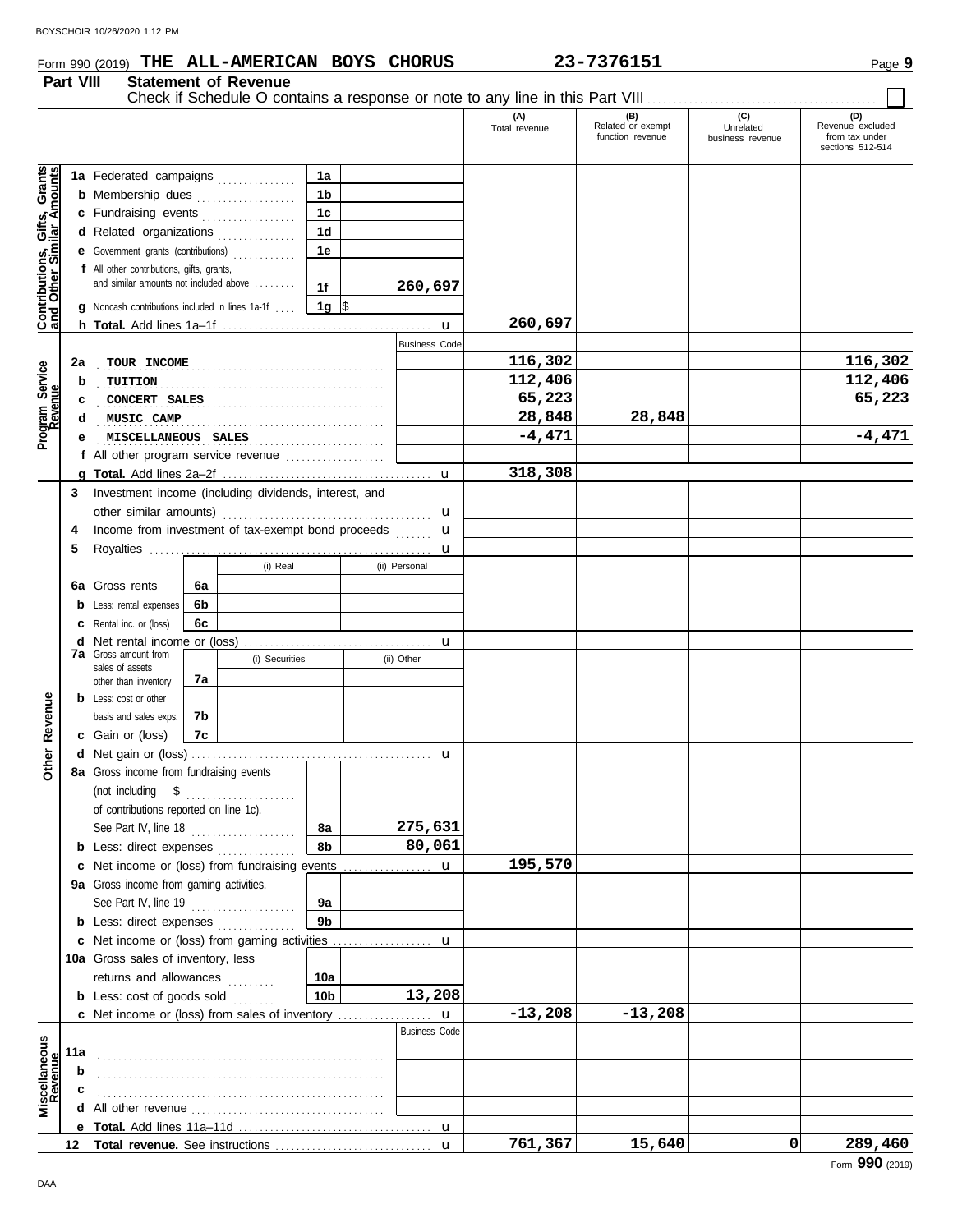## **Part IX Statement of Functional Expenses Form 990 (2019) THE ALL-AMERICAN BOYS CHORUS** 23-7376151 **1999 10** Page 10

|              | Section 501(c)(3) and 501(c)(4) organizations must complete all columns. All other organizations must complete column (A).<br>Check if Schedule O contains a response or note to any line in this Part IX                                                                                                                                                                                                                                                                                                                          |                       |                             |                                    |                         |
|--------------|------------------------------------------------------------------------------------------------------------------------------------------------------------------------------------------------------------------------------------------------------------------------------------------------------------------------------------------------------------------------------------------------------------------------------------------------------------------------------------------------------------------------------------|-----------------------|-----------------------------|------------------------------------|-------------------------|
|              |                                                                                                                                                                                                                                                                                                                                                                                                                                                                                                                                    |                       | (B)                         | (C)                                | (D)                     |
|              | Do not include amounts reported on lines 6b,<br>7b, 8b, 9b, and 10b of Part VIII.                                                                                                                                                                                                                                                                                                                                                                                                                                                  | (A)<br>Total expenses | Program service<br>expenses | Management and<br>general expenses | Fundraising<br>expenses |
| 1            | Grants and other assistance to domestic organizations                                                                                                                                                                                                                                                                                                                                                                                                                                                                              |                       |                             |                                    |                         |
|              | and domestic governments. See Part IV, line 21                                                                                                                                                                                                                                                                                                                                                                                                                                                                                     |                       |                             |                                    |                         |
| $\mathbf{2}$ | Grants and other assistance to domestic                                                                                                                                                                                                                                                                                                                                                                                                                                                                                            |                       |                             |                                    |                         |
|              | individuals. See Part IV, line 22                                                                                                                                                                                                                                                                                                                                                                                                                                                                                                  |                       |                             |                                    |                         |
| 3            | Grants and other assistance to foreign                                                                                                                                                                                                                                                                                                                                                                                                                                                                                             |                       |                             |                                    |                         |
|              | organizations, foreign governments, and foreign                                                                                                                                                                                                                                                                                                                                                                                                                                                                                    |                       |                             |                                    |                         |
|              | individuals. See Part IV, lines 15 and 16                                                                                                                                                                                                                                                                                                                                                                                                                                                                                          |                       |                             |                                    |                         |
| 4            | Benefits paid to or for members                                                                                                                                                                                                                                                                                                                                                                                                                                                                                                    |                       |                             |                                    |                         |
| 5            | Compensation of current officers, directors,                                                                                                                                                                                                                                                                                                                                                                                                                                                                                       |                       |                             |                                    |                         |
|              | trustees, and key employees                                                                                                                                                                                                                                                                                                                                                                                                                                                                                                        |                       |                             |                                    |                         |
| 6            | Compensation not included above to disqualified                                                                                                                                                                                                                                                                                                                                                                                                                                                                                    |                       |                             |                                    |                         |
|              | persons (as defined under section 4958(f)(1)) and                                                                                                                                                                                                                                                                                                                                                                                                                                                                                  |                       |                             |                                    |                         |
|              | persons described in section 4958(c)(3)(B)                                                                                                                                                                                                                                                                                                                                                                                                                                                                                         |                       |                             |                                    |                         |
| 7            | Other salaries and wages                                                                                                                                                                                                                                                                                                                                                                                                                                                                                                           | 262,753               | 186,555                     | 76,198                             |                         |
| 8            | Pension plan accruals and contributions (include                                                                                                                                                                                                                                                                                                                                                                                                                                                                                   |                       |                             |                                    |                         |
|              | section 401(k) and 403(b) employer contributions)                                                                                                                                                                                                                                                                                                                                                                                                                                                                                  |                       |                             |                                    |                         |
| 9            | Other employee benefits                                                                                                                                                                                                                                                                                                                                                                                                                                                                                                            | 21,223                | 15,068                      | 6,155                              |                         |
| 10           | Payroll taxes                                                                                                                                                                                                                                                                                                                                                                                                                                                                                                                      | 93,593                | 66,451                      | 27,142                             |                         |
| 11           | Fees for services (nonemployees):                                                                                                                                                                                                                                                                                                                                                                                                                                                                                                  |                       |                             |                                    |                         |
| а            |                                                                                                                                                                                                                                                                                                                                                                                                                                                                                                                                    |                       |                             |                                    |                         |
| b            |                                                                                                                                                                                                                                                                                                                                                                                                                                                                                                                                    |                       |                             |                                    |                         |
| c            |                                                                                                                                                                                                                                                                                                                                                                                                                                                                                                                                    | 6,398                 |                             | 6,398                              |                         |
| d            | Lobbying                                                                                                                                                                                                                                                                                                                                                                                                                                                                                                                           |                       |                             |                                    |                         |
| е            | Professional fundraising services. See Part IV, line 17                                                                                                                                                                                                                                                                                                                                                                                                                                                                            |                       |                             |                                    |                         |
| Ť.           | Investment management fees                                                                                                                                                                                                                                                                                                                                                                                                                                                                                                         |                       |                             |                                    |                         |
| g            | Other. (If line 11g amount exceeds 10% of line 25, column                                                                                                                                                                                                                                                                                                                                                                                                                                                                          |                       |                             |                                    |                         |
|              | (A) amount, list line 11g expenses on Schedule O.)                                                                                                                                                                                                                                                                                                                                                                                                                                                                                 | 12,421                | 11,244                      | 1,177                              |                         |
| 12           | Advertising and promotion                                                                                                                                                                                                                                                                                                                                                                                                                                                                                                          | 1,317                 | 1,317                       |                                    |                         |
| 13           |                                                                                                                                                                                                                                                                                                                                                                                                                                                                                                                                    | 36,016                | 7,182                       | 23,726                             | 5,108                   |
| 14           | Information technology                                                                                                                                                                                                                                                                                                                                                                                                                                                                                                             | 1,105                 | 1,105                       |                                    |                         |
| 15           |                                                                                                                                                                                                                                                                                                                                                                                                                                                                                                                                    |                       |                             |                                    |                         |
| 16           |                                                                                                                                                                                                                                                                                                                                                                                                                                                                                                                                    | 88,845<br>77,153      | 63,249<br>77,153            | 21,330                             | 4,266                   |
| 17           | $\begin{minipage}[c]{0.9\linewidth} \textbf{ Travel} \end{minipage}[ \begin{minipage}[c]{0.9\linewidth} \textbf{True} \end{minipage}[ \begin{minipage}[c]{0.9\linewidth} \textbf{True} \end{minipage}[ \begin{minipage}[c]{0.9\linewidth} \textbf{True} \end{minipage}[ \begin{minipage}[c]{0.9\linewidth} \textbf{True} \end{minipage}[ \begin{minipage}[c]{0.9\linewidth} \textbf{True} \end{minipage}[ \begin{minipage}[c]{0.9\linewidth} \textbf{True} \end{minipage}[ \begin{minipage}[c]{0.9\linewidth} \textbf{True} \end{$ |                       |                             |                                    |                         |
| 18           | Payments of travel or entertainment expenses                                                                                                                                                                                                                                                                                                                                                                                                                                                                                       |                       |                             |                                    |                         |
|              | for any federal, state, or local public officials<br>Conferences, conventions, and meetings                                                                                                                                                                                                                                                                                                                                                                                                                                        |                       |                             |                                    |                         |
| 19<br>20     |                                                                                                                                                                                                                                                                                                                                                                                                                                                                                                                                    | 7,988                 |                             | 7,988                              |                         |
| 21           | $\textbf{Interest} \hspace{0.05in} \ldots \hspace{0.05in} \ldots \hspace{0.05in} \ldots \hspace{0.05in} \ldots \hspace{0.05in} \ldots \hspace{0.05in} \ldots \hspace{0.05in} \ldots \hspace{0.05in} \ldots \hspace{0.05in} \ldots \hspace{0.05in} \ldots \hspace{0.05in} \ldots$<br>Payments to affiliates                                                                                                                                                                                                                         |                       |                             |                                    |                         |
| 22           | Depreciation, depletion, and amortization                                                                                                                                                                                                                                                                                                                                                                                                                                                                                          | 22,591                | 21,535                      | 1,056                              |                         |
| 23           |                                                                                                                                                                                                                                                                                                                                                                                                                                                                                                                                    | 27,572                | 19,576                      | 7,996                              |                         |
| 24           | Other expenses. Itemize expenses not covered                                                                                                                                                                                                                                                                                                                                                                                                                                                                                       |                       |                             |                                    |                         |
|              | above (List miscellaneous expenses on line 24e. If                                                                                                                                                                                                                                                                                                                                                                                                                                                                                 |                       |                             |                                    |                         |
|              | line 24e amount exceeds 10% of line 25, column                                                                                                                                                                                                                                                                                                                                                                                                                                                                                     |                       |                             |                                    |                         |
|              | (A) amount, list line 24e expenses on Schedule O.)                                                                                                                                                                                                                                                                                                                                                                                                                                                                                 |                       |                             |                                    |                         |
| a            | PROGRAM AND REPERTOIRE                                                                                                                                                                                                                                                                                                                                                                                                                                                                                                             | 85,923                | 84,850                      | 1,073                              |                         |
| b            | BUS AND TRUCK EXPENSES                                                                                                                                                                                                                                                                                                                                                                                                                                                                                                             | 16,926                | 16,926                      |                                    |                         |
| c            | <b>MISCELLANEOUS</b>                                                                                                                                                                                                                                                                                                                                                                                                                                                                                                               | 16,671                | 11,204                      | 5,467                              |                         |
| d            | <b>EDUCATION</b>                                                                                                                                                                                                                                                                                                                                                                                                                                                                                                                   | 16,008                | 16,008                      |                                    |                         |
| е            | All other expenses                                                                                                                                                                                                                                                                                                                                                                                                                                                                                                                 | 21,305                | 10,370                      | 10,935                             |                         |
| 25           | Total functional expenses. Add lines 1 through 24e                                                                                                                                                                                                                                                                                                                                                                                                                                                                                 | 815,808               | 609,793                     | 196,641                            | 9,374                   |
| 26           | Joint costs. Complete this line only if the                                                                                                                                                                                                                                                                                                                                                                                                                                                                                        |                       |                             |                                    |                         |
|              | organization reported in column (B) joint costs<br>from a combined educational campaign and                                                                                                                                                                                                                                                                                                                                                                                                                                        |                       |                             |                                    |                         |
|              | fundraising solicitation. Check here u<br>if                                                                                                                                                                                                                                                                                                                                                                                                                                                                                       |                       |                             |                                    |                         |
|              | following SOP 98-2 (ASC 958-720)                                                                                                                                                                                                                                                                                                                                                                                                                                                                                                   |                       |                             |                                    |                         |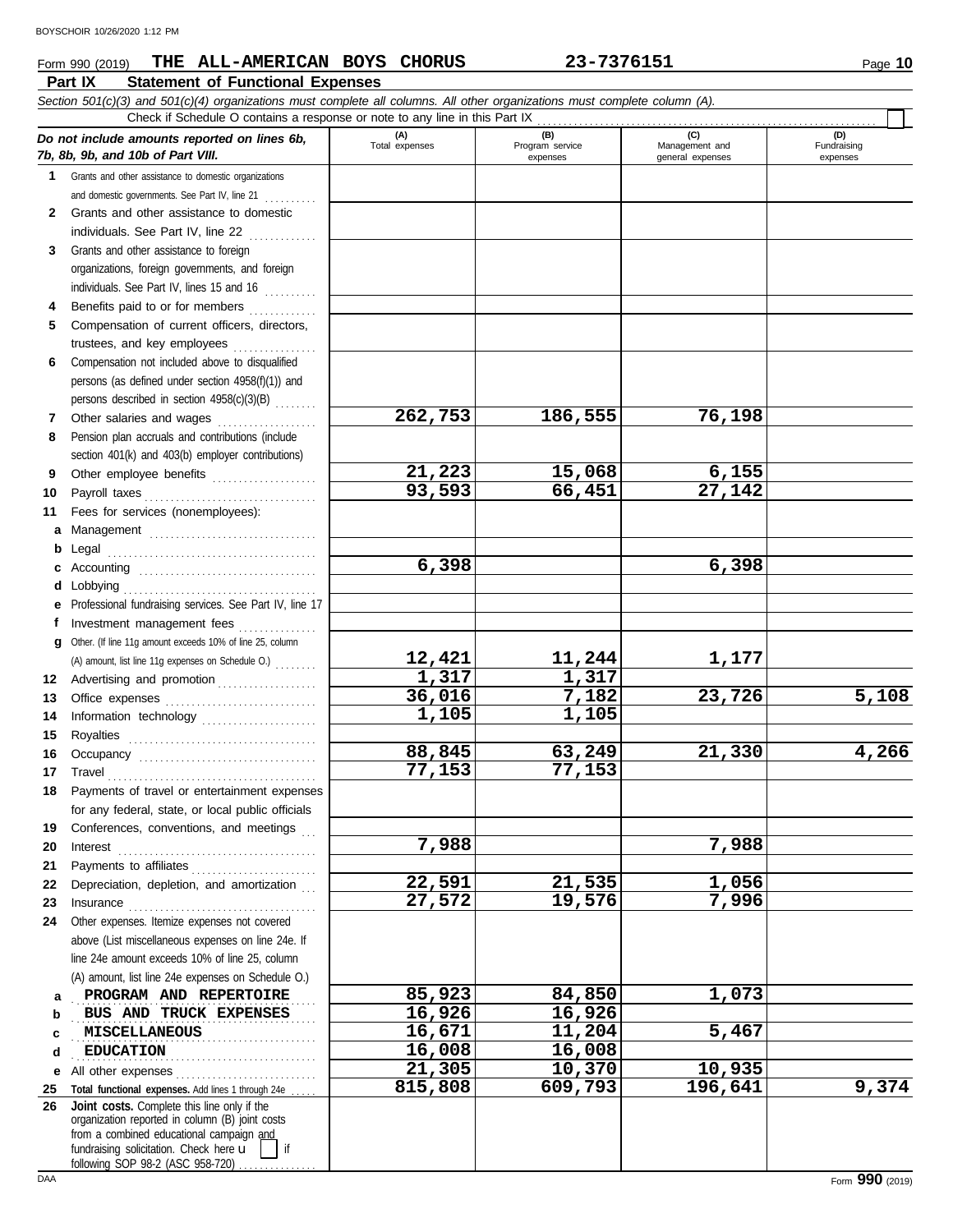| BOYSCHOIR 10/26/2020 1:12 PM |  |  |
|------------------------------|--|--|
|                              |  |  |

## **Form 990 (2019) THE ALL-AMERICAN BOYS CHORUS** 23-7376151 **1999 11** Page 11

### Check if Schedule O contains a response or note to any line in this Part X. **(A) (B)** Beginning of year | | End of year **27,315 71,767** Cash—non-interest-bearing . . . . . . . . . . . . . . . . . . . . . . . . . . . . . . . . . . . . . . . . . . . . . . . . . . . . . . . . . . . . . . **1 1** Savings and temporary cash investments . . . . . . . . . . . . . . . . . . . . . . . . . . . . . . . . . . . . . . . . . . . . . . . . **328 328 2 2 3 3** Pledges and grants receivable, net . . . . . . . . . . . . . . . . . . . . . . . . . . . . . . . . . . . . . . . . . . . . . . . . . . . . . . **33,439 22,814 4 4** Accounts receivable, net . . . . . . . . . . . . . . . . . . . . . . . . . . . . . . . . . . . . . . . . . . . . . . . . . . . . . . . . . . . . . . . . . **5** Loans and other receivables from any current or former officer, director, trustee, key employee, creator or founder, substantial contributor, or 35% controlled entity or family member of any of these persons . . . . . . . . . . . . . . . . . . . . . . . . . . . . . . **5 6** Loans and other receivables from other disqualified persons (as defined **6** under section 4958(f)(1)), and persons described in section  $4958(c)(3)(B)$  ............. **Assets 7 7** Notes and loans receivable, net . . . . . . . . . . . . . . . . . . . . . . . . . . . . . . . . . . . . . . . . . . . . . . . . . . . . . . . . . . **11,192 11,192 8 8** Inventories for sale or use . . . . . . . . . . . . . . . . . . . . . . . . . . . . . . . . . . . . . . . . . . . . . . . . . . . . . . . . . . . . . . . . Prepaid expenses and deferred charges . . . . . . . . . . . . . . . . . . . . . . . . . . . . . . . . . . . . . . . . . . . . . . . . . **9 9 10a** Land, buildings, and equipment: cost or other basis. Complete Part VI of Schedule D ................ **767,569 10a 584,529 204,076 183,040 10b 10c b** Less: accumulated depreciation . . . . . . . . . . . . . . . . . . . . . . . . Investments—publicly traded securities . . . . . . . . . . . . . . . . . . . . . . . . . . . . . . . . . . . . . . . . . . . . . . . . . . **11 11** Investments—other securities. See Part IV, line 11 . . . . . . . . . . . . . . . . . . . . . . . . . . . . . . . . . . . . . . **12 12** Investments—program-related. See Part IV, line 11 . . . . . . . . . . . . . . . . . . . . . . . . . . . . . . . . . . . . . **13 13 14** Intangible assets . . . . . . . . . . . . . . . . . . . . . . . . . . . . . . . . . . . . . . . . . . . . . . . . . . . . . . . . . . . . . . . . . . . . . . . . . **14** Other assets. See Part IV, line 11 . . . . . . . . . . . . . . . . . . . . . . . . . . . . . . . . . . . . . . . . . . . . . . . . . . . . . . . . **15 15 276,350 289,141 Total assets.** Add lines 1 through 15 (must equal line 33) . . . . . . . . . . . . . . . . . . . . . . . . . . . . . . . **16 16 9,722 78,289 17** Accounts payable and accrued expenses . . . . . . . . . . . . . . . . . . . . . . . . . . . . . . . . . . . . . . . . . . . . . . . . **17 18** Grants payable . . . . . . . . . . . . . . . . . . . . . . . . . . . . . . . . . . . . . . . . . . . . . . . . . . . . . . . . . . . . . . . . . . . . . . . . . . . **18 19** Deferred revenue . . . . . . . . . . . . . . . . . . . . . . . . . . . . . . . . . . . . . . . . . . . . . . . . . . . . . . . . . . . . . . . . . . . . . . . . **19** Tax-exempt bond liabilities . . . . . . . . . . . . . . . . . . . . . . . . . . . . . . . . . . . . . . . . . . . . . . . . . . . . . . . . . . . . . . . **20 20 21** Escrow or custodial account liability. Complete Part IV of Schedule D ................... **21 22** Loans and other payables to any current or former officer, director, **Liabilities** trustee, key employee, creator or founder, substantial contributor, or 35% controlled entity or family member of any of these persons . . . . . . . . . . . . . . . . . . . . . . . . . . . . . . **22** Secured mortgages and notes payable to unrelated third parties ........................ **23 23** Unsecured notes and loans payable to unrelated third parties . . . . . . . . . . . . . . . . . . . . . . . . . . . **24 24 25** Other liabilities (including federal income tax, payables to related third parties, and other liabilities not included on lines 17-24). Complete Part X **239,286 237,951** of Schedule D . . . . . . . . . . . . . . . . . . . . . . . . . . . . . . . . . . . . . . . . . . . . . . . . . . . . . . . . . . . . . . . . . . . . . . . . . . . . **25 249,008 316,240 26** Total liabilities. Add lines 17 through 25. **26 Organizations that follow FASB ASC 958, check here** u **X** Net Assets or Fund Balances **Net Assets or Fund Balances and complete lines 27, 28, 32, and 33. -15,254 -69,695 27** Net assets without donor restrictions . . . . . . . . . . . . . . . . . . . . . . . . . . . . . . . . . . . . . . . . . . . . . . . . . . . . . **27** Net assets with donor restrictions . . . . . . . . . . . . . . . . . . . . . . . . . . . . . . . . . . . . . . . . . . . . . . . . . . . . . . . . **42,596 42,596 28 28 Organizations that do not follow FASB ASC 958, check here** u **and complete lines 29 through 33.** Capital stock or trust principal, or current funds . . . . . . . . . . . . . . . . . . . . . . . . . . . . . . . . . . . . . . . . . . **29 29** Paid-in or capital surplus, or land, building, or equipment fund ........................... **30 30 31** Retained earnings, endowment, accumulated income, or other funds .................... **31 27,342 -27,099** Total net assets or fund balances . . . . . . . . . . . . . . . . . . . . . . . . . . . . . . . . . . . . . . . . . . . . . . . . . . . . . . . . **32 32 276,350 289,141 33 33** Total liabilities and net assets/fund balances .................................

Form **990** (2019)

|        | ONU 990 (2019) <b>IUE VULL-L</b> |  |
|--------|----------------------------------|--|
| Part X | <b>Balance Sheet</b>             |  |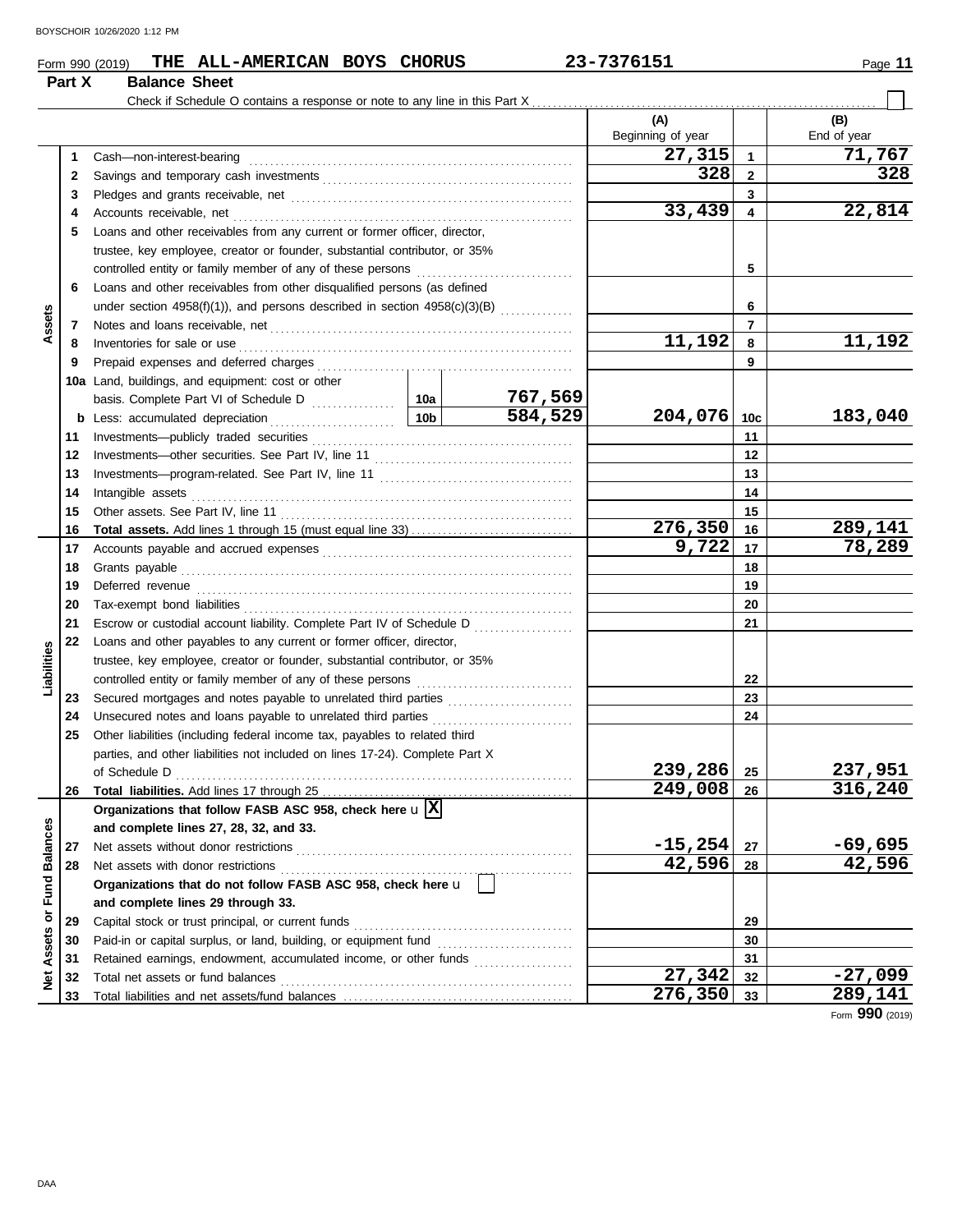|    | 23-7376151<br>Form 990 (2019) THE ALL-AMERICAN BOYS CHORUS                                                                                                                                                                          |                |    |     | Page 12   |
|----|-------------------------------------------------------------------------------------------------------------------------------------------------------------------------------------------------------------------------------------|----------------|----|-----|-----------|
|    | Part XI<br><b>Reconciliation of Net Assets</b>                                                                                                                                                                                      |                |    |     |           |
|    |                                                                                                                                                                                                                                     |                |    |     |           |
| 1  |                                                                                                                                                                                                                                     | $\mathbf{1}$   |    |     | 761, 367  |
| 2  |                                                                                                                                                                                                                                     | $\overline{2}$ |    |     | 815,808   |
| 3  | Revenue less expenses. Subtract line 2 from line 1                                                                                                                                                                                  | 3              |    |     | $-54,441$ |
| 4  |                                                                                                                                                                                                                                     | 4              |    |     | 27,342    |
| 5  |                                                                                                                                                                                                                                     | 5              |    |     |           |
| 6  |                                                                                                                                                                                                                                     | 6              |    |     |           |
| 7  | Investment expenses                                                                                                                                                                                                                 | $\overline{7}$ |    |     |           |
| 8  | Prior period adjustments <b>construction and construction</b> and and adjustments of the construction of the construction of the construction of the construction of the construction of the construction of the construction of th | 8              |    |     |           |
| 9  |                                                                                                                                                                                                                                     | 9              |    |     |           |
| 10 | Net assets or fund balances at end of year. Combine lines 3 through 9 (must equal Part X, line                                                                                                                                      |                |    |     |           |
|    |                                                                                                                                                                                                                                     | 10             |    |     | $-27,099$ |
|    | Part XII<br><b>Financial Statements and Reporting</b>                                                                                                                                                                               |                |    |     |           |
|    |                                                                                                                                                                                                                                     |                |    |     |           |
|    |                                                                                                                                                                                                                                     |                |    | Yes | No        |
| 1  | X <br>Accounting method used to prepare the Form 990:<br>Cash<br>Accrual<br>Other                                                                                                                                                   |                |    |     |           |
|    | If the organization changed its method of accounting from a prior year or checked "Other," explain in                                                                                                                               |                |    |     |           |
|    | Schedule O.                                                                                                                                                                                                                         |                |    |     |           |
|    | 2a Were the organization's financial statements compiled or reviewed by an independent accountant?                                                                                                                                  |                | 2a |     | x         |
|    | If "Yes," check a box below to indicate whether the financial statements for the year were compiled or                                                                                                                              |                |    |     |           |
|    | reviewed on a separate basis, consolidated basis, or both:                                                                                                                                                                          |                |    |     |           |
|    | Separate basis<br>Consolidated basis<br>Both consolidated and separate basis                                                                                                                                                        |                |    |     |           |
|    |                                                                                                                                                                                                                                     |                | 2b |     | x         |
|    | If "Yes," check a box below to indicate whether the financial statements for the year were audited on a                                                                                                                             |                |    |     |           |
|    | separate basis, consolidated basis, or both:                                                                                                                                                                                        |                |    |     |           |
|    | Separate basis<br>Consolidated basis<br>Both consolidated and separate basis                                                                                                                                                        |                |    |     |           |
|    | c If "Yes" to line 2a or 2b, does the organization have a committee that assumes responsibility for oversight of                                                                                                                    |                |    |     |           |
|    | the audit, review, or compilation of its financial statements and selection of an independent accountant?                                                                                                                           |                | 2c |     |           |
|    | If the organization changed either its oversight process or selection process during the tax year, explain on                                                                                                                       |                |    |     |           |
|    | Schedule O.                                                                                                                                                                                                                         |                |    |     |           |
|    | 3a As a result of a federal award, was the organization required to undergo an audit or audits as set forth in the                                                                                                                  |                |    |     |           |
|    | Single Audit Act and OMB Circular A-133?                                                                                                                                                                                            |                | 3a |     |           |
|    | <b>b</b> If "Yes," did the organization undergo the required audit or audits? If the organization did not undergo the                                                                                                               |                |    |     |           |
|    | required audit or audits, explain why on Schedule O and describe any steps taken to undergo such audits                                                                                                                             |                | 3b |     |           |

Form **990** (2019)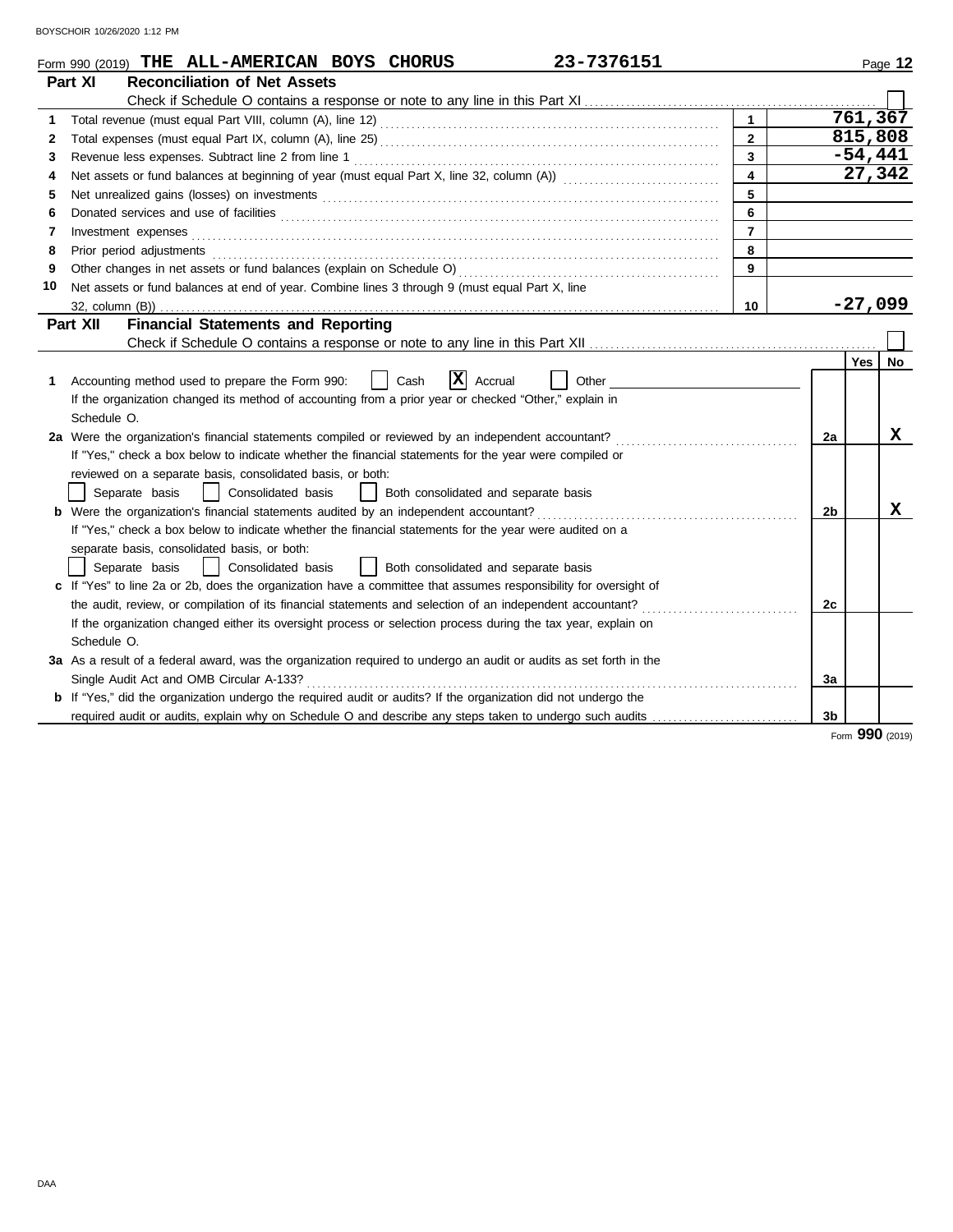|        | BOYSCHOIR 10/26/2020 1:12 PM |                                                            |                                                                                                                                                                                                                                                                |     |                                       |                                |                                     |
|--------|------------------------------|------------------------------------------------------------|----------------------------------------------------------------------------------------------------------------------------------------------------------------------------------------------------------------------------------------------------------------|-----|---------------------------------------|--------------------------------|-------------------------------------|
|        | <b>SCHEDULE A</b>            |                                                            | <b>Public Charity Status and Public Support</b>                                                                                                                                                                                                                |     |                                       |                                | OMB No. 1545-0047                   |
|        | (Form 990 or 990-EZ)         |                                                            | Complete if the organization is a section 501(c)(3) organization or a section $4947(a)(1)$ nonexempt charitable trust.                                                                                                                                         |     |                                       |                                |                                     |
|        | Department of the Treasury   |                                                            | u Attach to Form 990 or Form 990-EZ.                                                                                                                                                                                                                           |     |                                       |                                | Open to Public                      |
|        | Internal Revenue Service     |                                                            | <b>u</b> Go to <i>www.irs.gov/Form990</i> for instructions and the latest information.                                                                                                                                                                         |     |                                       |                                | Inspection                          |
|        | Name of the organization     |                                                            |                                                                                                                                                                                                                                                                |     |                                       | Employer identification number |                                     |
|        |                              |                                                            | THE ALL-AMERICAN BOYS CHORUS                                                                                                                                                                                                                                   |     |                                       | 23-7376151                     |                                     |
| Part I |                              |                                                            | Reason for Public Charity Status (All organizations must complete this part.) See instructions.                                                                                                                                                                |     |                                       |                                |                                     |
| 1      |                              |                                                            | The organization is not a private foundation because it is: (For lines 1 through 12, check only one box.)<br>A church, convention of churches, or association of churches described in <b>section 170(b)(1)(A)(i).</b>                                         |     |                                       |                                |                                     |
| 2      | $\mathbf x$                  |                                                            | A school described in section 170(b)(1)(A)(ii). (Attach Schedule E (Form 990 or 990-EZ).)                                                                                                                                                                      |     |                                       |                                |                                     |
| 3      |                              |                                                            | A hospital or a cooperative hospital service organization described in section 170(b)(1)(A)(iii).                                                                                                                                                              |     |                                       |                                |                                     |
| 4      |                              |                                                            | A medical research organization operated in conjunction with a hospital described in section 170(b)(1)(A)(iii). Enter the hospital's name,                                                                                                                     |     |                                       |                                |                                     |
| 5      |                              |                                                            | city, and state: example and state:<br>An organization operated for the benefit of a college or university owned or operated by a governmental unit described in                                                                                               |     |                                       |                                |                                     |
|        |                              | section 170(b)(1)(A)(iv). (Complete Part II.)              |                                                                                                                                                                                                                                                                |     |                                       |                                |                                     |
| 6<br>7 |                              |                                                            | A federal, state, or local government or governmental unit described in section 170(b)(1)(A)(v).<br>An organization that normally receives a substantial part of its support from a governmental unit or from the general public                               |     |                                       |                                |                                     |
|        |                              | described in section 170(b)(1)(A)(vi). (Complete Part II.) |                                                                                                                                                                                                                                                                |     |                                       |                                |                                     |
| 8      |                              |                                                            | A community trust described in section 170(b)(1)(A)(vi). (Complete Part II.)                                                                                                                                                                                   |     |                                       |                                |                                     |
| 9      |                              |                                                            | An agricultural research organization described in section 170(b)(1)(A)(ix) operated in conjunction with a land-grant college                                                                                                                                  |     |                                       |                                |                                     |
|        | university:                  |                                                            | or university or a non-land-grant college of agriculture (see instructions). Enter the name, city, and state of the college or                                                                                                                                 |     |                                       |                                |                                     |
| 10     |                              |                                                            | An organization that normally receives: (1) more than 33 1/3% of its support from contributions, membership fees, and gross                                                                                                                                    |     |                                       |                                |                                     |
|        |                              |                                                            | receipts from activities related to its exempt functions—subject to certain exceptions, and (2) no more than 33 1/3% of its                                                                                                                                    |     |                                       |                                |                                     |
|        |                              |                                                            | support from gross investment income and unrelated business taxable income (less section 511 tax) from businesses<br>acquired by the organization after June 30, 1975. See section 509(a)(2). (Complete Part III.)                                             |     |                                       |                                |                                     |
| 11     |                              |                                                            | An organization organized and operated exclusively to test for public safety. See section 509(a)(4).                                                                                                                                                           |     |                                       |                                |                                     |
| 12     |                              |                                                            | An organization organized and operated exclusively for the benefit of, to perform the functions of, or to carry out the purposes                                                                                                                               |     |                                       |                                |                                     |
|        |                              |                                                            | of one or more publicly supported organizations described in section 509(a)(1) or section 509(a)(2). See section 509(a)(3).<br>Check the box in lines 12a through 12d that describes the type of supporting organization and complete lines 12e, 12f, and 12g. |     |                                       |                                |                                     |
|        | a                            |                                                            | Type I. A supporting organization operated, supervised, or controlled by its supported organization(s), typically by giving                                                                                                                                    |     |                                       |                                |                                     |
|        |                              |                                                            | the supported organization(s) the power to regularly appoint or elect a majority of the directors or trustees of the                                                                                                                                           |     |                                       |                                |                                     |
|        |                              |                                                            | supporting organization. You must complete Part IV, Sections A and B.                                                                                                                                                                                          |     |                                       |                                |                                     |
|        | b                            |                                                            | Type II. A supporting organization supervised or controlled in connection with its supported organization(s), by having<br>control or management of the supporting organization vested in the same persons that control or manage the supported                |     |                                       |                                |                                     |
|        |                              |                                                            | organization(s). You must complete Part IV, Sections A and C.                                                                                                                                                                                                  |     |                                       |                                |                                     |
|        | c                            |                                                            | Type III functionally integrated. A supporting organization operated in connection with, and functionally integrated with,                                                                                                                                     |     |                                       |                                |                                     |
|        |                              |                                                            | its supported organization(s) (see instructions). You must complete Part IV, Sections A, D, and E.                                                                                                                                                             |     |                                       |                                |                                     |
|        | d                            |                                                            | Type III non-functionally integrated. A supporting organization operated in connection with its supported organization(s)<br>that is not functionally integrated. The organization generally must satisfy a distribution requirement and an attentiveness      |     |                                       |                                |                                     |
|        |                              |                                                            | requirement (see instructions). You must complete Part IV, Sections A and D, and Part V.                                                                                                                                                                       |     |                                       |                                |                                     |
|        | е                            |                                                            | Check this box if the organization received a written determination from the IRS that it is a Type I, Type II, Type III                                                                                                                                        |     |                                       |                                |                                     |
| f      |                              | Enter the number of supported organizations                | functionally integrated, or Type III non-functionally integrated supporting organization.                                                                                                                                                                      |     |                                       |                                |                                     |
|        | g                            |                                                            | Provide the following information about the supported organization(s).                                                                                                                                                                                         |     |                                       |                                |                                     |
|        | (i) Name of supported        | (ii) EIN                                                   | (iii) Type of organization                                                                                                                                                                                                                                     |     | (iv) Is the organization              | (v) Amount of monetary         | (vi) Amount of                      |
|        | organization                 |                                                            | (described on lines 1-10<br>above (see instructions))                                                                                                                                                                                                          |     | listed in your governing<br>document? | support (see<br>instructions)  | other support (see<br>instructions) |
|        |                              |                                                            |                                                                                                                                                                                                                                                                | Yes | No                                    |                                |                                     |
| (A)    |                              |                                                            |                                                                                                                                                                                                                                                                |     |                                       |                                |                                     |
| (B)    |                              |                                                            |                                                                                                                                                                                                                                                                |     |                                       |                                |                                     |
|        |                              |                                                            |                                                                                                                                                                                                                                                                |     |                                       |                                |                                     |
| (C)    |                              |                                                            |                                                                                                                                                                                                                                                                |     |                                       |                                |                                     |
| (D)    |                              |                                                            |                                                                                                                                                                                                                                                                |     |                                       |                                |                                     |
|        |                              |                                                            |                                                                                                                                                                                                                                                                |     |                                       |                                |                                     |
| (E)    |                              |                                                            |                                                                                                                                                                                                                                                                |     |                                       |                                |                                     |
|        |                              |                                                            |                                                                                                                                                                                                                                                                |     |                                       |                                |                                     |

**For Paperwork Reduction Act Notice, see the Instructions for Form 990 or 990-EZ.**

**Schedule A (Form 990 or 990-EZ) 2019**

**Total**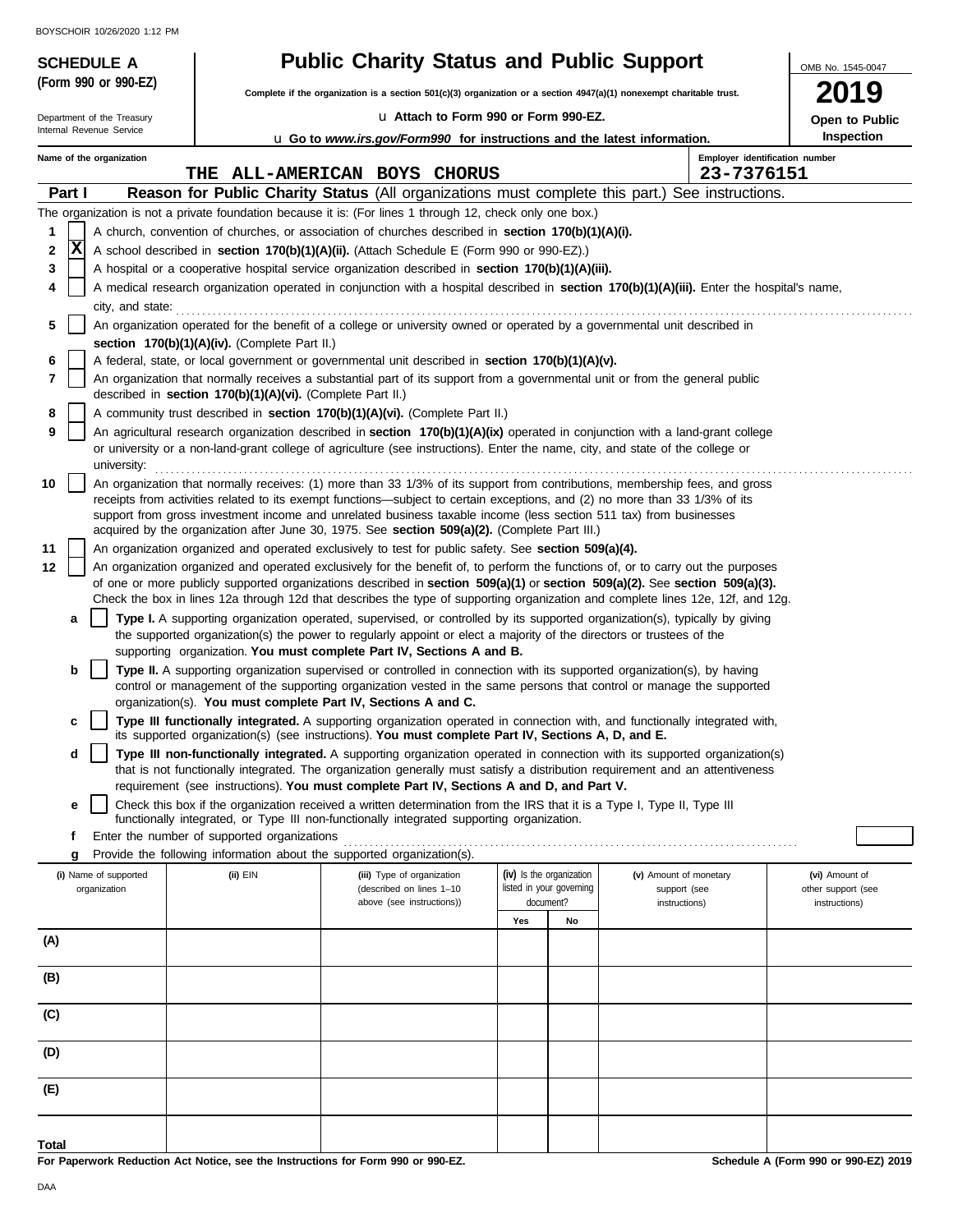### **Section A. Public Support** membership fees received. (Do not Gifts, grants, contributions, and **Schedule A (Form 990 or 990-EZ) 2019 THE ALL-AMERICAN BOYS CHORUS** 23-7376151 Page 2 **1 (a)** 2015 **(b)** 2016 **(c)** 2017 **(d)** 2018 **(e)** 2019 (Complete only if you checked the box on line 5, 7, or 8 of Part I or if the organization failed to qualify under Part II Support Schedule for Organizations Described in Sections 170(b)(1)(A)(iv) and 170(b)(1)(A)(vi) **Calendar year (or fiscal year beginning in) <b>u** (a) 2015 (b) 2016 (c) 2017 (d) 2018 (e) 2019 (f) Total Part III. If the organization fails to qualify under the tests listed below, please complete Part III.) u

|     | instructions                                                                                                                                                                                                                                                                                                                                            |          |          |            |                                                    |            | Calculate A (Fague 000 as 000 F7) 0046 |
|-----|---------------------------------------------------------------------------------------------------------------------------------------------------------------------------------------------------------------------------------------------------------------------------------------------------------------------------------------------------------|----------|----------|------------|----------------------------------------------------|------------|----------------------------------------|
|     |                                                                                                                                                                                                                                                                                                                                                         |          |          |            |                                                    |            |                                        |
| 18  | supported organization contains a construction of the contact of the contact of the contact or contact or contact or contact or contact or contact or contact or contact or contact or contact or contact or contact or contac<br>Private foundation. If the organization did not check a box on line 13, 16a, 16b, 17a, or 17b, check this box and see |          |          |            |                                                    |            |                                        |
|     | Explain in Part VI how the organization meets the "facts-and-circumstances" test. The organization qualifies as a publicly                                                                                                                                                                                                                              |          |          |            |                                                    |            |                                        |
|     | 15 is 10% or more, and if the organization meets the "facts-and-circumstances" test, check this box and stop here.                                                                                                                                                                                                                                      |          |          |            |                                                    |            |                                        |
| b   | 10%-facts-and-circumstances test-2018. If the organization did not check a box on line 13, 16a, 16b, or 17a, and line                                                                                                                                                                                                                                   |          |          |            |                                                    |            |                                        |
|     | organization                                                                                                                                                                                                                                                                                                                                            |          |          |            |                                                    |            |                                        |
|     | Part VI how the organization meets the "facts-and-circumstances" test. The organization qualifies as a publicly supported                                                                                                                                                                                                                               |          |          |            |                                                    |            |                                        |
|     | 10% or more, and if the organization meets the "facts-and-circumstances" test, check this box and stop here. Explain in                                                                                                                                                                                                                                 |          |          |            |                                                    |            |                                        |
|     | 17a 10%-facts-and-circumstances test-2019. If the organization did not check a box on line 13, 16a, or 16b, and line 14 is                                                                                                                                                                                                                              |          |          |            |                                                    |            |                                        |
|     |                                                                                                                                                                                                                                                                                                                                                         |          |          |            |                                                    |            | $\Box$                                 |
| b   | 33 1/3% support test—2018. If the organization did not check a box on line 13 or 16a, and line 15 is 33 1/3% or more, check                                                                                                                                                                                                                             |          |          |            |                                                    |            |                                        |
|     | box and stop here. The organization qualifies as a publicly supported organization [11] content content content content content of the state of the state of the state or and stop here. The organization content of the state                                                                                                                          |          |          |            |                                                    |            |                                        |
| 16a | 33 1/3% support test-2019. If the organization did not check the box on line 13, and line 14 is 33 1/3% or more, check this                                                                                                                                                                                                                             |          |          |            |                                                    |            |                                        |
| 15  |                                                                                                                                                                                                                                                                                                                                                         |          |          |            |                                                    | 15         | %                                      |
| 14  |                                                                                                                                                                                                                                                                                                                                                         |          |          |            |                                                    | 14         | %                                      |
|     | Section C. Computation of Public Support Percentage                                                                                                                                                                                                                                                                                                     |          |          |            | <u> 1980 - Johann Barn, amerikansk politiker (</u> |            |                                        |
|     |                                                                                                                                                                                                                                                                                                                                                         |          |          |            |                                                    |            |                                        |
| 13  | First five years. If the Form 990 is for the organization's first, second, third, fourth, or fifth tax year as a section 501(c)(3)                                                                                                                                                                                                                      |          |          |            |                                                    |            |                                        |
| 12  | Gross receipts from related activities, etc. (see instructions)                                                                                                                                                                                                                                                                                         |          |          |            |                                                    | 12         |                                        |
| 11  | Total support. Add lines 7 through 10                                                                                                                                                                                                                                                                                                                   |          |          |            |                                                    |            |                                        |
|     | loss from the sale of capital assets                                                                                                                                                                                                                                                                                                                    |          |          |            |                                                    |            |                                        |
| 10  | Other income. Do not include gain or                                                                                                                                                                                                                                                                                                                    |          |          |            |                                                    |            |                                        |
|     |                                                                                                                                                                                                                                                                                                                                                         |          |          |            |                                                    |            |                                        |
| 9   | Net income from unrelated business<br>activities, whether or not the business                                                                                                                                                                                                                                                                           |          |          |            |                                                    |            |                                        |
|     |                                                                                                                                                                                                                                                                                                                                                         |          |          |            |                                                    |            |                                        |
|     | rents, royalties, and income from<br>similar sources                                                                                                                                                                                                                                                                                                    |          |          |            |                                                    |            |                                        |
|     | payments received on securities loans,                                                                                                                                                                                                                                                                                                                  |          |          |            |                                                    |            |                                        |
| 8   | Gross income from interest, dividends,                                                                                                                                                                                                                                                                                                                  |          |          |            |                                                    |            |                                        |
| 7   | Amounts from line 4                                                                                                                                                                                                                                                                                                                                     |          |          |            |                                                    |            |                                        |
|     | Calendar year (or fiscal year beginning in)<br>$\mathbf{u}$                                                                                                                                                                                                                                                                                             | (a) 2015 | (b) 2016 | $(c)$ 2017 | $(d)$ 2018                                         | (e) $2019$ | (f) Total                              |
|     | <b>Section B. Total Support</b>                                                                                                                                                                                                                                                                                                                         |          |          |            |                                                    |            |                                        |
| 6   | Public support. Subtract line 5 from line 4                                                                                                                                                                                                                                                                                                             |          |          |            |                                                    |            |                                        |
|     | governmental unit or publicly<br>supported organization) included on<br>line 1 that exceeds 2% of the amount<br>shown on line 11, column (f)                                                                                                                                                                                                            |          |          |            |                                                    |            |                                        |
| 5   | The portion of total contributions by<br>each person (other than a                                                                                                                                                                                                                                                                                      |          |          |            |                                                    |            |                                        |
| 4   | Total. Add lines 1 through 3<br><u> 1999 - Johann Stoff</u>                                                                                                                                                                                                                                                                                             |          |          |            |                                                    |            |                                        |
| 3   | The value of services or facilities<br>furnished by a governmental unit to the<br>organization without charge                                                                                                                                                                                                                                           |          |          |            |                                                    |            |                                        |
| 2   | Tax revenues levied for the<br>organization's benefit and either paid<br>to or expended on its behalf                                                                                                                                                                                                                                                   |          |          |            |                                                    |            |                                        |
|     | Gills, grants, continuutoris, and<br>membership fees received. (Do not<br>include any "unusual grants.")                                                                                                                                                                                                                                                |          |          |            |                                                    |            |                                        |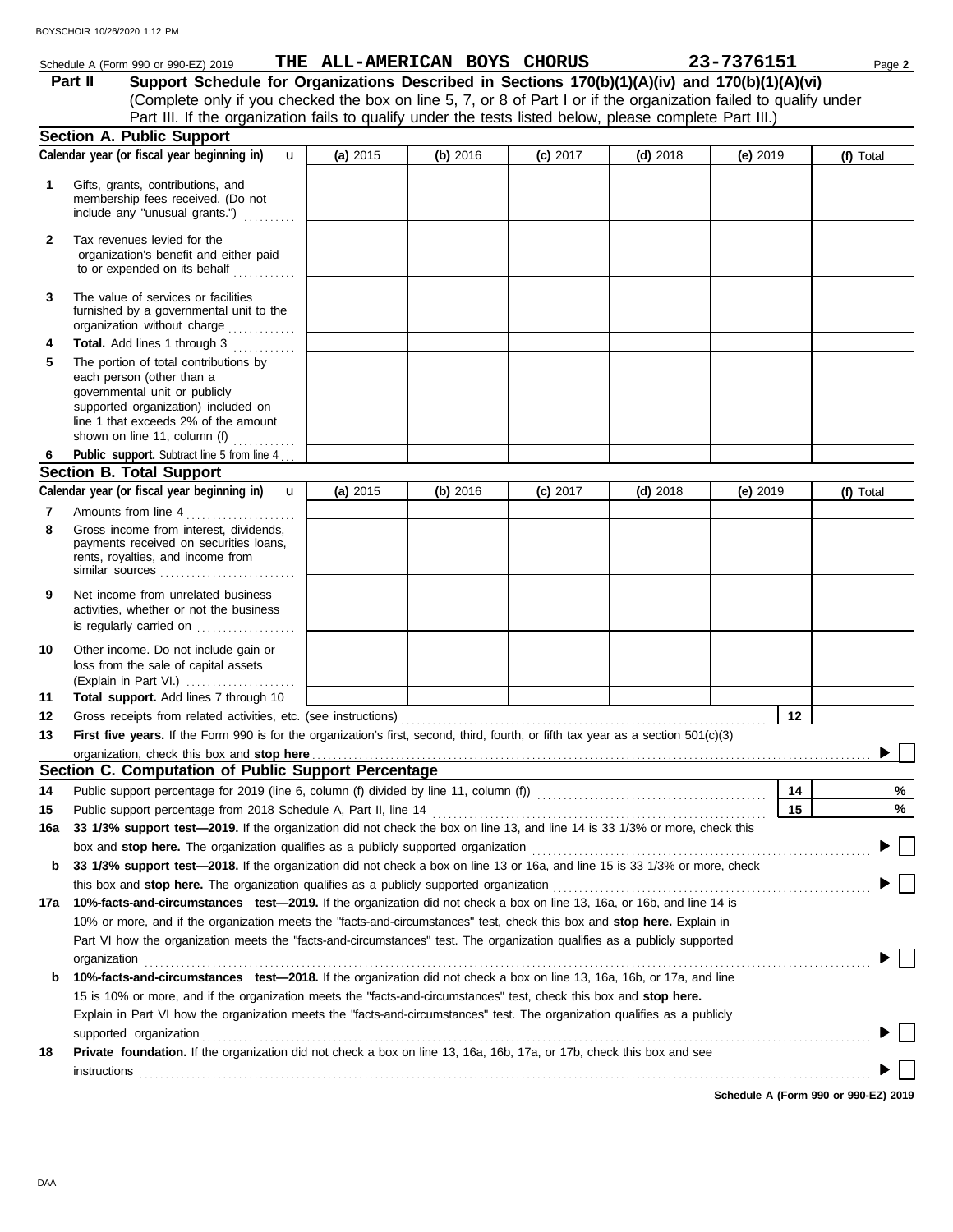## **Schedule A (Form 990 or 990-EZ) 2019 THE ALL-AMERICAN BOYS CHORUS** 23-7376151 Page 3

**Part III Support Schedule for Organizations Described in Section 509(a)(2)** (Complete only if you checked the box on line 10 of Part I or if the organization failed to qualify under Part II. If the organization fails to qualify under the tests listed below, please complete Part II.)

|                 | <b>Section A. Public Support</b>                                                                                                                                                  |          |          |            |            |            |              |
|-----------------|-----------------------------------------------------------------------------------------------------------------------------------------------------------------------------------|----------|----------|------------|------------|------------|--------------|
|                 | Calendar year (or fiscal year beginning in)<br>$\mathbf{u}$                                                                                                                       | (a) 2015 | (b) 2016 | $(c)$ 2017 | $(d)$ 2018 | (e) $2019$ | (f) Total    |
| 1               | Gifts, grants, contributions, and membership fees<br>received. (Do not include any "unusual grants.")<br>.                                                                        |          |          |            |            |            |              |
| $\mathbf{2}$    | Gross receipts from admissions, merchandise<br>sold or services performed, or facilities<br>furnished in any activity that is related to the<br>organization's tax-exempt purpose |          |          |            |            |            |              |
| 3               | Gross receipts from activities that are not an<br>unrelated trade or business under section 513                                                                                   |          |          |            |            |            |              |
| 4               | Tax revenues levied for the<br>organization's benefit and either paid<br>to or expended on its behalf                                                                             |          |          |            |            |            |              |
| 5               | The value of services or facilities<br>furnished by a governmental unit to the<br>organization without charge                                                                     |          |          |            |            |            |              |
| 6               | Total. Add lines 1 through 5                                                                                                                                                      |          |          |            |            |            |              |
| 7а              | Amounts included on lines 1, 2, and 3<br>received from disqualified persons                                                                                                       |          |          |            |            |            |              |
| b               | Amounts included on lines 2 and 3<br>received from other than disqualified<br>persons that exceed the greater of \$5,000<br>or 1% of the amount on line 13 for the year $\ldots$  |          |          |            |            |            |              |
| c               | Add lines 7a and 7b<br>.                                                                                                                                                          |          |          |            |            |            |              |
| 8               | Public support. (Subtract line 7c from                                                                                                                                            |          |          |            |            |            |              |
|                 | line $6.$ )                                                                                                                                                                       |          |          |            |            |            |              |
|                 | <b>Section B. Total Support</b><br>Calendar year (or fiscal year beginning in)                                                                                                    |          |          |            |            |            |              |
|                 | $\mathbf{u}$                                                                                                                                                                      | (a) 2015 | (b) 2016 | $(c)$ 2017 | $(d)$ 2018 | (e) 2019   | (f) Total    |
| 9               | Amounts from line 6                                                                                                                                                               |          |          |            |            |            |              |
| 10a             | Gross income from interest, dividends,<br>payments received on securities loans, rents,<br>royalties, and income from similar sources                                             |          |          |            |            |            |              |
| b               | Unrelated business taxable income (less<br>section 511 taxes) from businesses<br>acquired after June 30, 1975                                                                     |          |          |            |            |            |              |
| C               | Add lines 10a and 10b                                                                                                                                                             |          |          |            |            |            |              |
| 11              | Net income from unrelated business<br>activities not included in line 10b, whether<br>or not the business is regularly carried on                                                 |          |          |            |            |            |              |
| 12 <sub>2</sub> | Other income. Do not include gain or<br>loss from the sale of capital assets<br>(Explain in Part VI.)                                                                             |          |          |            |            |            |              |
| 13              | Total support. (Add lines 9, 10c, 11,                                                                                                                                             |          |          |            |            |            |              |
|                 | and 12.)                                                                                                                                                                          |          |          |            |            |            |              |
| 14              | First five years. If the Form 990 is for the organization's first, second, third, fourth, or fifth tax year as a section 501(c)(3)                                                |          |          |            |            |            |              |
|                 | organization, check this box and stop here                                                                                                                                        |          |          |            |            |            |              |
|                 | Section C. Computation of Public Support Percentage                                                                                                                               |          |          |            |            |            |              |
| 15              | Public support percentage for 2019 (line 8, column (f), divided by line 13, column (f)) [[[[[[[[[[[[[[[[[[[[[                                                                     |          |          |            |            | 15         | %            |
| 16              |                                                                                                                                                                                   |          |          |            |            | 16         | $\%$         |
|                 | Section D. Computation of Investment Income Percentage                                                                                                                            |          |          |            |            |            |              |
| 17              | Investment income percentage for 2019 (line 10c, column (f), divided by line 13, column (f)) [[[[[[[[[[[[[[[[[                                                                    |          |          |            |            | 17         | %            |
| 18              | Investment income percentage from 2018 Schedule A, Part III, line 17                                                                                                              |          |          |            |            | 18         | %            |
| 19a             | 33 1/3% support tests-2019. If the organization did not check the box on line 14, and line 15 is more than 33 1/3%, and line                                                      |          |          |            |            |            | $\mathsf{L}$ |
|                 | 17 is not more than 33 1/3%, check this box and stop here. The organization qualifies as a publicly supported organization <i>[[[[[[[[[[[[[[[]]</i> ]]]                           |          |          |            |            |            |              |
| b               | 33 1/3% support tests-2018. If the organization did not check a box on line 14 or line 19a, and line 16 is more than 33 1/3%, and                                                 |          |          |            |            |            |              |
|                 |                                                                                                                                                                                   |          |          |            |            |            |              |
| 20              |                                                                                                                                                                                   |          |          |            |            |            |              |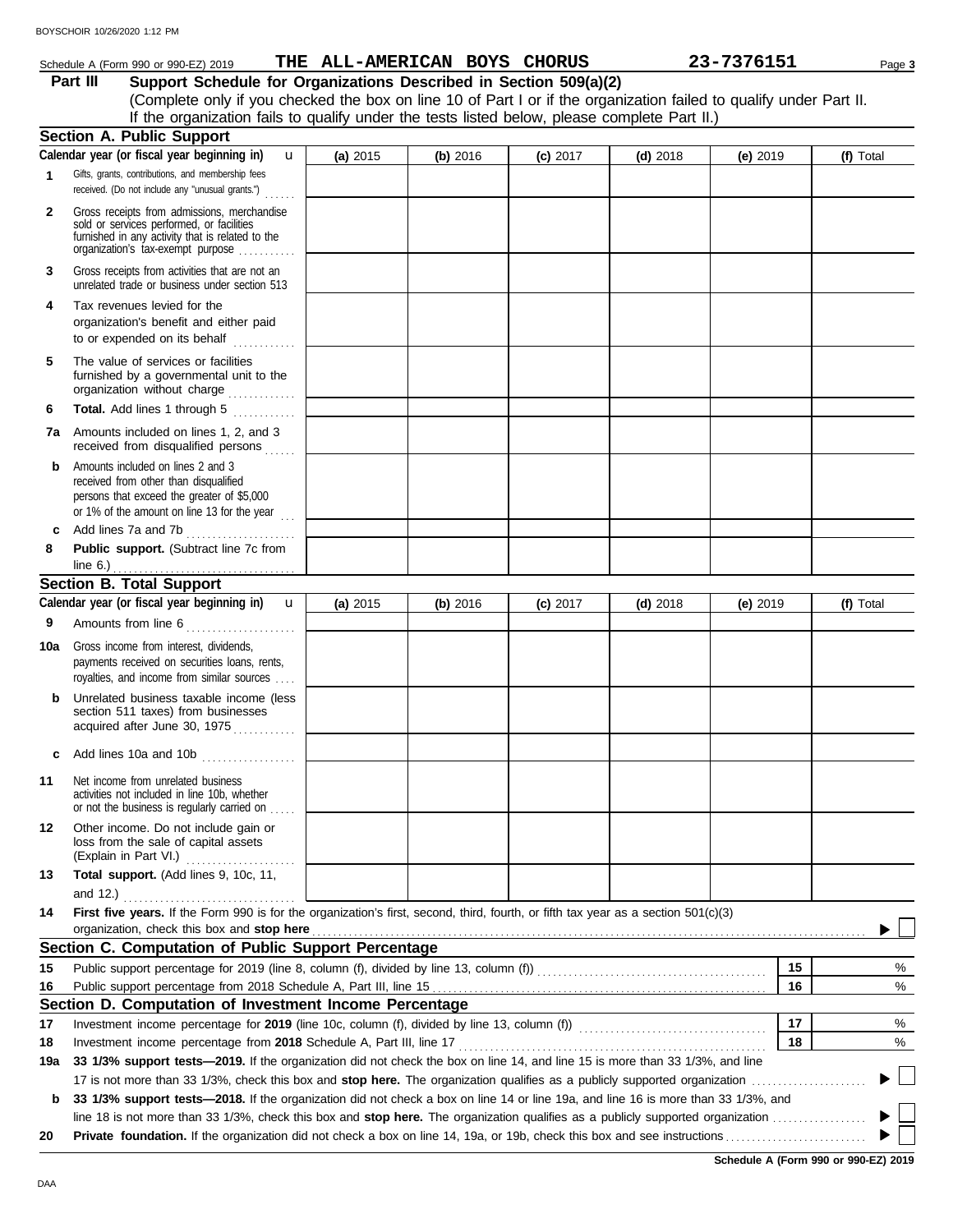|              | 23-7376151<br>THE ALL-AMERICAN BOYS CHORUS<br>Schedule A (Form 990 or 990-EZ) 2019                                  |                 |     | Page 4 |
|--------------|---------------------------------------------------------------------------------------------------------------------|-----------------|-----|--------|
|              | Part IV<br><b>Supporting Organizations</b>                                                                          |                 |     |        |
|              | (Complete only if you checked a box in line 12 on Part I. If you checked 12a of Part I, complete Sections A         |                 |     |        |
|              | and B. If you checked 12b of Part I, complete Sections A and C. If you checked 12c of Part I, complete              |                 |     |        |
|              | Sections A, D, and E. If you checked 12d of Part I, complete Sections A and D, and complete Part V.)                |                 |     |        |
|              | Section A. All Supporting Organizations                                                                             |                 |     |        |
|              |                                                                                                                     |                 | Yes | No     |
| 1            | Are all of the organization's supported organizations listed by name in the organization's governing                |                 |     |        |
|              | documents? If "No," describe in Part VI how the supported organizations are designated. If designated by            |                 |     |        |
|              | class or purpose, describe the designation. If historic and continuing relationship, explain.                       | 1               |     |        |
| $\mathbf{2}$ | Did the organization have any supported organization that does not have an IRS determination of status              |                 |     |        |
|              | under section 509(a)(1) or (2)? If "Yes," explain in Part VI how the organization determined that the supported     |                 |     |        |
|              | organization was described in section 509(a)(1) or (2).                                                             | 2               |     |        |
| За           | Did the organization have a supported organization described in section $501(c)(4)$ , (5), or (6)? If "Yes," answer |                 |     |        |
|              | $(b)$ and $(c)$ below.                                                                                              | За              |     |        |
|              |                                                                                                                     |                 |     |        |
| b            | Did the organization confirm that each supported organization qualified under section 501(c)(4), (5), or (6) and    |                 |     |        |
|              | satisfied the public support tests under section 509(a)(2)? If "Yes," describe in Part VI when and how the          |                 |     |        |
|              | organization made the determination.                                                                                | 3 <sub>b</sub>  |     |        |
| c            | Did the organization ensure that all support to such organizations was used exclusively for section $170(c)(2)(B)$  |                 |     |        |
|              | purposes? If "Yes," explain in Part VI what controls the organization put in place to ensure such use.              | 3c              |     |        |
| 4a           | Was any supported organization not organized in the United States ("foreign supported organization")? If            |                 |     |        |
|              | "Yes," and if you checked 12a or 12b in Part I, answer (b) and (c) below.                                           | 4a              |     |        |
| b            | Did the organization have ultimate control and discretion in deciding whether to make grants to the foreign         |                 |     |        |
|              | supported organization? If "Yes," describe in Part VI how the organization had such control and discretion          |                 |     |        |
|              | despite being controlled or supervised by or in connection with its supported organizations.                        | 4b              |     |        |
| c            | Did the organization support any foreign supported organization that does not have an IRS determination             |                 |     |        |
|              | under sections $501(c)(3)$ and $509(a)(1)$ or (2)? If "Yes," explain in Part VI what controls the organization used |                 |     |        |
|              | to ensure that all support to the foreign supported organization was used exclusively for section $170(c)(2)(B)$    |                 |     |        |
|              | purposes.                                                                                                           | 4c              |     |        |
| 5a           | Did the organization add, substitute, or remove any supported organizations during the tax year? If "Yes,"          |                 |     |        |
|              | answer (b) and (c) below (if applicable). Also, provide detail in Part VI, including (i) the names and EIN          |                 |     |        |
|              | numbers of the supported organizations added, substituted, or removed; (ii) the reasons for each such action;       |                 |     |        |
|              | (iii) the authority under the organization's organizing document authorizing such action; and (iv) how the action   |                 |     |        |
|              | was accomplished (such as by amendment to the organizing document).                                                 | 5а              |     |        |
| b            | Type I or Type II only. Was any added or substituted supported organization part of a class already                 |                 |     |        |
|              | designated in the organization's organizing document?                                                               | 5 <sub>b</sub>  |     |        |
| c            | <b>Substitutions only.</b> Was the substitution the result of an event beyond the organization's control?           | 5c              |     |        |
|              | Did the organization provide support (whether in the form of grants or the provision of services or facilities) to  |                 |     |        |
|              | anyone other than (i) its supported organizations, (ii) individuals that are part of the charitable class benefited |                 |     |        |
|              | by one or more of its supported organizations, or (iii) other supporting organizations that also support or         |                 |     |        |
|              | benefit one or more of the filing organization's supported organizations? If "Yes," provide detail in Part VI.      | 6               |     |        |
| 7            | Did the organization provide a grant, loan, compensation, or other similar payment to a substantial contributor     |                 |     |        |
|              | (as defined in section $4958(c)(3)(C)$ ), a family member of a substantial contributor, or a 35% controlled entity  |                 |     |        |
|              | with regard to a substantial contributor? If "Yes," complete Part I of Schedule L (Form 990 or 990-EZ).             | 7               |     |        |
| 8            | Did the organization make a loan to a disqualified person (as defined in section 4958) not described in line 7?     |                 |     |        |
|              | If "Yes," complete Part I of Schedule L (Form 990 or 990-EZ).                                                       | 8               |     |        |
| 9a           | Was the organization controlled directly or indirectly at any time during the tax year by one or more               |                 |     |        |
|              | disqualified persons as defined in section 4946 (other than foundation managers and organizations described         |                 |     |        |
|              | in section $509(a)(1)$ or $(2)$ ? If "Yes," provide detail in Part VI.                                              | 9a              |     |        |
| b            | Did one or more disqualified persons (as defined in line 9a) hold a controlling interest in any entity in which     |                 |     |        |
|              | the supporting organization had an interest? If "Yes," provide detail in Part VI.                                   | 9b              |     |        |
| c            | Did a disqualified person (as defined in line 9a) have an ownership interest in, or derive any personal benefit     |                 |     |        |
|              | from, assets in which the supporting organization also had an interest? If "Yes," provide detail in Part VI.        | 9с              |     |        |
| 10a          | Was the organization subject to the excess business holdings rules of section 4943 because of section               |                 |     |        |
|              | 4943(f) (regarding certain Type II supporting organizations, and all Type III non-functionally integrated           |                 |     |        |
|              | supporting organizations)? If "Yes," answer 10b below.                                                              | 10a             |     |        |
| b            | Did the organization have any excess business holdings in the tax year? (Use Schedule C, Form 4720, to              |                 |     |        |
|              | determine whether the organization had excess business holdings.)                                                   | 10 <sub>b</sub> |     |        |
|              |                                                                                                                     |                 |     |        |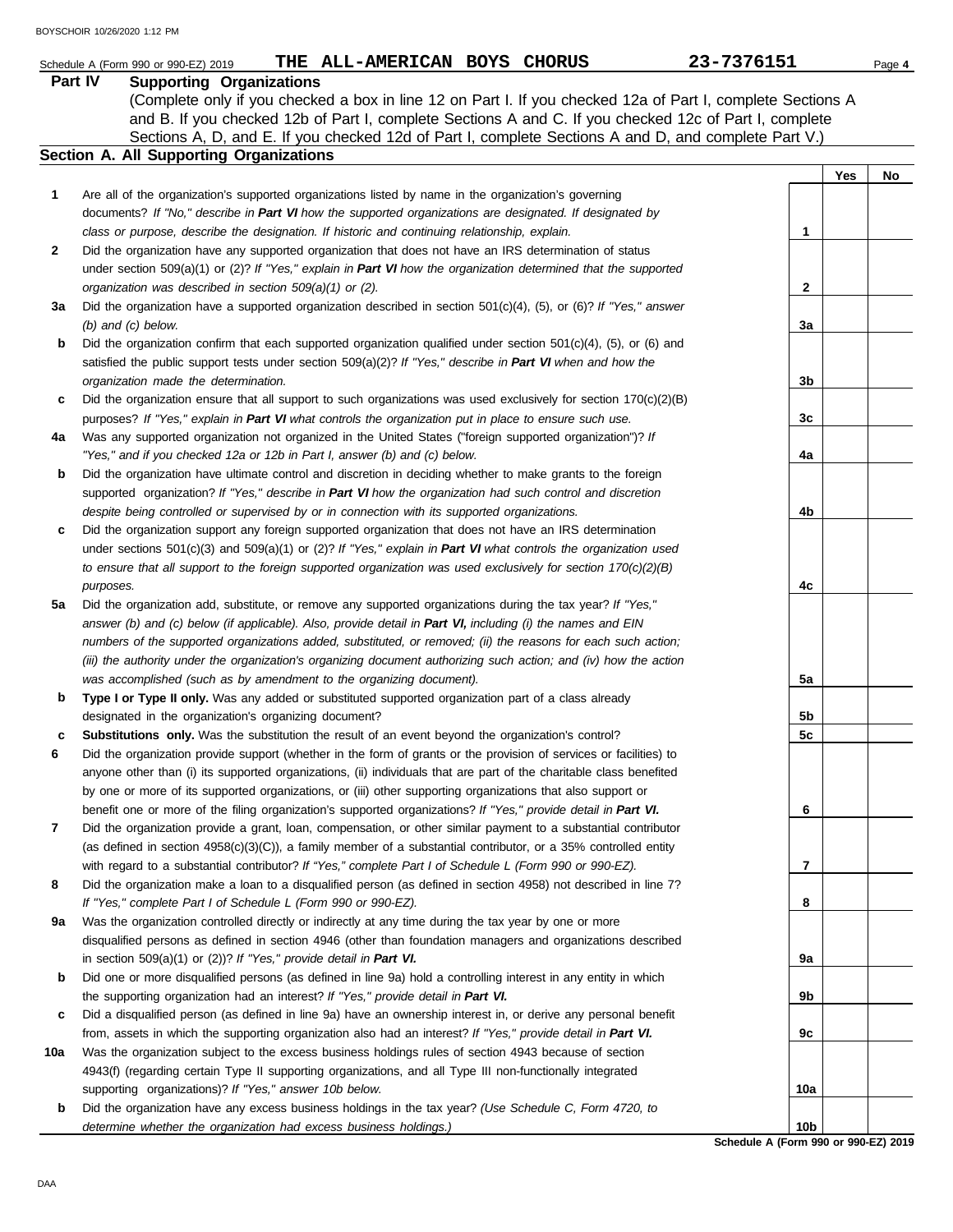|                | 23-7376151<br>THE ALL-AMERICAN BOYS CHORUS<br>Schedule A (Form 990 or 990-EZ) 2019                                                |                 |     | Page 5 |
|----------------|-----------------------------------------------------------------------------------------------------------------------------------|-----------------|-----|--------|
| <b>Part IV</b> | <b>Supporting Organizations (continued)</b>                                                                                       |                 |     |        |
|                |                                                                                                                                   |                 | Yes | No     |
| 11             | Has the organization accepted a gift or contribution from any of the following persons?                                           |                 |     |        |
| a              | A person who directly or indirectly controls, either alone or together with persons described in (b) and (c)                      |                 |     |        |
|                | below, the governing body of a supported organization?                                                                            | 11a             |     |        |
| b              | A family member of a person described in (a) above?                                                                               | 11 <sub>b</sub> |     |        |
|                | c A 35% controlled entity of a person described in (a) or (b) above? If "Yes" to a, b, or c, provide detail in Part VI.           | 11c             |     |        |
|                | <b>Section B. Type I Supporting Organizations</b>                                                                                 |                 |     |        |
|                |                                                                                                                                   |                 | Yes | No     |
| 1              | Did the directors, trustees, or membership of one or more supported organizations have the power to                               |                 |     |        |
|                | regularly appoint or elect at least a majority of the organization's directors or trustees at all times during the                |                 |     |        |
|                | tax year? If "No," describe in Part VI how the supported organization(s) effectively operated, supervised, or                     |                 |     |        |
|                | controlled the organization's activities. If the organization had more than one supported organization,                           |                 |     |        |
|                | describe how the powers to appoint and/or remove directors or trustees were allocated among the supported                         |                 |     |        |
|                | organizations and what conditions or restrictions, if any, applied to such powers during the tax year.                            | 1               |     |        |
| $\mathbf{2}$   | Did the organization operate for the benefit of any supported organization other than the supported                               |                 |     |        |
|                | organization(s) that operated, supervised, or controlled the supporting organization? If "Yes," explain in Part                   |                 |     |        |
|                | VI how providing such benefit carried out the purposes of the supported organization(s) that operated,                            |                 |     |        |
|                | supervised, or controlled the supporting organization.                                                                            | $\mathbf{2}$    |     |        |
|                | Section C. Type II Supporting Organizations                                                                                       |                 |     |        |
|                |                                                                                                                                   |                 | Yes | No     |
| 1              | Were a majority of the organization's directors or trustees during the tax year also a majority of the directors                  |                 |     |        |
|                | or trustees of each of the organization's supported organization(s)? If "No," describe in Part VI how control                     |                 |     |        |
|                | or management of the supporting organization was vested in the same persons that controlled or managed                            |                 |     |        |
|                | the supported organization(s).<br>Section D. All Type III Supporting Organizations                                                | 1               |     |        |
|                |                                                                                                                                   |                 | Yes | No     |
| 1              | Did the organization provide to each of its supported organizations, by the last day of the fifth month of the                    |                 |     |        |
|                | organization's tax year, (i) a written notice describing the type and amount of support provided during the prior tax             |                 |     |        |
|                | year, (ii) a copy of the Form 990 that was most recently filed as of the date of notification, and (iii) copies of the            |                 |     |        |
|                | organization's governing documents in effect on the date of notification, to the extent not previously provided?                  | 1               |     |        |
| 2              | Were any of the organization's officers, directors, or trustees either (i) appointed or elected by the supported                  |                 |     |        |
|                | organization(s) or (ii) serving on the governing body of a supported organization? If "No," explain in Part VI how                |                 |     |        |
|                | the organization maintained a close and continuous working relationship with the supported organization(s).                       | 2               |     |        |
| 3              | By reason of the relationship described in (2), did the organization's supported organizations have a                             |                 |     |        |
|                | significant voice in the organization's investment policies and in directing the use of the organization's                        |                 |     |        |
|                | income or assets at all times during the tax year? If "Yes," describe in Part VI the role the organization's                      |                 |     |        |
|                | supported organizations played in this regard.                                                                                    | 3               |     |        |
|                | Section E. Type III Functionally-Integrated Supporting Organizations                                                              |                 |     |        |
| 1              | Check the box next to the method that the organization used to satisfy the Integral Part Test during the year (see instructions). |                 |     |        |
| а              | The organization satisfied the Activities Test. Complete line 2 below.                                                            |                 |     |        |
| b              | The organization is the parent of each of its supported organizations. Complete line 3 below.                                     |                 |     |        |
| c              | The organization supported a governmental entity. Describe in Part VI how you supported a government entity (see instructions).   |                 |     |        |
|                |                                                                                                                                   |                 |     |        |
| 2              | Activities Test. Answer (a) and (b) below.                                                                                        |                 | Yes | No     |
| а              | Did substantially all of the organization's activities during the tax year directly further the exempt purposes of                |                 |     |        |
|                | the supported organization(s) to which the organization was responsive? If "Yes," then in Part VI identify                        |                 |     |        |
|                | those supported organizations and explain how these activities directly furthered their exempt purposes,                          |                 |     |        |
|                | how the organization was responsive to those supported organizations, and how the organization determined                         |                 |     |        |
|                | that these activities constituted substantially all of its activities.                                                            | 2a              |     |        |
| b              | Did the activities described in (a) constitute activities that, but for the organization's involvement, one or more               |                 |     |        |
|                | of the organization's supported organization(s) would have been engaged in? If "Yes," explain in Part VI the                      |                 |     |        |
|                | reasons for the organization's position that its supported organization(s) would have engaged in these                            |                 |     |        |
|                | activities but for the organization's involvement.                                                                                | 2b              |     |        |
| 3              | Parent of Supported Organizations. Answer (a) and (b) below.                                                                      |                 |     |        |
| а              | Did the organization have the power to regularly appoint or elect a majority of the officers, directors, or                       |                 |     |        |
|                | trustees of each of the supported organizations? Provide details in Part VI.                                                      | За              |     |        |
| b              | Did the organization exercise a substantial degree of direction over the policies, programs, and activities of each               |                 |     |        |
|                | of its supported organizations? If "Yes," describe in Part VI the role played by the organization in this regard.                 | 3b              |     |        |
| DAA            | Schedule A (Form 990 or 990-EZ) 2019                                                                                              |                 |     |        |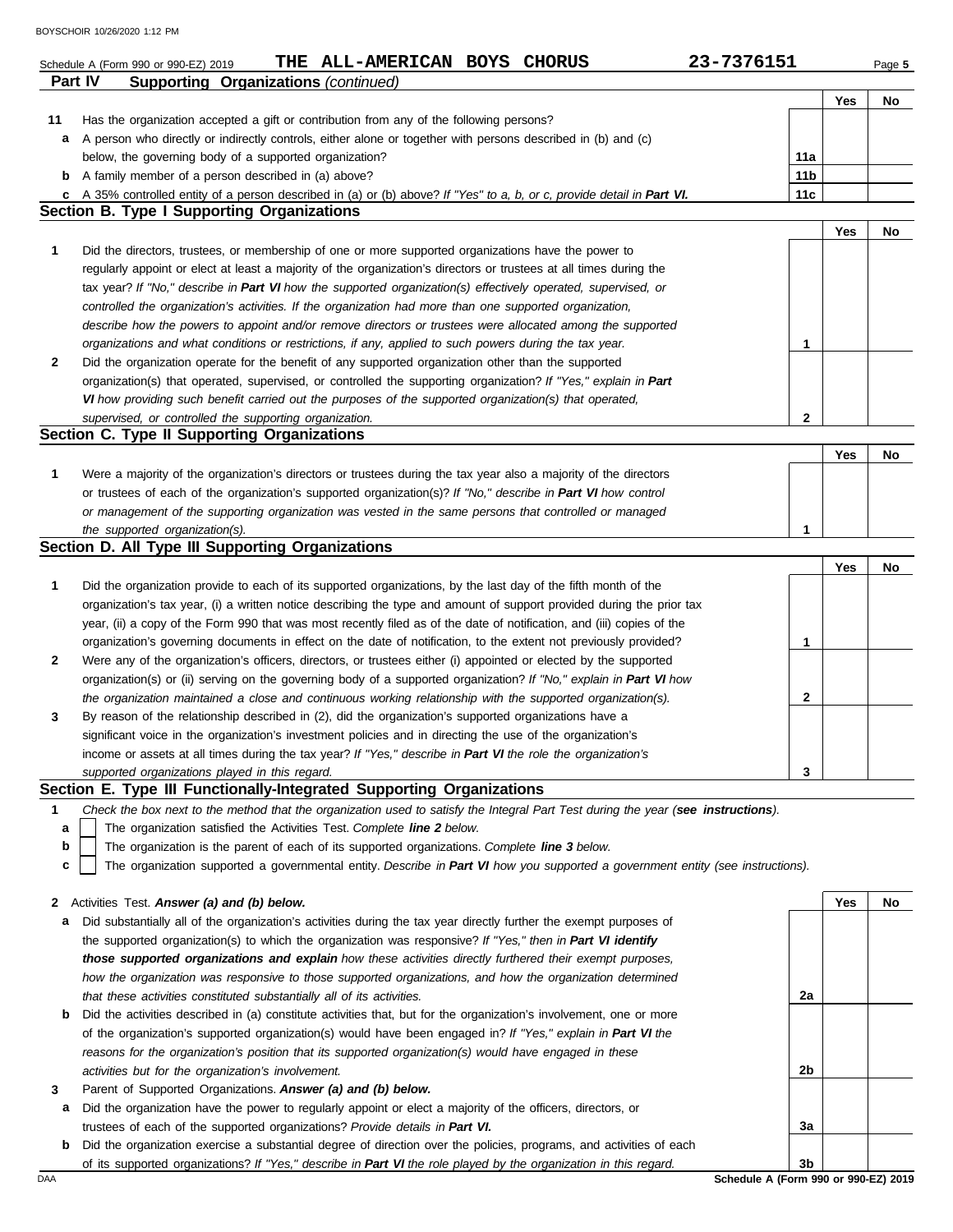|                | THE ALL-AMERICAN BOYS CHORUS<br>Schedule A (Form 990 or 990-EZ) 2019                                                             |                | 23-7376151     | Page 6                         |
|----------------|----------------------------------------------------------------------------------------------------------------------------------|----------------|----------------|--------------------------------|
| Part V         | Type III Non-Functionally Integrated 509(a)(3) Supporting Organizations                                                          |                |                |                                |
| 1              | Check here if the organization satisfied the Integral Part Test as a qualifying trust on Nov. 20, 1970 (explain in Part VI). See |                |                |                                |
|                | instructions. All other Type III non-functionally integrated supporting organizations must complete Sections A through E.        |                |                |                                |
|                | Section A - Adjusted Net Income                                                                                                  |                | (A) Prior Year | (B) Current Year               |
|                |                                                                                                                                  |                |                | (optional)                     |
| 1              | Net short-term capital gain                                                                                                      | 1              |                |                                |
| $\mathbf{2}$   | Recoveries of prior-year distributions                                                                                           | $\mathbf{2}$   |                |                                |
| 3              | Other gross income (see instructions)                                                                                            | 3              |                |                                |
| 4              | Add lines 1 through 3.                                                                                                           | 4              |                |                                |
| 5              | Depreciation and depletion                                                                                                       | 5              |                |                                |
| 6              | Portion of operating expenses paid or incurred for production or                                                                 |                |                |                                |
|                | collection of gross income or for management, conservation, or                                                                   |                |                |                                |
|                | maintenance of property held for production of income (see instructions)                                                         | 6              |                |                                |
| 7.             | Other expenses (see instructions)                                                                                                | 7              |                |                                |
| 8              | <b>Adjusted Net Income</b> (subtract lines 5, 6, and 7 from line 4)                                                              | 8              |                |                                |
|                | <b>Section B - Minimum Asset Amount</b>                                                                                          |                | (A) Prior Year | (B) Current Year<br>(optional) |
| 1              | Aggregate fair market value of all non-exempt-use assets (see                                                                    |                |                |                                |
|                | instructions for short tax year or assets held for part of year):                                                                |                |                |                                |
|                | Average monthly value of securities<br>a                                                                                         | 1a             |                |                                |
|                | Average monthly cash balances<br>b                                                                                               | 1b             |                |                                |
|                | <b>c</b> Fair market value of other non-exempt-use assets                                                                        | 1c             |                |                                |
|                | <b>Total</b> (add lines 1a, 1b, and 1c)<br>d                                                                                     | 1d             |                |                                |
|                | <b>Discount</b> claimed for blockage or other<br>e                                                                               |                |                |                                |
|                | factors (explain in detail in <b>Part VI)</b> :                                                                                  |                |                |                                |
| $\mathbf{2}$   | Acquisition indebtedness applicable to non-exempt-use assets                                                                     | $\mathbf{2}$   |                |                                |
| 3              | Subtract line 2 from line 1d.                                                                                                    | 3              |                |                                |
| 4              | Cash deemed held for exempt use. Enter 1-1/2% of line 3 (for greater amount,                                                     |                |                |                                |
|                | see instructions).                                                                                                               | 4              |                |                                |
| 5              | Net value of non-exempt-use assets (subtract line 4 from line 3)                                                                 | 5              |                |                                |
| 6              | Multiply line 5 by .035.                                                                                                         | 6              |                |                                |
| $\overline{7}$ | Recoveries of prior-year distributions                                                                                           | $\overline{7}$ |                |                                |
| 8              | Minimum Asset Amount (add line 7 to line 6)                                                                                      | 8              |                |                                |
|                | Section C - Distributable Amount                                                                                                 |                |                | <b>Current Year</b>            |
| 1              | Adjusted net income for prior year (from Section A, line 8, Column A)                                                            | $\mathbf{1}$   |                |                                |
| $\mathbf{2}$   | Enter 85% of line 1.                                                                                                             | $\mathbf{2}$   |                |                                |
| 3              | Minimum asset amount for prior year (from Section B, line 8, Column A)                                                           | 3              |                |                                |
| 4              | Enter greater of line 2 or line 3.                                                                                               | 4              |                |                                |
| 5              | Income tax imposed in prior year                                                                                                 | 5              |                |                                |
| 6              | <b>Distributable Amount.</b> Subtract line 5 from line 4, unless subject to                                                      |                |                |                                |
|                | emergency temporary reduction (see instructions).                                                                                | 6              |                |                                |

**7** instructions). Check here if the current year is the organization's first as a non-functionally integrated Type III supporting organization (see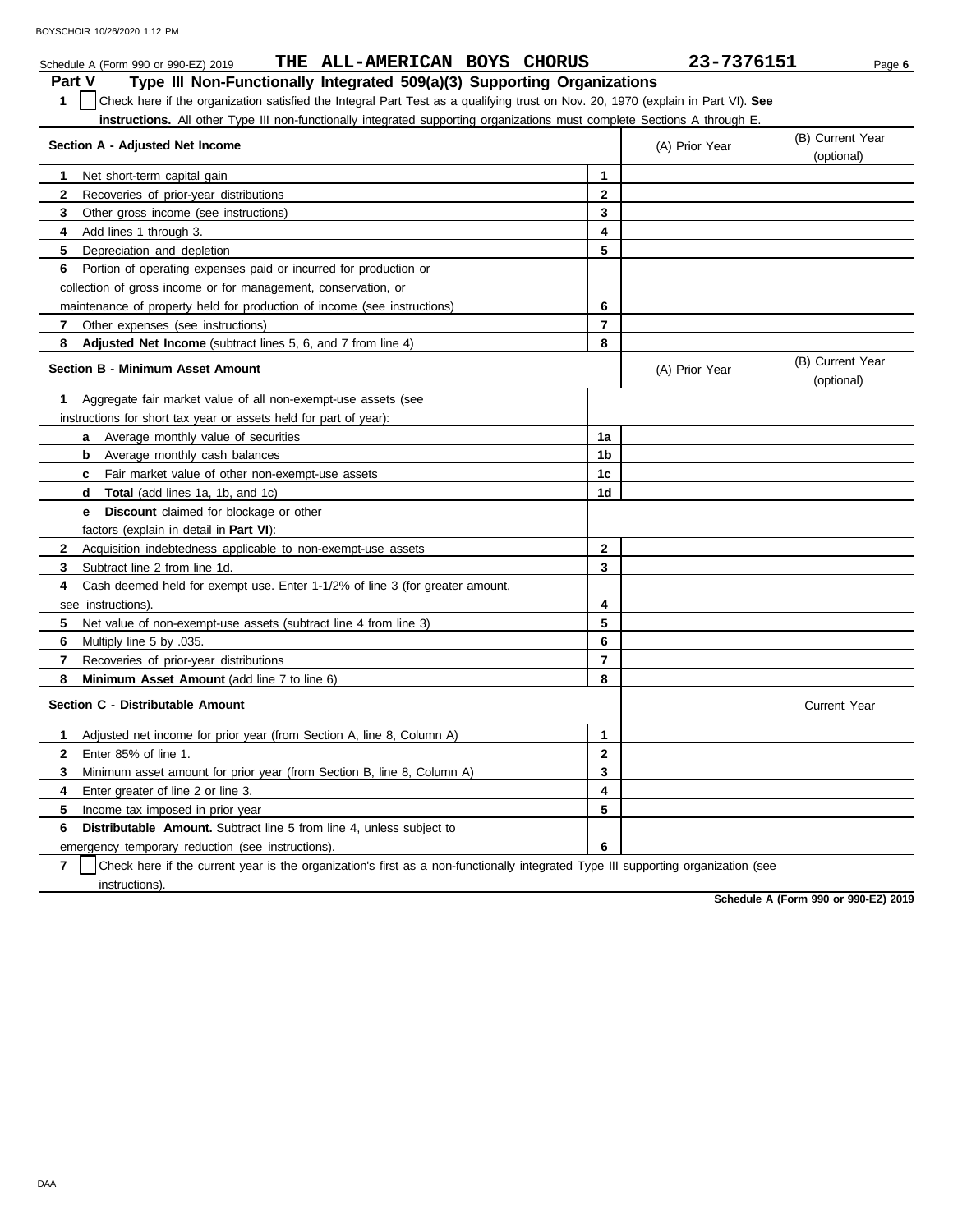### Schedule A (Form 990 or 990-EZ) 2019 **THE ALL-AMERICAN BOYS CHORUS** 23-7376151 Page 7 **Part V Type III Non-Functionally Integrated 509(a)(3) Supporting Organizations** *(continued)* **Section D - Distributions Current Year 1 2 3 4 5 6 7 8 9 10** Amounts paid to supported organizations to accomplish exempt purposes Amounts paid to perform activity that directly furthers exempt purposes of supported organizations, in excess of income from activity Administrative expenses paid to accomplish exempt purposes of supported organizations Amounts paid to acquire exempt-use assets Qualified set-aside amounts (prior IRS approval required) Other distributions (describe in **Part VI**). See instructions. **Total annual distributions.** Add lines 1 through 6. Distributions to attentive supported organizations to which the organization is responsive (provide details in **Part VI**). See instructions. Distributable amount for 2019 from Section C, line 6 Line 8 amount divided by line 9 amount **Section E - Distribution Allocations** (see instructions) **Excess Distributions (i) (ii) Underdistributions Pre-2019 (iii) Distributable Amount for 2019 8 7 6 5 4 3 2 1 a** From 2014 . . . . . . . . . . . . . . . . . . . . . . . . . . . . . . . . . . **b** From 2015 . . . . . . . . . . . . . . . . . . . . . . . . . . . . . . . . . . **c** From 2016 . . . . . . . . . . . . . . . . . . . . . . . . . . . . . . . . . . **d** From 2017 . . . . . . . . . . . . . . . . . . . . . . . . . . . . . . . . . . . **e** From 2018 . . . . . . . . . . . . . . . . . . . . . . . . . . . . . . . . . . . **f Total** of lines 3a through e **g** Applied to underdistributions of prior years **h** Applied to 2019 distributable amount **i** Carryover from 2014 not applied (see instructions) **j** Remainder. Subtract lines 3g, 3h, and 3i from 3f. **a** Applied to underdistributions of prior years **b** Applied to 2019 distributable amount **c** Remainder. Subtract lines 4a and 4b from 4. **a** Excess from 2015 . . . . . . . . . . . . . . . . . . . . . . . . . . Distributable amount for 2019 from Section C, line 6 Underdistributions, if any, for years prior to 2019 (reasonable cause required-explain in **Part VI**). See Excess distributions carryover, if any, to 2019 Distributions for 2019 from Section D, line 7: \$ Remaining underdistributions for years prior to 2019, if any. Subtract lines 3g and 4a from line 2. For result greater than zero, explain in **Part VI**. See instructions. Remaining underdistributions for 2019. Subtract lines 3h and 4b from line 1. For result greater than zero, explain in Part VI. See instructions. **Excess distributions carryover to 2020.** Add lines 3j and 4c. Breakdown of line 7: instructions.

**Schedule A (Form 990 or 990-EZ) 2019**

**b** Excess from 2016 . . . . . . . . . . . . . . . . . . . . . . . . . . **c** Excess from 2017 . . . . . . . . . . . . . . . . . . . . . . . . . . . **d** Excess from 2018 . . . . . . . . . . . . . . . . . . . . . . . . . . . **e** Excess from 2019 . . . . . . . . . . . . . . . . . . . . . . . . . . .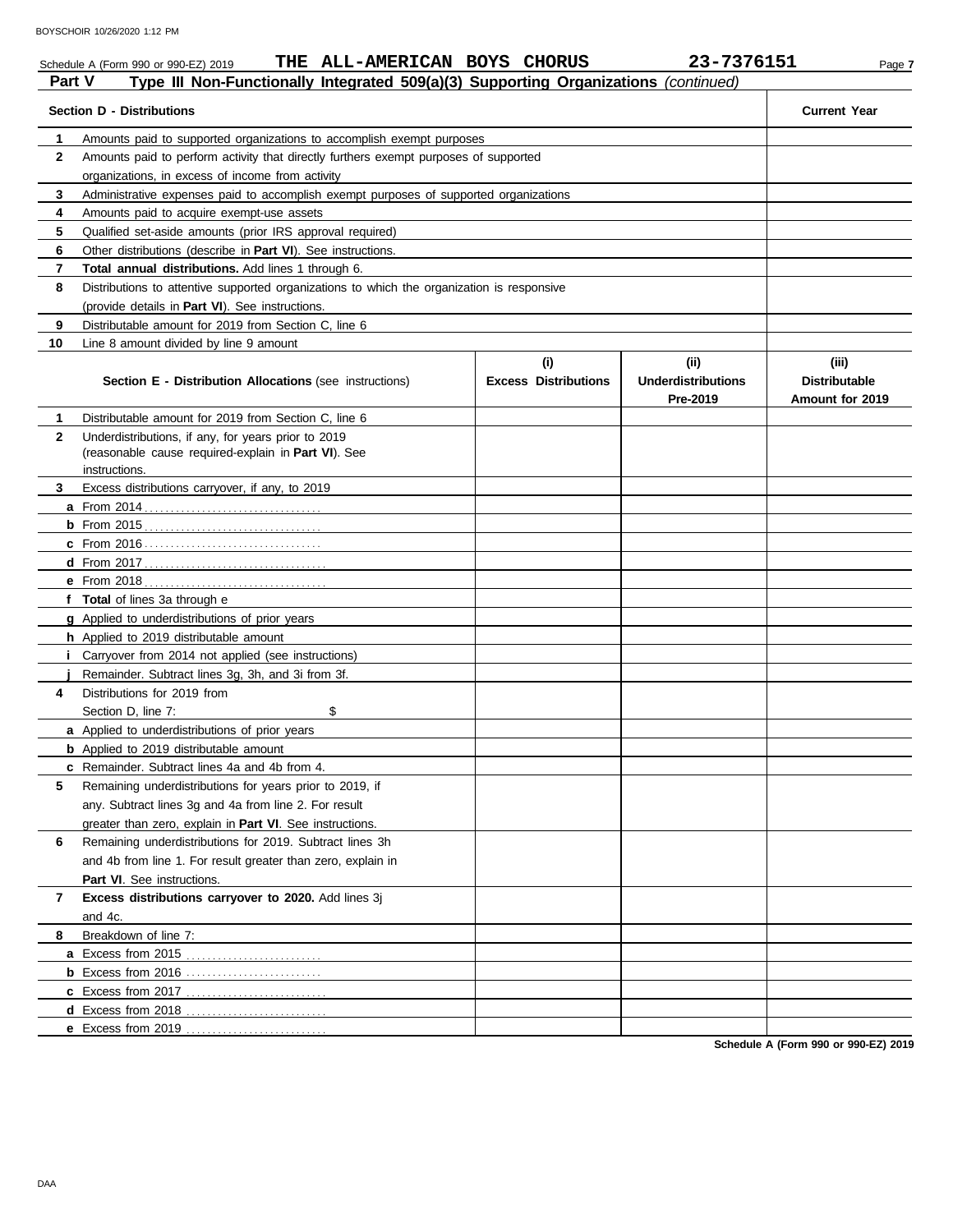| Part VI | Schedule A (Form 990 or 990-EZ) 2019 | THE ALL-AMERICAN BOYS CHORUS                                                                   |  | 23-7376151<br>Supplemental Information. Provide the explanations required by Part II, line 10; Part II, line 17a or 17b; Part<br>III, line 12; Part IV, Section A, lines 1, 2, 3b, 3c, 4b, 4c, 5a, 6, 9a, 9b, 9c, 11a, 11b, and 11c; Part IV, Section | Page 8 |
|---------|--------------------------------------|------------------------------------------------------------------------------------------------|--|-------------------------------------------------------------------------------------------------------------------------------------------------------------------------------------------------------------------------------------------------------|--------|
|         |                                      | lines 2, 5, and 6. Also complete this part for any additional information. (See instructions.) |  | B, lines 1 and 2; Part IV, Section C, line 1; Part IV, Section D, lines 2 and 3; Part IV, Section E, lines 1c, 2a, 2b,<br>3a, and 3b; Part V, line 1; Part V, Section B, line 1e; Part V, Section D, lines 5, 6, and 8; and Part V, Section E,        |        |
|         |                                      |                                                                                                |  |                                                                                                                                                                                                                                                       |        |
|         |                                      |                                                                                                |  |                                                                                                                                                                                                                                                       |        |
|         |                                      |                                                                                                |  |                                                                                                                                                                                                                                                       |        |
|         |                                      |                                                                                                |  |                                                                                                                                                                                                                                                       |        |
|         |                                      |                                                                                                |  |                                                                                                                                                                                                                                                       |        |
|         |                                      |                                                                                                |  |                                                                                                                                                                                                                                                       |        |
|         |                                      |                                                                                                |  |                                                                                                                                                                                                                                                       |        |
|         |                                      |                                                                                                |  |                                                                                                                                                                                                                                                       |        |
|         |                                      |                                                                                                |  |                                                                                                                                                                                                                                                       |        |
|         |                                      |                                                                                                |  |                                                                                                                                                                                                                                                       |        |
|         |                                      |                                                                                                |  |                                                                                                                                                                                                                                                       |        |
|         |                                      |                                                                                                |  |                                                                                                                                                                                                                                                       |        |
|         |                                      |                                                                                                |  |                                                                                                                                                                                                                                                       |        |
|         |                                      |                                                                                                |  |                                                                                                                                                                                                                                                       |        |
|         |                                      |                                                                                                |  |                                                                                                                                                                                                                                                       |        |
|         |                                      |                                                                                                |  |                                                                                                                                                                                                                                                       |        |
|         |                                      |                                                                                                |  |                                                                                                                                                                                                                                                       |        |
|         |                                      |                                                                                                |  |                                                                                                                                                                                                                                                       |        |
|         |                                      |                                                                                                |  |                                                                                                                                                                                                                                                       |        |
|         |                                      |                                                                                                |  |                                                                                                                                                                                                                                                       |        |
|         |                                      |                                                                                                |  |                                                                                                                                                                                                                                                       |        |
|         |                                      |                                                                                                |  |                                                                                                                                                                                                                                                       |        |
|         |                                      |                                                                                                |  |                                                                                                                                                                                                                                                       |        |
|         |                                      |                                                                                                |  |                                                                                                                                                                                                                                                       |        |
|         |                                      |                                                                                                |  |                                                                                                                                                                                                                                                       |        |
|         |                                      |                                                                                                |  |                                                                                                                                                                                                                                                       |        |
|         |                                      |                                                                                                |  |                                                                                                                                                                                                                                                       |        |
|         |                                      |                                                                                                |  |                                                                                                                                                                                                                                                       |        |
|         |                                      |                                                                                                |  |                                                                                                                                                                                                                                                       |        |
|         |                                      |                                                                                                |  |                                                                                                                                                                                                                                                       |        |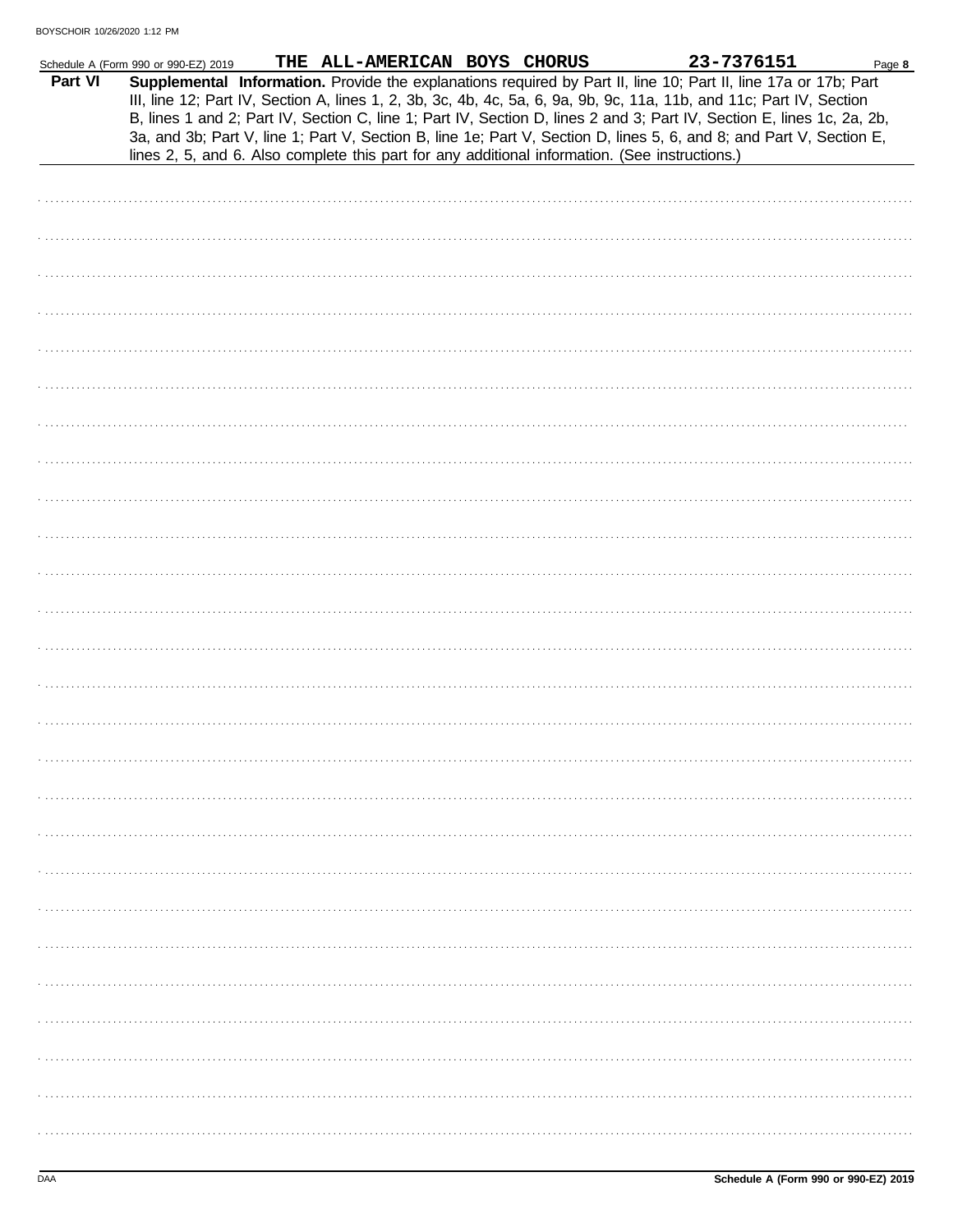**or 990-PF)** u **Attach to Form 990, Form 990-EZ, or Form 990-PF.** u **Go to** *www.irs.gov/Form990* **for the latest information.** OMB No. 1545-0047

**2019**

**Employer identification number**

| THE                                       | <b>ALL-AMERICAN BOYS</b><br><b>CHORUS</b>                                                                                                                                                                                                                                                                                                                                                                                                                                                                                                                                                                                                                          | 23-7376151 |
|-------------------------------------------|--------------------------------------------------------------------------------------------------------------------------------------------------------------------------------------------------------------------------------------------------------------------------------------------------------------------------------------------------------------------------------------------------------------------------------------------------------------------------------------------------------------------------------------------------------------------------------------------------------------------------------------------------------------------|------------|
| Organization type (check one):            |                                                                                                                                                                                                                                                                                                                                                                                                                                                                                                                                                                                                                                                                    |            |
| Filers of:                                | Section:                                                                                                                                                                                                                                                                                                                                                                                                                                                                                                                                                                                                                                                           |            |
| Form 990 or 990-EZ                        | $ {\bf X} $<br>501(c)<br>) (enter number) organization<br>3                                                                                                                                                                                                                                                                                                                                                                                                                                                                                                                                                                                                        |            |
|                                           | $4947(a)(1)$ nonexempt charitable trust not treated as a private foundation                                                                                                                                                                                                                                                                                                                                                                                                                                                                                                                                                                                        |            |
|                                           | 527 political organization                                                                                                                                                                                                                                                                                                                                                                                                                                                                                                                                                                                                                                         |            |
| Form 990-PF                               | 501(c)(3) exempt private foundation                                                                                                                                                                                                                                                                                                                                                                                                                                                                                                                                                                                                                                |            |
|                                           | 4947(a)(1) nonexempt charitable trust treated as a private foundation                                                                                                                                                                                                                                                                                                                                                                                                                                                                                                                                                                                              |            |
|                                           | 501(c)(3) taxable private foundation                                                                                                                                                                                                                                                                                                                                                                                                                                                                                                                                                                                                                               |            |
|                                           |                                                                                                                                                                                                                                                                                                                                                                                                                                                                                                                                                                                                                                                                    |            |
| instructions.                             | Check if your organization is covered by the General Rule or a Special Rule.<br>Note: Only a section 501(c)(7), (8), or (10) organization can check boxes for both the General Rule and a Special Rule. See                                                                                                                                                                                                                                                                                                                                                                                                                                                        |            |
| <b>General Rule</b>                       |                                                                                                                                                                                                                                                                                                                                                                                                                                                                                                                                                                                                                                                                    |            |
| ΙXΙ<br>contributor's total contributions. | For an organization filing Form 990, 990-EZ, or 990-PF that received, during the year, contributions totaling \$5,000<br>or more (in money or property) from any one contributor. Complete Parts I and II. See instructions for determining a                                                                                                                                                                                                                                                                                                                                                                                                                      |            |
| <b>Special Rules</b>                      |                                                                                                                                                                                                                                                                                                                                                                                                                                                                                                                                                                                                                                                                    |            |
|                                           | For an organization described in section 501(c)(3) filing Form 990 or 990-EZ that met the 33 <sup>1</sup> /3% support test of the<br>regulations under sections 509(a)(1) and 170(b)(1)(A)(vi), that checked Schedule A (Form 990 or 990-EZ), Part II, line<br>13, 16a, or 16b, and that received from any one contributor, during the year, total contributions of the greater of (1)<br>\$5,000; or (2) 2% of the amount on (i) Form 990, Part VIII, line 1h; or (ii) Form 990-EZ, line 1. Complete Parts I and II.                                                                                                                                              |            |
|                                           | For an organization described in section $501(c)(7)$ , (8), or (10) filing Form 990 or 990-EZ that received from any one<br>contributor, during the year, total contributions of more than \$1,000 exclusively for religious, charitable, scientific,<br>literary, or educational purposes, or for the prevention of cruelty to children or animals. Complete Parts I (entering<br>"N/A" in column (b) instead of the contributor name and address), II, and III.                                                                                                                                                                                                  |            |
|                                           | For an organization described in section $501(c)(7)$ , (8), or (10) filing Form 990 or 990-EZ that received from any one<br>contributor, during the year, contributions exclusively for religious, charitable, etc., purposes, but no such<br>contributions totaled more than \$1,000. If this box is checked, enter here the total contributions that were received<br>during the year for an exclusively religious, charitable, etc., purpose. Don't complete any of the parts unless the<br>General Rule applies to this organization because it received nonexclusively religious, charitable, etc., contributions<br>totaling \$5,000 or more during the year | \$         |
|                                           | <b>Caution:</b> An organization that isn't covered by the General Rule and/or the Special Rules doesn't file Schedule B (Form 990,<br>990-EZ, or 990-PF), but it <b>must</b> answer "No" on Part IV, line 2, of its Form 990; or check the box on line H of its Form 990-EZ or on its<br>Form 990-PF, Part I, line 2, to certify that it doesn't meet the filing requirements of Schedule B (Form 990, 990-EZ, or 990-PF).                                                                                                                                                                                                                                         |            |

**For Paperwork Reduction Act Notice, see the instructions for Form 990, 990-EZ, or 990-PF.**

Department of the Treasury Internal Revenue Service **Schedule B Schedule B Schedule B Schedule Schedule Schedule SC Contributors (Form 990, 990-EZ,**

Name of the organization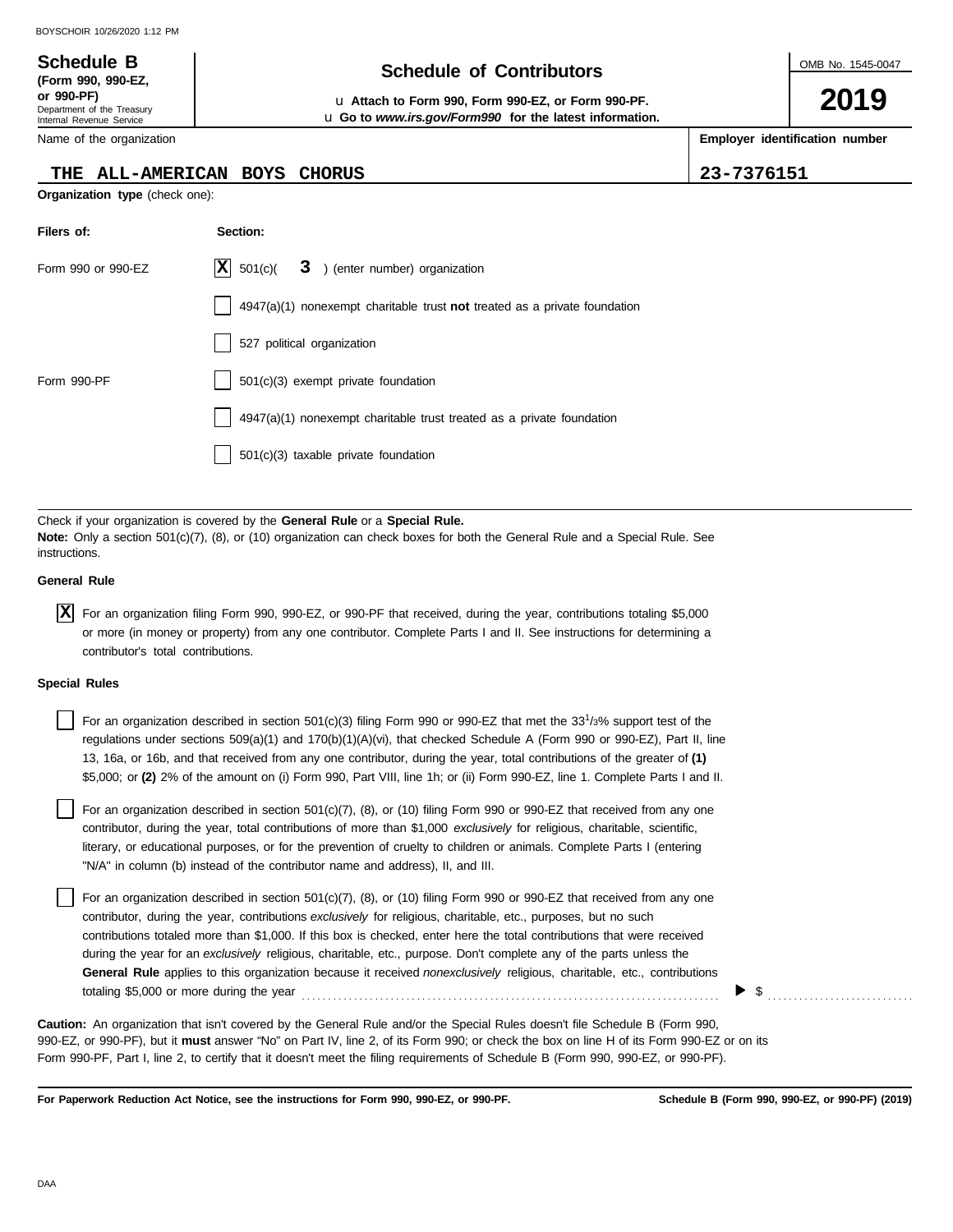|            | Schedule B (Form 990, 990-EZ, or 990-PF) (2019)                                                       |                                   | PAGE 1 OF 2<br>Page 2                        |  |  |  |  |  |
|------------|-------------------------------------------------------------------------------------------------------|-----------------------------------|----------------------------------------------|--|--|--|--|--|
|            | Name of organization<br>THE ALL-AMERICAN BOYS CHORUS                                                  |                                   | Employer identification number<br>23-7376151 |  |  |  |  |  |
| Part I     | <b>Contributors</b> (see instructions). Use duplicate copies of Part I if additional space is needed. |                                   |                                              |  |  |  |  |  |
| (a)<br>No. | (b)<br>Name, address, and $ZIP + 4$                                                                   | (c)<br><b>Total contributions</b> | (d)<br>Type of contribution                  |  |  |  |  |  |

| $\mathbf{1}$   | <b>WILLIAM</b><br><b>SANDERSON</b><br>33 CLIMBING VINE<br>CA 92603<br><b>IRVINE</b>               | 26,219<br>\$                                          | X<br>Person<br>Payroll<br>Noncash<br>(Complete Part II for<br>noncash contributions.)                         |
|----------------|---------------------------------------------------------------------------------------------------|-------------------------------------------------------|---------------------------------------------------------------------------------------------------------------|
| (a)<br>No.     | (b)<br>Name, address, and ZIP + 4                                                                 | (c)<br><b>Total contributions</b>                     | (d)<br>Type of contribution                                                                                   |
| $\mathbf{2}$   | <b>CREAN FOUNDATION</b><br>2300 MESA DRIVE<br>CA 92660<br>NEWPORT BEACH                           | 5,000<br>$\frac{1}{2}$                                | X<br>Person<br>Payroll<br>Noncash<br>(Complete Part II for<br>noncash contributions.)                         |
| (a)<br>No.     | (b)<br>Name, address, and ZIP + 4                                                                 | (c)<br><b>Total contributions</b>                     | (d)<br>Type of contribution                                                                                   |
| $\overline{3}$ | LAWRENCE BROWNE<br>DR.<br>114 PIAZZA GENOA<br>CA 92663<br>NEWPORT BEACH                           | 12,000<br>$\mathfrak s$                               | X<br>Person<br>Payroll<br>Noncash<br>(Complete Part II for<br>noncash contributions.)                         |
| (a)            | (b)                                                                                               | (c)                                                   | (d)                                                                                                           |
| No.<br>4       | Name, address, and ZIP + 4<br>VAL HONGO-WHITING<br>P.O. BOX 1527<br>CA 92628<br><b>COSTA MESA</b> | <b>Total contributions</b><br>8,500<br>$\mathfrak s$  | Type of contribution<br>Х<br>Person<br>Payroll<br>Noncash<br>(Complete Part II for<br>noncash contributions.) |
| (a)<br>No.     | (b)<br>Name, address, and ZIP + 4                                                                 | (c)<br><b>Total contributions</b>                     | (d)<br>Type of contribution                                                                                   |
| 5<br>27.       | <b>JOHN PAGE</b><br>19 WEDGEWOOD LANE<br>CA 92694<br><b>LADERA RANCH</b>                          | 5,080<br>\$                                           | 図<br>Person<br>Payroll<br><b>Noncash</b><br>(Complete Part II for<br>noncash contributions.)                  |
| (a)<br>No.     | (b)<br>Name, address, and ZIP + 4                                                                 | (c)                                                   | (d)<br>Type of contribution                                                                                   |
| 6              | PAUL KRAUSS<br>EJAM INC.<br>1501 QUAIL STREET, SUITE 110<br>CA 92660<br>NEWPORT BEACH             | <b>Total contributions</b><br>24,235<br>$\mathsf{\$}$ | x<br>Person<br>Payroll<br><b>Noncash</b><br>(Complete Part II for<br>noncash contributions.)                  |

**Schedule B (Form 990, 990-EZ, or 990-PF) (2019)**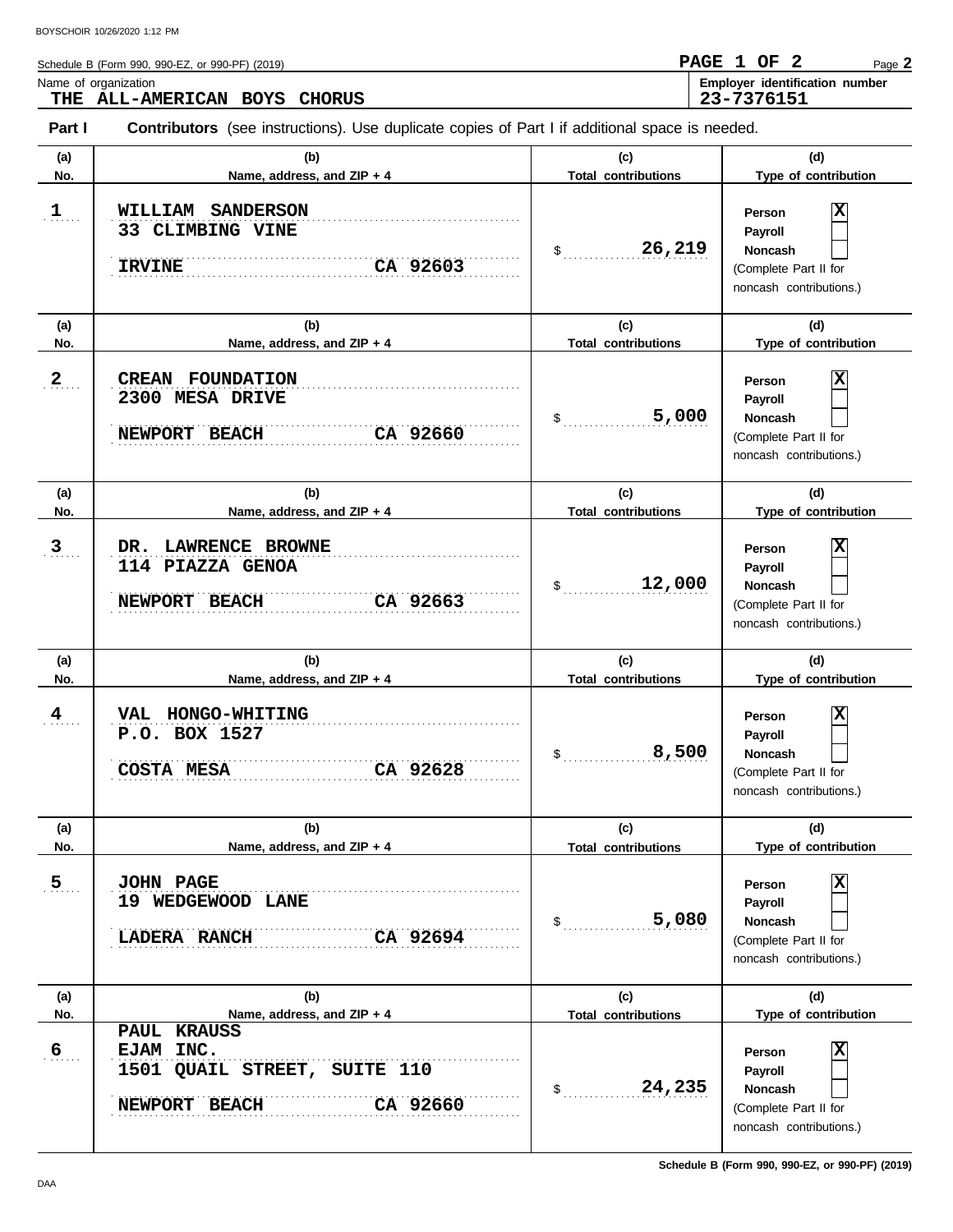| Schedule B (Form 990, 990-EZ, or 990-PF) (2019)                                                                 | PAGE 2 OF 2 |  | Page 2                                |
|-----------------------------------------------------------------------------------------------------------------|-------------|--|---------------------------------------|
| Name of organization<br>THE ALL-AMERICAN BOYS CHORUS                                                            | 23-7376151  |  | <b>Employer identification number</b> |
| <b>Contributors</b> (see instructions). Use duplicate copies of Part I if additional space is needed.<br>Part I |             |  |                                       |

| (a)            | (b)                                                                                     | (c)                               | (d)                                                                                     |
|----------------|-----------------------------------------------------------------------------------------|-----------------------------------|-----------------------------------------------------------------------------------------|
| No.            | Name, address, and ZIP + 4                                                              | <b>Total contributions</b>        | Type of contribution                                                                    |
| $\overline{7}$ | THE COURTNEY NGUYEN FAMILY FUND<br>1245 SURFLINE WAY<br>CA 92625<br>CORONA DEL MAR      | 27,500<br>\$                      | х<br>Person<br>Payroll<br>Noncash<br>(Complete Part II for<br>noncash contributions.)   |
| (a)            | (b)                                                                                     | (c)                               | (d)                                                                                     |
| No.            | Name, address, and ZIP + 4                                                              | <b>Total contributions</b>        | Type of contribution                                                                    |
| $\mathbf{8}$   | PAUL MULTARI<br>1924 PORT WEYBRIDGE PLACE<br><b>NEWPORT</b><br>CA 92660<br><b>BEACH</b> | 5,000<br>\$                       | ΙX<br>Person<br>Payroll<br>Noncash<br>(Complete Part II for<br>noncash contributions.)  |
| (a)            | (b)                                                                                     | (c)                               | (d)                                                                                     |
| No.            | Name, address, and ZIP + 4                                                              | <b>Total contributions</b>        | Type of contribution                                                                    |
| 9 <sub>1</sub> | <b>VALERIE IMHOF</b><br>1215 EMERALD BAY<br>CA 92651<br><b>LAGUNA BEACH</b>             | 5,000<br>\$                       | х<br>Person<br>Payroll<br>Noncash<br>(Complete Part II for<br>noncash contributions.)   |
| (a)<br>No.     | (b)<br>Name, address, and ZIP + 4                                                       | (c)<br><b>Total contributions</b> | (d)<br>Type of contribution                                                             |
|                |                                                                                         | \$                                | Person<br>Payroll<br>Noncash<br>(Complete Part II for<br>noncash contributions.)        |
| (a)            | (b)                                                                                     | (c)                               | (d)                                                                                     |
| No.            | Name, address, and ZIP + 4                                                              | Total contributions               | Type of contribution                                                                    |
|                |                                                                                         | \$                                | Person<br>Payroll<br><b>Noncash</b><br>(Complete Part II for<br>noncash contributions.) |
| (a)            | (b)                                                                                     | (c)                               | (d)                                                                                     |
| No.            | Name, address, and ZIP + 4                                                              | <b>Total contributions</b>        | Type of contribution                                                                    |
|                |                                                                                         | \$                                | Person<br>Payroll<br><b>Noncash</b><br>(Complete Part II for<br>noncash contributions.) |

**Schedule B (Form 990, 990-EZ, or 990-PF) (2019)**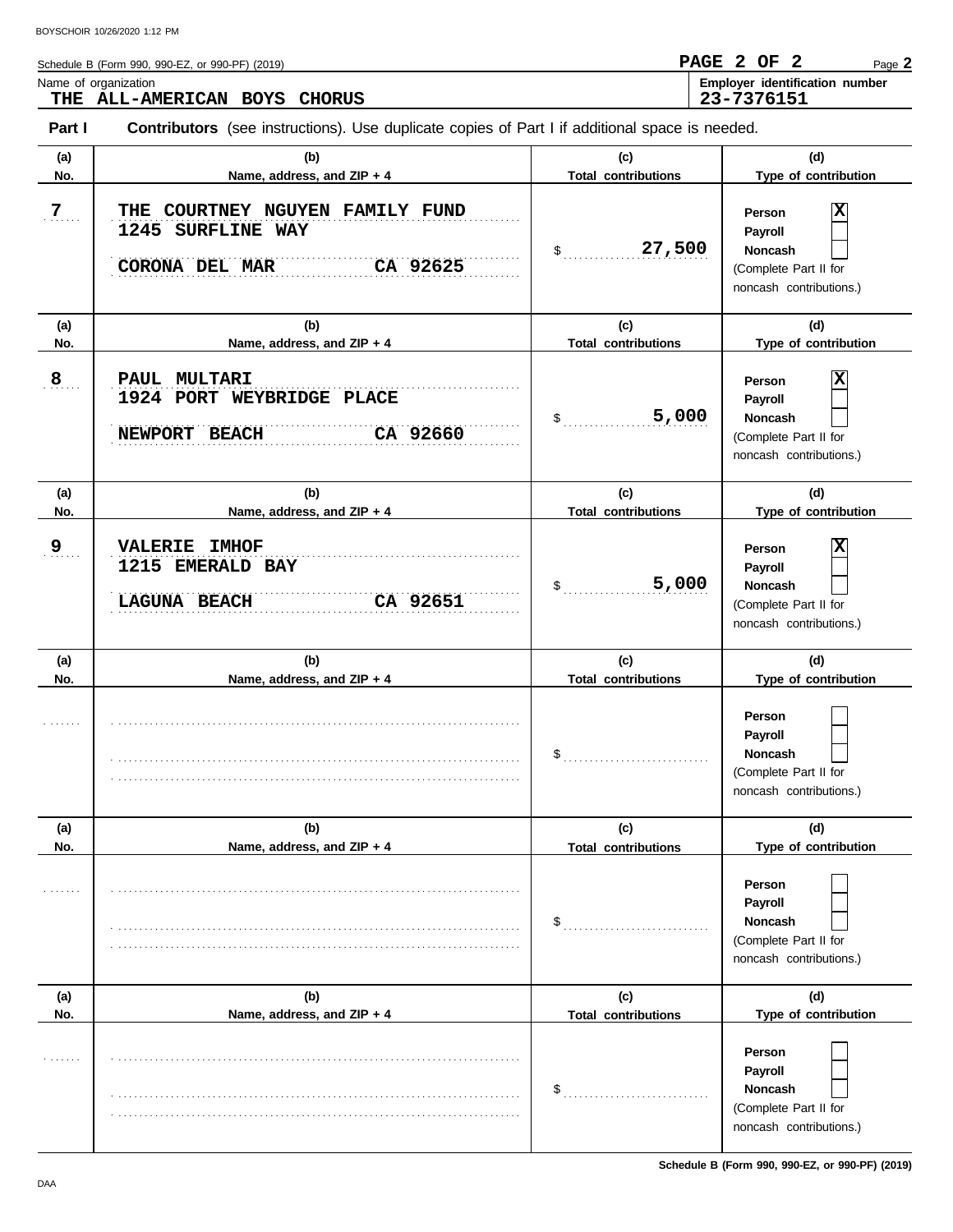**(Form 990)**

Department of the Treasury Internal Revenue Service **Name of the organization**

# **SCHEDULE D Supplemental Financial Statements**

**Part IV, line 6, 7, 8, 9, 10, 11a, 11b, 11c, 11d, 11e, 11f, 12a, or 12b.** u **Complete if the organization answered "Yes" on Form 990,**

u **Attach to Form 990.** 

**2019 Open to Public Inspection**

OMB No. 1545-0047

u **Go to** *www.irs.gov/Form990* **for instructions and the latest information.**

**Employer identification number**

|    | ALL-AMERICAN BOYS CHORUS<br>THE                                                                                                                                                       |                                                    | 23-7376151                      |
|----|---------------------------------------------------------------------------------------------------------------------------------------------------------------------------------------|----------------------------------------------------|---------------------------------|
|    | Organizations Maintaining Donor Advised Funds or Other Similar Funds or Accounts.<br>Part I                                                                                           |                                                    |                                 |
|    | Complete if the organization answered "Yes" on Form 990, Part IV, line 6.                                                                                                             |                                                    |                                 |
|    |                                                                                                                                                                                       | (a) Donor advised funds                            | (b) Funds and other accounts    |
| 1  |                                                                                                                                                                                       |                                                    |                                 |
| 2  | Aggregate value of contributions to (during year) [11] [11] Aggregate value of contributions to (during year)                                                                         |                                                    |                                 |
| 3  | Aggregate value of grants from (during year)                                                                                                                                          |                                                    |                                 |
| 4  |                                                                                                                                                                                       |                                                    |                                 |
| 5  | Did the organization inform all donors and donor advisors in writing that the assets held in donor advised                                                                            |                                                    |                                 |
|    |                                                                                                                                                                                       |                                                    | Yes<br>No                       |
| 6  | Did the organization inform all grantees, donors, and donor advisors in writing that grant funds can be used                                                                          |                                                    |                                 |
|    | only for charitable purposes and not for the benefit of the donor or donor advisor, or for any other purpose                                                                          |                                                    |                                 |
|    |                                                                                                                                                                                       |                                                    | Yes<br>No                       |
|    | Part II<br><b>Conservation Easements.</b>                                                                                                                                             |                                                    |                                 |
|    | Complete if the organization answered "Yes" on Form 990, Part IV, line 7.                                                                                                             |                                                    |                                 |
| 1  | Purpose(s) of conservation easements held by the organization (check all that apply).                                                                                                 |                                                    |                                 |
|    | Preservation of land for public use (for example, recreation or education)                                                                                                            | Preservation of a historically important land area |                                 |
|    | Protection of natural habitat                                                                                                                                                         | Preservation of a certified historic structure     |                                 |
|    | Preservation of open space                                                                                                                                                            |                                                    |                                 |
| 2  | Complete lines 2a through 2d if the organization held a qualified conservation contribution in the form of a conservation                                                             |                                                    |                                 |
|    | easement on the last day of the tax year.                                                                                                                                             |                                                    | Held at the End of the Tax Year |
| a  |                                                                                                                                                                                       |                                                    | 2a                              |
| b  |                                                                                                                                                                                       |                                                    | 2b                              |
| c  | Number of conservation easements on a certified historic structure included in (a) [11] [21] Number of conservation easements on a certified historic structure included in (a)       |                                                    | 2c                              |
|    | d Number of conservation easements included in (c) acquired after 7/25/06, and not on a                                                                                               |                                                    |                                 |
|    |                                                                                                                                                                                       |                                                    | 2d                              |
| 3. | Number of conservation easements modified, transferred, released, extinguished, or terminated by the organization during the                                                          |                                                    |                                 |
|    | tax year $\mathbf u$                                                                                                                                                                  |                                                    |                                 |
|    | Number of states where property subject to conservation easement is located $\mathbf{u}$                                                                                              |                                                    |                                 |
| 5  | Does the organization have a written policy regarding the periodic monitoring, inspection, handling of                                                                                |                                                    |                                 |
|    |                                                                                                                                                                                       |                                                    | Yes<br>No                       |
| 6  | Staff and volunteer hours devoted to monitoring, inspecting, handling of violations, and enforcing conservation easements during the year                                             |                                                    |                                 |
|    | ${\bf u}$                                                                                                                                                                             |                                                    |                                 |
| 7  | Amount of expenses incurred in monitoring, inspecting, handling of violations, and enforcing conservation easements during the year                                                   |                                                    |                                 |
|    | <b>u</b> \$                                                                                                                                                                           |                                                    |                                 |
| 8  | Does each conservation easement reported on line $2(d)$ above satisfy the requirements of section 170(h)(4)(B)(i)                                                                     |                                                    |                                 |
|    |                                                                                                                                                                                       |                                                    | Yes<br>No                       |
| 9  | In Part XIII, describe how the organization reports conservation easements in its revenue and expense statement and                                                                   |                                                    |                                 |
|    | balance sheet, and include, if applicable, the text of the footnote to the organization's financial statements that describes the                                                     |                                                    |                                 |
|    | organization's accounting for conservation easements.                                                                                                                                 |                                                    |                                 |
|    | Organizations Maintaining Collections of Art, Historical Treasures, or Other Similar Assets.<br>Part III<br>Complete if the organization answered "Yes" on Form 990, Part IV, line 8. |                                                    |                                 |
|    |                                                                                                                                                                                       |                                                    |                                 |
|    | 1a If the organization elected, as permitted under FASB ASC 958, not to report in its revenue statement and balance sheet works                                                       |                                                    |                                 |
|    | of art, historical treasures, or other similar assets held for public exhibition, education, or research in furtherance of public                                                     |                                                    |                                 |
|    | service, provide in Part XIII the text of the footnote to its financial statements that describes these items.                                                                        |                                                    |                                 |
|    | <b>b</b> If the organization elected, as permitted under FASB ASC 958, to report in its revenue statement and balance sheet works of                                                  |                                                    |                                 |
|    | art, historical treasures, or other similar assets held for public exhibition, education, or research in furtherance of public service,                                               |                                                    |                                 |
|    | provide the following amounts relating to these items:                                                                                                                                |                                                    |                                 |
|    |                                                                                                                                                                                       |                                                    |                                 |
|    |                                                                                                                                                                                       |                                                    |                                 |
| 2  | If the organization received or held works of art, historical treasures, or other similar assets for financial gain, provide the                                                      |                                                    |                                 |
|    | following amounts required to be reported under FASB ASC 958 relating to these items:                                                                                                 |                                                    |                                 |
| a  |                                                                                                                                                                                       |                                                    |                                 |
|    |                                                                                                                                                                                       |                                                    |                                 |

|     | For Paperwork Reduction Act Notice, see the Instructions for Form 990. |
|-----|------------------------------------------------------------------------|
| DAA |                                                                        |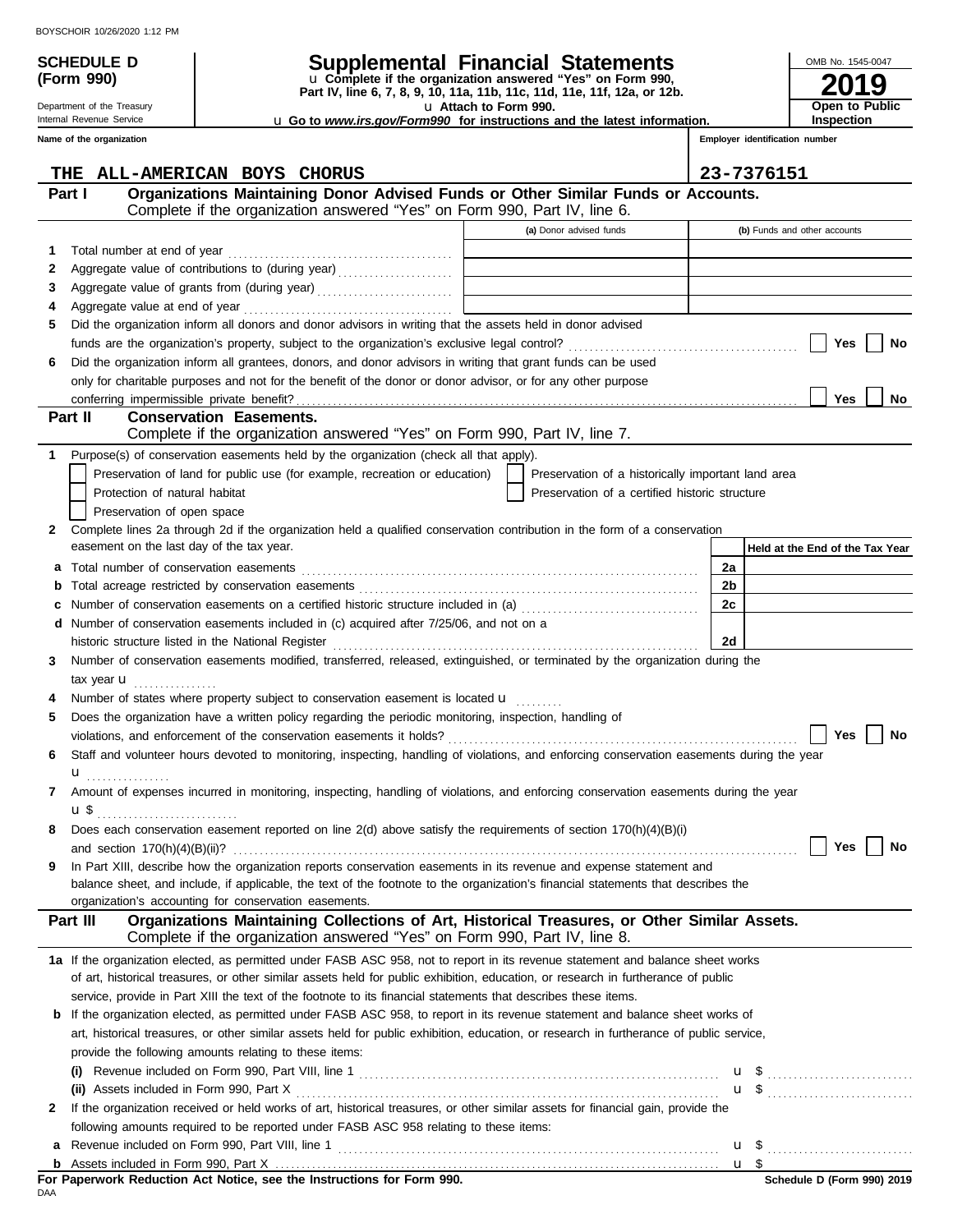|   | Schedule D (Form 990) 2019                                                                                                                                                                                                          | THE ALL-AMERICAN BOYS CHORUS            |                          |                         | 23-7376151                      |                      |                     | Page 2 |
|---|-------------------------------------------------------------------------------------------------------------------------------------------------------------------------------------------------------------------------------------|-----------------------------------------|--------------------------|-------------------------|---------------------------------|----------------------|---------------------|--------|
|   | Organizations Maintaining Collections of Art, Historical Treasures, or Other Similar Assets (continued)<br>Part III                                                                                                                 |                                         |                          |                         |                                 |                      |                     |        |
| 3 | Using the organization's acquisition, accession, and other records, check any of the following that make significant use of its<br>collection items (check all that apply):                                                         |                                         |                          |                         |                                 |                      |                     |        |
| a | Public exhibition                                                                                                                                                                                                                   | d                                       | Loan or exchange program |                         |                                 |                      |                     |        |
| b | Scholarly research                                                                                                                                                                                                                  | е                                       |                          |                         |                                 |                      |                     |        |
| c | Preservation for future generations                                                                                                                                                                                                 |                                         |                          |                         |                                 |                      |                     |        |
|   | Provide a description of the organization's collections and explain how they further the organization's exempt purpose in Part<br>XIII.                                                                                             |                                         |                          |                         |                                 |                      |                     |        |
| 5 | During the year, did the organization solicit or receive donations of art, historical treasures, or other similar                                                                                                                   |                                         |                          |                         |                                 |                      |                     |        |
|   |                                                                                                                                                                                                                                     |                                         |                          |                         |                                 |                      | Yes                 | No     |
|   | Part IV<br><b>Escrow and Custodial Arrangements.</b>                                                                                                                                                                                |                                         |                          |                         |                                 |                      |                     |        |
|   | Complete if the organization answered "Yes" on Form 990, Part IV, line 9, or reported an amount on Form<br>990, Part X, line 21.                                                                                                    |                                         |                          |                         |                                 |                      |                     |        |
|   | 1a Is the organization an agent, trustee, custodian or other intermediary for contributions or other assets not                                                                                                                     |                                         |                          |                         |                                 |                      |                     |        |
|   |                                                                                                                                                                                                                                     |                                         |                          |                         |                                 |                      | Yes                 | No     |
|   | <b>b</b> If "Yes," explain the arrangement in Part XIII and complete the following table:                                                                                                                                           |                                         |                          |                         |                                 |                      | Amount              |        |
|   |                                                                                                                                                                                                                                     |                                         |                          |                         |                                 |                      |                     |        |
| c | Beginning balance encourance and all the contract of the contract of the contract of the contract of the contract of the contract of the contract of the contract of the contract of the contract of the contract of the contr      |                                         |                          |                         |                                 | 1c<br>1d             |                     |        |
|   |                                                                                                                                                                                                                                     |                                         |                          |                         |                                 | 1е                   |                     |        |
|   |                                                                                                                                                                                                                                     |                                         |                          |                         |                                 | 1f                   |                     |        |
|   | Ending balance <b>constructs</b> and the construction of the construction of the construction of the construction of the construction of the construction of the construction of the construction of the construction of the constr |                                         |                          |                         |                                 |                      | <b>Yes</b>          | No     |
|   |                                                                                                                                                                                                                                     |                                         |                          |                         |                                 |                      |                     |        |
|   | <b>Endowment Funds.</b><br>Part V                                                                                                                                                                                                   |                                         |                          |                         |                                 |                      |                     |        |
|   | Complete if the organization answered "Yes" on Form 990, Part IV, line 10.                                                                                                                                                          |                                         |                          |                         |                                 |                      |                     |        |
|   |                                                                                                                                                                                                                                     | (a) Current year                        | (b) Prior year           | (c) Two years back      |                                 | (d) Three years back | (e) Four years back |        |
|   | 1a Beginning of year balance                                                                                                                                                                                                        |                                         |                          |                         |                                 |                      |                     |        |
|   |                                                                                                                                                                                                                                     |                                         |                          |                         |                                 |                      |                     |        |
|   | Net investment earnings, gains, and                                                                                                                                                                                                 |                                         |                          |                         |                                 |                      |                     |        |
|   | losses                                                                                                                                                                                                                              |                                         |                          |                         |                                 |                      |                     |        |
| d | Grants or scholarships                                                                                                                                                                                                              |                                         |                          |                         |                                 |                      |                     |        |
| е | Other expenditures for facilities and                                                                                                                                                                                               |                                         |                          |                         |                                 |                      |                     |        |
|   |                                                                                                                                                                                                                                     |                                         |                          |                         |                                 |                      |                     |        |
|   |                                                                                                                                                                                                                                     |                                         |                          |                         |                                 |                      |                     |        |
|   |                                                                                                                                                                                                                                     |                                         |                          |                         |                                 |                      |                     |        |
|   | Provide the estimated percentage of the current year end balance (line 1g, column (a)) held as:                                                                                                                                     |                                         |                          |                         |                                 |                      |                     |        |
| а | Board designated or quasi-endowment u                                                                                                                                                                                               |                                         |                          |                         |                                 |                      |                     |        |
|   | <b>b</b> Permanent endowment <b>u</b> %                                                                                                                                                                                             |                                         |                          |                         |                                 |                      |                     |        |
| c | Term endowment <b>u</b> %                                                                                                                                                                                                           |                                         |                          |                         |                                 |                      |                     |        |
|   | The percentages on lines 2a, 2b, and 2c should equal 100%.                                                                                                                                                                          |                                         |                          |                         |                                 |                      |                     |        |
|   | 3a Are there endowment funds not in the possession of the organization that are held and administered for the                                                                                                                       |                                         |                          |                         |                                 |                      |                     |        |
|   | organization by:                                                                                                                                                                                                                    |                                         |                          |                         |                                 |                      | Yes                 | No     |
|   |                                                                                                                                                                                                                                     |                                         |                          |                         |                                 |                      | 3a(i)               |        |
|   |                                                                                                                                                                                                                                     |                                         |                          |                         |                                 |                      | 3a(ii)              |        |
|   |                                                                                                                                                                                                                                     |                                         |                          |                         |                                 |                      | 3 <sub>b</sub>      |        |
|   | Describe in Part XIII the intended uses of the organization's endowment funds.                                                                                                                                                      |                                         |                          |                         |                                 |                      |                     |        |
|   | Land, Buildings, and Equipment.<br>Part VI                                                                                                                                                                                          |                                         |                          |                         |                                 |                      |                     |        |
|   | Complete if the organization answered "Yes" on Form 990, Part IV, line 11a. See Form 990, Part X, line 10.                                                                                                                          |                                         |                          |                         |                                 |                      |                     |        |
|   | Description of property                                                                                                                                                                                                             | (a) Cost or other basis<br>(investment) | (other)                  | (b) Cost or other basis | (c) Accumulated<br>depreciation |                      | (d) Book value      |        |
|   |                                                                                                                                                                                                                                     |                                         |                          |                         |                                 |                      |                     |        |
|   | <b>1a</b> Land                                                                                                                                                                                                                      |                                         |                          |                         |                                 |                      |                     |        |
|   | <b>b</b> Buildings                                                                                                                                                                                                                  |                                         |                          |                         |                                 |                      |                     |        |
|   | c Leasehold improvements                                                                                                                                                                                                            |                                         |                          |                         |                                 |                      |                     |        |
|   |                                                                                                                                                                                                                                     |                                         |                          |                         |                                 |                      |                     |        |
|   | Total. Add lines 1a through 1e. (Column (d) must equal Form 990, Part X, column (B), line 10c.)                                                                                                                                     |                                         |                          |                         |                                 |                      |                     |        |
|   |                                                                                                                                                                                                                                     |                                         |                          |                         |                                 | u                    |                     |        |

**Schedule D (Form 990) 2019**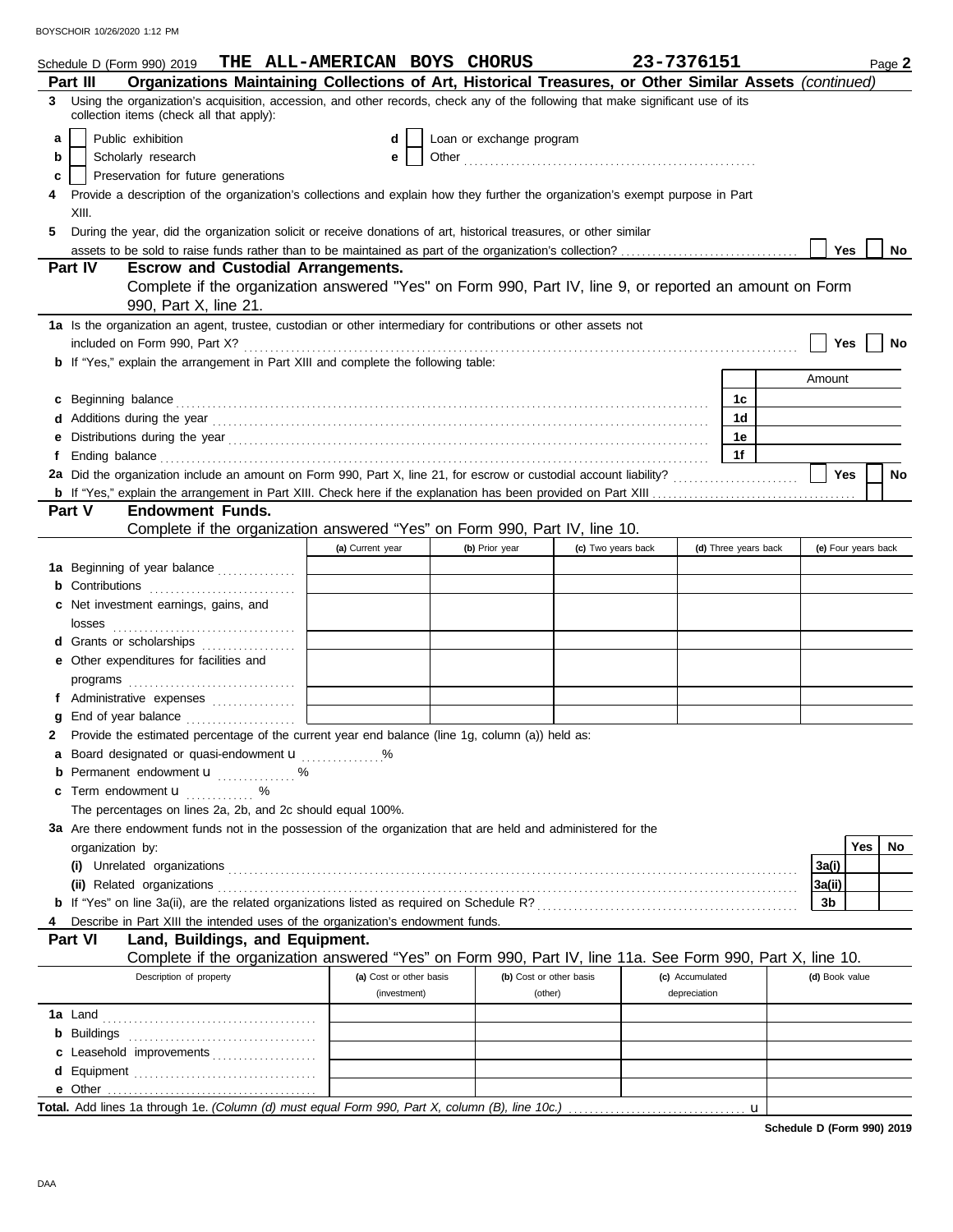| Schedule D (Form 990) 2019 |                                                                                                              |                                         | THE ALL-AMERICAN BOYS CHORUS |                 |                | 23-7376151                                                                                                                                           |                                  | Page 3                |
|----------------------------|--------------------------------------------------------------------------------------------------------------|-----------------------------------------|------------------------------|-----------------|----------------|------------------------------------------------------------------------------------------------------------------------------------------------------|----------------------------------|-----------------------|
| <b>Part VII</b>            | <b>Investments - Other Securities.</b>                                                                       |                                         |                              |                 |                |                                                                                                                                                      |                                  |                       |
|                            |                                                                                                              |                                         |                              |                 |                | Complete if the organization answered "Yes" on Form 990, Part IV, line 11b. See Form 990, Part X, line 12.                                           |                                  |                       |
|                            |                                                                                                              | (a) Description of security or category |                              |                 | (b) Book value |                                                                                                                                                      | (c) Method of valuation:         |                       |
|                            |                                                                                                              | (including name of security)            |                              |                 |                |                                                                                                                                                      | Cost or end-of-year market value |                       |
|                            |                                                                                                              |                                         |                              |                 |                |                                                                                                                                                      |                                  |                       |
|                            |                                                                                                              |                                         |                              |                 |                |                                                                                                                                                      |                                  |                       |
|                            | (3) Other $\ldots$ $\ldots$ $\ldots$ $\ldots$ $\ldots$ $\ldots$ $\ldots$ $\ldots$ $\ldots$ $\ldots$ $\ldots$ |                                         |                              |                 |                |                                                                                                                                                      |                                  |                       |
|                            |                                                                                                              |                                         |                              |                 |                |                                                                                                                                                      |                                  |                       |
| (B)                        |                                                                                                              |                                         |                              |                 |                |                                                                                                                                                      |                                  |                       |
| (C)                        |                                                                                                              |                                         |                              |                 |                |                                                                                                                                                      |                                  |                       |
| $\bigcirc$ (D)             |                                                                                                              |                                         |                              |                 |                |                                                                                                                                                      |                                  |                       |
| (E)                        |                                                                                                              |                                         |                              |                 |                |                                                                                                                                                      |                                  |                       |
| (F)                        |                                                                                                              |                                         |                              |                 |                |                                                                                                                                                      |                                  |                       |
| $\ldots$ (G)               |                                                                                                              |                                         |                              |                 |                |                                                                                                                                                      |                                  |                       |
| (H)                        | Total. (Column (b) must equal Form 990, Part X, col. (B) line 12.)                                           |                                         |                              |                 |                |                                                                                                                                                      |                                  |                       |
| Part VIII                  | Investments - Program Related.                                                                               |                                         |                              | $\dots$ u       |                |                                                                                                                                                      |                                  |                       |
|                            |                                                                                                              |                                         |                              |                 |                | Complete if the organization answered "Yes" on Form 990, Part IV, line 11c. See Form 990, Part X, line 13.                                           |                                  |                       |
|                            |                                                                                                              | (a) Description of investment           |                              |                 | (b) Book value |                                                                                                                                                      | (c) Method of valuation:         |                       |
|                            |                                                                                                              |                                         |                              |                 |                |                                                                                                                                                      | Cost or end-of-year market value |                       |
| (1)                        |                                                                                                              |                                         |                              |                 |                |                                                                                                                                                      |                                  |                       |
| (2)                        |                                                                                                              |                                         |                              |                 |                |                                                                                                                                                      |                                  |                       |
| (3)                        |                                                                                                              |                                         |                              |                 |                |                                                                                                                                                      |                                  |                       |
| (4)                        |                                                                                                              |                                         |                              |                 |                |                                                                                                                                                      |                                  |                       |
| (5)                        |                                                                                                              |                                         |                              |                 |                |                                                                                                                                                      |                                  |                       |
| (6)                        |                                                                                                              |                                         |                              |                 |                |                                                                                                                                                      |                                  |                       |
| (7)                        |                                                                                                              |                                         |                              |                 |                |                                                                                                                                                      |                                  |                       |
| (8)                        |                                                                                                              |                                         |                              |                 |                |                                                                                                                                                      |                                  |                       |
| (9)                        |                                                                                                              |                                         |                              |                 |                |                                                                                                                                                      |                                  |                       |
|                            | Total. (Column (b) must equal Form 990, Part X, col. (B) line 13.)                                           |                                         |                              | u               |                |                                                                                                                                                      |                                  |                       |
| Part IX                    | <b>Other Assets.</b>                                                                                         |                                         |                              |                 |                |                                                                                                                                                      |                                  |                       |
|                            |                                                                                                              |                                         |                              |                 |                | Complete if the organization answered "Yes" on Form 990, Part IV, line 11d. See Form 990, Part X, line 15.                                           |                                  |                       |
|                            |                                                                                                              |                                         |                              | (a) Description |                |                                                                                                                                                      | (b) Book value                   |                       |
| (1)                        |                                                                                                              |                                         |                              |                 |                |                                                                                                                                                      |                                  |                       |
| (2)                        |                                                                                                              |                                         |                              |                 |                |                                                                                                                                                      |                                  |                       |
| (3)                        |                                                                                                              |                                         |                              |                 |                |                                                                                                                                                      |                                  |                       |
| (4)                        |                                                                                                              |                                         |                              |                 |                |                                                                                                                                                      |                                  |                       |
| (5)                        |                                                                                                              |                                         |                              |                 |                |                                                                                                                                                      |                                  |                       |
| (6)                        |                                                                                                              |                                         |                              |                 |                |                                                                                                                                                      |                                  |                       |
| (7)                        |                                                                                                              |                                         |                              |                 |                |                                                                                                                                                      |                                  |                       |
| (8)                        |                                                                                                              |                                         |                              |                 |                |                                                                                                                                                      |                                  |                       |
| (9)                        | Total. (Column (b) must equal Form 990, Part X, col. (B) line 15.)                                           |                                         |                              |                 |                | լս                                                                                                                                                   |                                  |                       |
| Part X                     | Other Liabilities.                                                                                           |                                         |                              |                 |                |                                                                                                                                                      |                                  |                       |
|                            |                                                                                                              |                                         |                              |                 |                | Complete if the organization answered "Yes" on Form 990, Part IV, line 11e or 11f. See Form 990, Part X,                                             |                                  |                       |
|                            | line $25$ .                                                                                                  |                                         |                              |                 |                |                                                                                                                                                      |                                  |                       |
| 1.                         |                                                                                                              | (a) Description of liability            |                              |                 |                |                                                                                                                                                      | (b) Book value                   |                       |
| (1)                        | Federal income taxes                                                                                         |                                         |                              |                 |                |                                                                                                                                                      |                                  |                       |
| (2)                        | RELATED PARTY PAYABLE                                                                                        |                                         |                              |                 |                |                                                                                                                                                      |                                  | $\overline{238}$ ,000 |
| (3)                        | TAXES PAYABLE                                                                                                |                                         |                              |                 |                |                                                                                                                                                      |                                  | -49                   |
| (4)                        |                                                                                                              |                                         |                              |                 |                |                                                                                                                                                      |                                  |                       |
| (5)                        |                                                                                                              |                                         |                              |                 |                |                                                                                                                                                      |                                  |                       |
| (6)                        |                                                                                                              |                                         |                              |                 |                |                                                                                                                                                      |                                  |                       |
| (7)                        |                                                                                                              |                                         |                              |                 |                |                                                                                                                                                      |                                  |                       |
| (8)                        |                                                                                                              |                                         |                              |                 |                |                                                                                                                                                      |                                  |                       |
| (9)                        |                                                                                                              |                                         |                              |                 |                |                                                                                                                                                      |                                  |                       |
|                            | Total. (Column (b) must equal Form 990, Part X, col. (B) line 25.)                                           |                                         |                              |                 |                | u                                                                                                                                                    |                                  | 237,951               |
|                            |                                                                                                              |                                         |                              |                 |                | 2. Liability for uncertain tax positions. In Part XIII, provide the text of the footnote to the organization's financial statements that reports the |                                  |                       |

organization's liability for uncertain tax positions under FASB ASC 740. Check here if the text of the footnote has been provided in Part XIII ........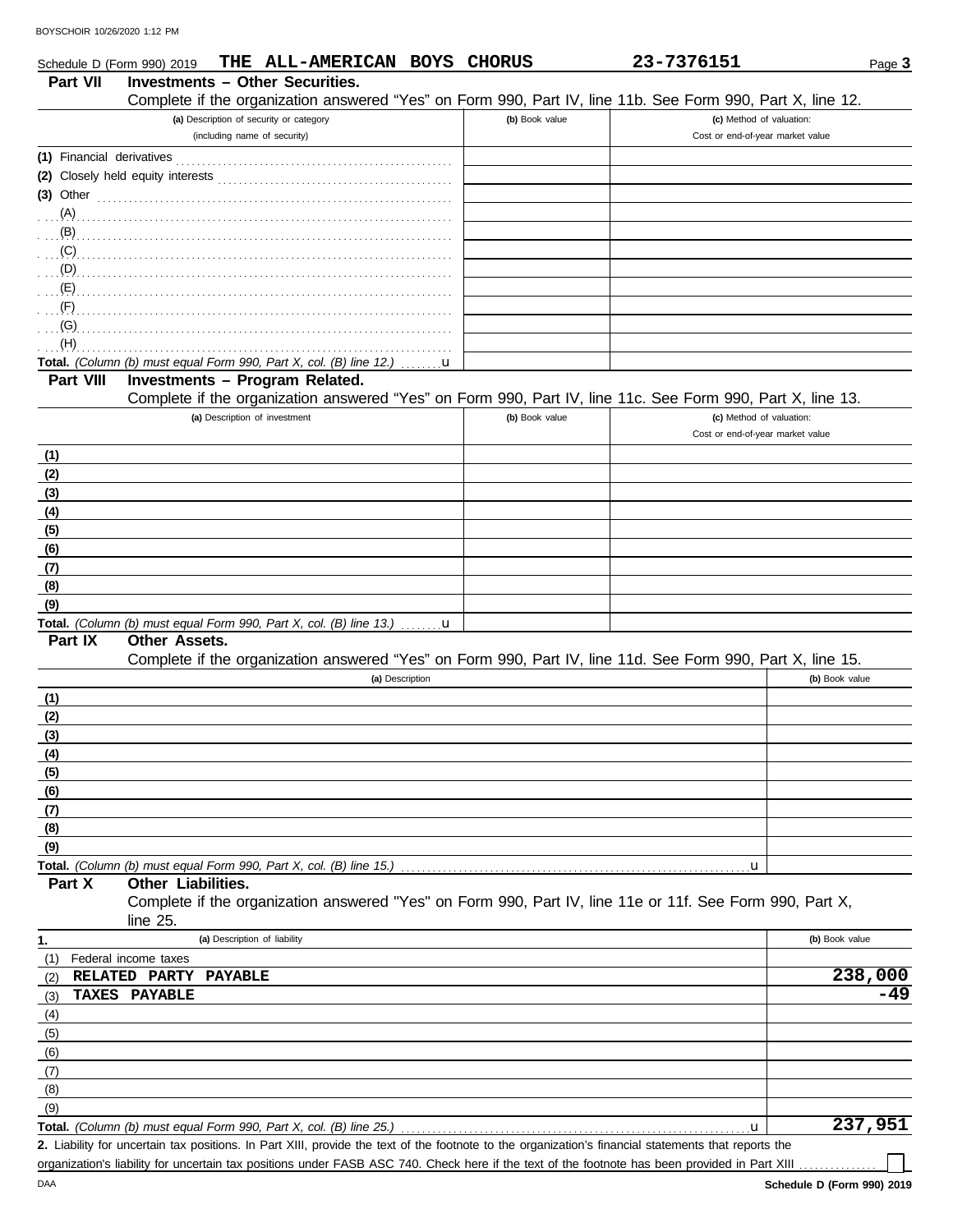|           | THE ALL-AMERICAN BOYS CHORUS<br>Schedule D (Form 990) 2019                                                                                                                                                                    |                | 23-7376151   | Page 4 |
|-----------|-------------------------------------------------------------------------------------------------------------------------------------------------------------------------------------------------------------------------------|----------------|--------------|--------|
| Part XI   | Reconciliation of Revenue per Audited Financial Statements With Revenue per Return.                                                                                                                                           |                |              |        |
|           | Complete if the organization answered "Yes" on Form 990, Part IV, line 12a.                                                                                                                                                   |                |              |        |
| 1.        |                                                                                                                                                                                                                               |                | $\mathbf{1}$ |        |
| 2         | Amounts included on line 1 but not on Form 990, Part VIII, line 12:                                                                                                                                                           |                |              |        |
| a         |                                                                                                                                                                                                                               | 2a             |              |        |
| b         |                                                                                                                                                                                                                               | 2 <sub>b</sub> |              |        |
| c         |                                                                                                                                                                                                                               | 2c             |              |        |
| d         |                                                                                                                                                                                                                               | 2d             |              |        |
| е         | Add lines 2a through 2d [11] Add [12] Add [12] Add lines 2a through 2d [12] Add lines 2a through 2d [12] Add [12] Add [12] Add [12] Add [12] Add [12] Add [12] Add [12] Add [12] Add [12] Add [12] Add [12] Add [12] Add [12] |                | 2e           |        |
| 3         |                                                                                                                                                                                                                               |                | 3            |        |
| 4         | Amounts included on Form 990, Part VIII, line 12, but not on line 1:                                                                                                                                                          |                |              |        |
| a         |                                                                                                                                                                                                                               | 4a             |              |        |
| b         |                                                                                                                                                                                                                               | 4b             |              |        |
|           |                                                                                                                                                                                                                               |                | 4c<br>5      |        |
| Part XII  | Reconciliation of Expenses per Audited Financial Statements With Expenses per Return.                                                                                                                                         |                |              |        |
|           | Complete if the organization answered "Yes" on Form 990, Part IV, line 12a.                                                                                                                                                   |                |              |        |
| 1         |                                                                                                                                                                                                                               |                | $\mathbf{1}$ |        |
| 2         | Amounts included on line 1 but not on Form 990, Part IX, line 25:                                                                                                                                                             |                |              |        |
| a         |                                                                                                                                                                                                                               | 2a             |              |        |
| b         |                                                                                                                                                                                                                               | 2b             |              |        |
| c         |                                                                                                                                                                                                                               | 2c             |              |        |
| d         |                                                                                                                                                                                                                               | <b>2d</b>      |              |        |
| е         | Add lines 2a through 2d [11] Add [12] Add [12] Add lines 2a through 2d [12] Add lines 2a through 2d [12] Add [12] Add [12] Add [12] Add [12] Add [12] Add [12] Add [12] Add [12] Add [12] Add [12] Add [12] Add [12] Add [12] |                | 2e           |        |
| 3         |                                                                                                                                                                                                                               |                | 3            |        |
| 4         | Amounts included on Form 990, Part IX, line 25, but not on line 1:                                                                                                                                                            |                |              |        |
| a         |                                                                                                                                                                                                                               | 4a             |              |        |
| b         |                                                                                                                                                                                                                               | 4b             |              |        |
|           | c Add lines 4a and 4b                                                                                                                                                                                                         |                | 4c           |        |
|           |                                                                                                                                                                                                                               |                | 5            |        |
| Part XIII | Supplemental Information.                                                                                                                                                                                                     |                |              |        |
|           | Provide the descriptions required for Part II, lines 3, 5, and 9; Part III, lines 1a and 4; Part IV, lines 1b and 2b; Part V, line 4; Part X, line                                                                            |                |              |        |
|           | 2; Part XI, lines 2d and 4b; and Part XII, lines 2d and 4b. Also complete this part to provide any additional information.                                                                                                    |                |              |        |
|           |                                                                                                                                                                                                                               |                |              |        |
|           |                                                                                                                                                                                                                               |                |              |        |
|           |                                                                                                                                                                                                                               |                |              |        |
|           |                                                                                                                                                                                                                               |                |              |        |
|           |                                                                                                                                                                                                                               |                |              |        |
|           |                                                                                                                                                                                                                               |                |              |        |
|           |                                                                                                                                                                                                                               |                |              |        |
|           |                                                                                                                                                                                                                               |                |              |        |
|           |                                                                                                                                                                                                                               |                |              |        |
|           |                                                                                                                                                                                                                               |                |              |        |
|           |                                                                                                                                                                                                                               |                |              |        |
|           |                                                                                                                                                                                                                               |                |              |        |
|           |                                                                                                                                                                                                                               |                |              |        |
|           |                                                                                                                                                                                                                               |                |              |        |
|           |                                                                                                                                                                                                                               |                |              |        |
|           |                                                                                                                                                                                                                               |                |              |        |
|           |                                                                                                                                                                                                                               |                |              |        |
|           |                                                                                                                                                                                                                               |                |              |        |
|           |                                                                                                                                                                                                                               |                |              |        |
|           |                                                                                                                                                                                                                               |                |              |        |
|           |                                                                                                                                                                                                                               |                |              |        |
|           |                                                                                                                                                                                                                               |                |              |        |
|           |                                                                                                                                                                                                                               |                |              |        |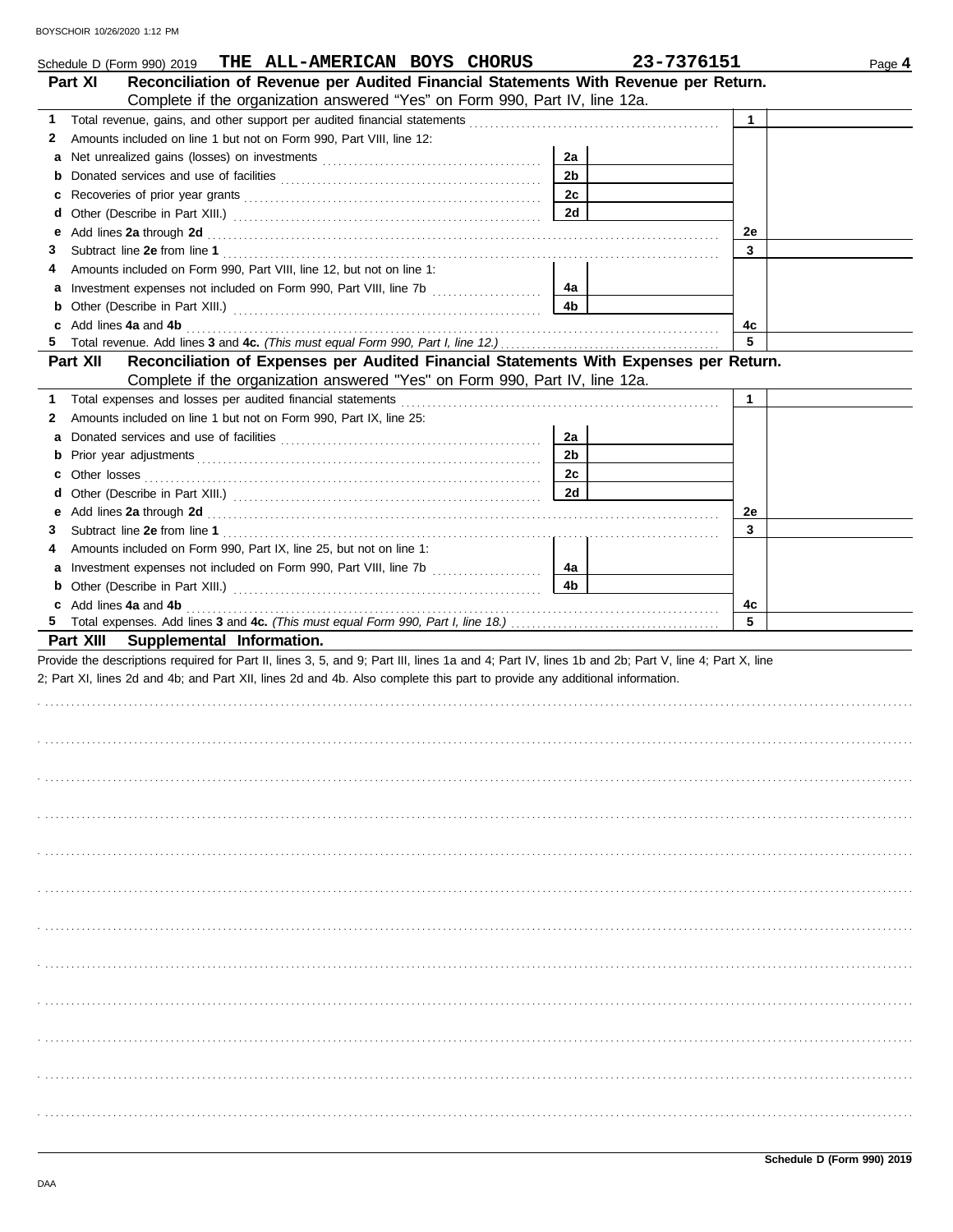|           | Schedule D (Form 990) 2019 | THE ALL-AMERICAN BOYS CHORUS         |  | 23-7376151 | Page 5 |
|-----------|----------------------------|--------------------------------------|--|------------|--------|
| Part XIII |                            | Supplemental Information (continued) |  |            |        |
|           |                            |                                      |  |            |        |
|           |                            |                                      |  |            |        |
|           |                            |                                      |  |            |        |
|           |                            |                                      |  |            |        |
|           |                            |                                      |  |            |        |
|           |                            |                                      |  |            |        |
|           |                            |                                      |  |            |        |
|           |                            |                                      |  |            |        |
|           |                            |                                      |  |            |        |
|           |                            |                                      |  |            |        |
|           |                            |                                      |  |            |        |
|           |                            |                                      |  |            |        |
|           |                            |                                      |  |            |        |
|           |                            |                                      |  |            |        |
|           |                            |                                      |  |            |        |
|           |                            |                                      |  |            |        |
|           |                            |                                      |  |            |        |
|           |                            |                                      |  |            |        |
|           |                            |                                      |  |            |        |
|           |                            |                                      |  |            |        |
|           |                            |                                      |  |            |        |
|           |                            |                                      |  |            |        |
|           |                            |                                      |  |            |        |
|           |                            |                                      |  |            |        |
|           |                            |                                      |  |            |        |
|           |                            |                                      |  |            |        |
|           |                            |                                      |  |            |        |
|           |                            |                                      |  |            |        |
|           |                            |                                      |  |            |        |
|           |                            |                                      |  |            |        |
|           |                            |                                      |  |            |        |
|           |                            |                                      |  |            |        |
|           |                            |                                      |  |            |        |
|           |                            |                                      |  |            |        |
|           |                            |                                      |  |            |        |
|           |                            |                                      |  |            |        |
|           |                            |                                      |  |            |        |
|           |                            |                                      |  |            |        |
|           |                            |                                      |  |            |        |
|           |                            |                                      |  |            |        |
|           |                            |                                      |  |            |        |
|           |                            |                                      |  |            |        |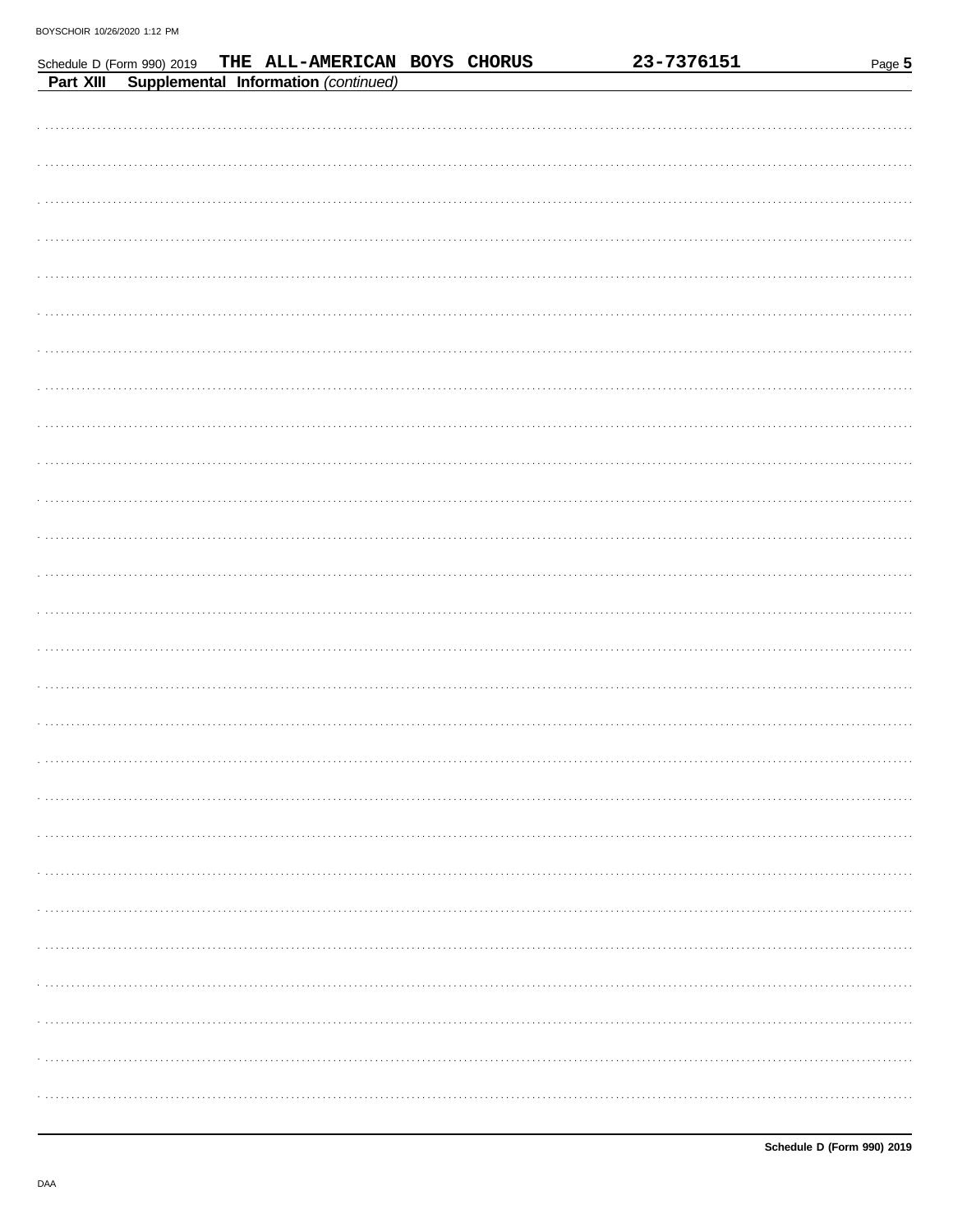| <b>SCHEDULE G</b>                                                               | Supplemental Information Regarding Fundraising or Gaming Activities                                                                                                                                                                      |   |                                       |                                                            |    |                                                                                                                                                                     |                                                                | OMB No. 1545-0047                                       |
|---------------------------------------------------------------------------------|------------------------------------------------------------------------------------------------------------------------------------------------------------------------------------------------------------------------------------------|---|---------------------------------------|------------------------------------------------------------|----|---------------------------------------------------------------------------------------------------------------------------------------------------------------------|----------------------------------------------------------------|---------------------------------------------------------|
| (Form 990 or 990-EZ)                                                            |                                                                                                                                                                                                                                          |   |                                       |                                                            |    | Complete if the organization answered "Yes" on Form 990, Part IV, line 17, 18, or 19, or if the<br>organization entered more than \$15,000 on Form 990-EZ, line 6a. |                                                                | 19                                                      |
| Department of the Treasury<br>Internal Revenue Service                          |                                                                                                                                                                                                                                          |   | LI Attach to Form 990 or Form 990-EZ. |                                                            |    | <b>u</b> Go to <i>www.irs.gov/Form990</i> for instructions and the latest information.                                                                              |                                                                | Open to Public<br>Inspection                            |
| Name of the organization<br>THE                                                 | ALL-AMERICAN BOYS CHORUS                                                                                                                                                                                                                 |   |                                       |                                                            |    |                                                                                                                                                                     | Employer identification number<br>23-7376151                   |                                                         |
| Part I                                                                          | Fundraising Activities. Complete if the organization answered "Yes" on Form 990, Part IV, line 17.                                                                                                                                       |   |                                       |                                                            |    |                                                                                                                                                                     |                                                                |                                                         |
|                                                                                 | Form 990-EZ filers are not required to complete this part.                                                                                                                                                                               |   |                                       |                                                            |    |                                                                                                                                                                     |                                                                |                                                         |
| 1.                                                                              | Indicate whether the organization raised funds through any of the following activities. Check all that apply.                                                                                                                            |   |                                       |                                                            |    |                                                                                                                                                                     |                                                                |                                                         |
| Mail solicitations<br>a                                                         | Solicitation of non-government grants<br>е                                                                                                                                                                                               |   |                                       |                                                            |    |                                                                                                                                                                     |                                                                |                                                         |
| Solicitation of government grants<br>Internet and email solicitations<br>f<br>b |                                                                                                                                                                                                                                          |   |                                       |                                                            |    |                                                                                                                                                                     |                                                                |                                                         |
| Phone solicitations<br>c                                                        |                                                                                                                                                                                                                                          | g | Special fundraising events            |                                                            |    |                                                                                                                                                                     |                                                                |                                                         |
| In-person solicitations<br>d                                                    |                                                                                                                                                                                                                                          |   |                                       |                                                            |    |                                                                                                                                                                     |                                                                |                                                         |
|                                                                                 | 2a Did the organization have a written or oral agreement with any individual (including officers, directors, trustees,<br>or key employees listed in Form 990, Part VII) or entity in connection with professional fundraising services? |   |                                       |                                                            |    |                                                                                                                                                                     |                                                                | Yes<br>No                                               |
|                                                                                 | b If "Yes," list the 10 highest paid individuals or entities (fundraisers) pursuant to agreements under which the fundraiser is to be<br>compensated at least \$5,000 by the organization.                                               |   |                                       |                                                            |    |                                                                                                                                                                     |                                                                |                                                         |
|                                                                                 | (i) Name and address of individual<br>or entity (fundraiser)                                                                                                                                                                             |   | (ii) Activity                         | (iii) Did fund-<br>raiser have<br>custody or<br>control of |    | (iv) Gross receipts<br>from activity                                                                                                                                | (v) Amount paid to<br>(or retained by)<br>fundraiser listed in | (vi) Amount paid to<br>(or retained by)<br>organization |
|                                                                                 |                                                                                                                                                                                                                                          |   |                                       | contributions?                                             |    |                                                                                                                                                                     | col. (i)                                                       |                                                         |
| 1                                                                               |                                                                                                                                                                                                                                          |   |                                       | Yes <sub>1</sub>                                           | No |                                                                                                                                                                     |                                                                |                                                         |
| $\overline{2}$                                                                  |                                                                                                                                                                                                                                          |   |                                       |                                                            |    |                                                                                                                                                                     |                                                                |                                                         |
|                                                                                 |                                                                                                                                                                                                                                          |   |                                       |                                                            |    |                                                                                                                                                                     |                                                                |                                                         |
| 3                                                                               |                                                                                                                                                                                                                                          |   |                                       |                                                            |    |                                                                                                                                                                     |                                                                |                                                         |
| 4                                                                               |                                                                                                                                                                                                                                          |   |                                       |                                                            |    |                                                                                                                                                                     |                                                                |                                                         |
| 5                                                                               |                                                                                                                                                                                                                                          |   |                                       |                                                            |    |                                                                                                                                                                     |                                                                |                                                         |
|                                                                                 |                                                                                                                                                                                                                                          |   |                                       |                                                            |    |                                                                                                                                                                     |                                                                |                                                         |
| 7                                                                               |                                                                                                                                                                                                                                          |   |                                       |                                                            |    |                                                                                                                                                                     |                                                                |                                                         |
| 8                                                                               |                                                                                                                                                                                                                                          |   |                                       |                                                            |    |                                                                                                                                                                     |                                                                |                                                         |
|                                                                                 |                                                                                                                                                                                                                                          |   |                                       |                                                            |    |                                                                                                                                                                     |                                                                |                                                         |
| 9                                                                               |                                                                                                                                                                                                                                          |   |                                       |                                                            |    |                                                                                                                                                                     |                                                                |                                                         |
| 10                                                                              |                                                                                                                                                                                                                                          |   |                                       |                                                            |    |                                                                                                                                                                     |                                                                |                                                         |
|                                                                                 |                                                                                                                                                                                                                                          |   |                                       |                                                            |    |                                                                                                                                                                     |                                                                |                                                         |
| Total<br>3<br>registration or licensing.                                        | List all states in which the organization is registered or licensed to solicit contributions or has been notified it is exempt from                                                                                                      |   |                                       |                                                            |    |                                                                                                                                                                     |                                                                |                                                         |
|                                                                                 |                                                                                                                                                                                                                                          |   |                                       |                                                            |    |                                                                                                                                                                     |                                                                |                                                         |
|                                                                                 |                                                                                                                                                                                                                                          |   |                                       |                                                            |    |                                                                                                                                                                     |                                                                |                                                         |
|                                                                                 |                                                                                                                                                                                                                                          |   |                                       |                                                            |    |                                                                                                                                                                     |                                                                |                                                         |
|                                                                                 |                                                                                                                                                                                                                                          |   |                                       |                                                            |    |                                                                                                                                                                     |                                                                |                                                         |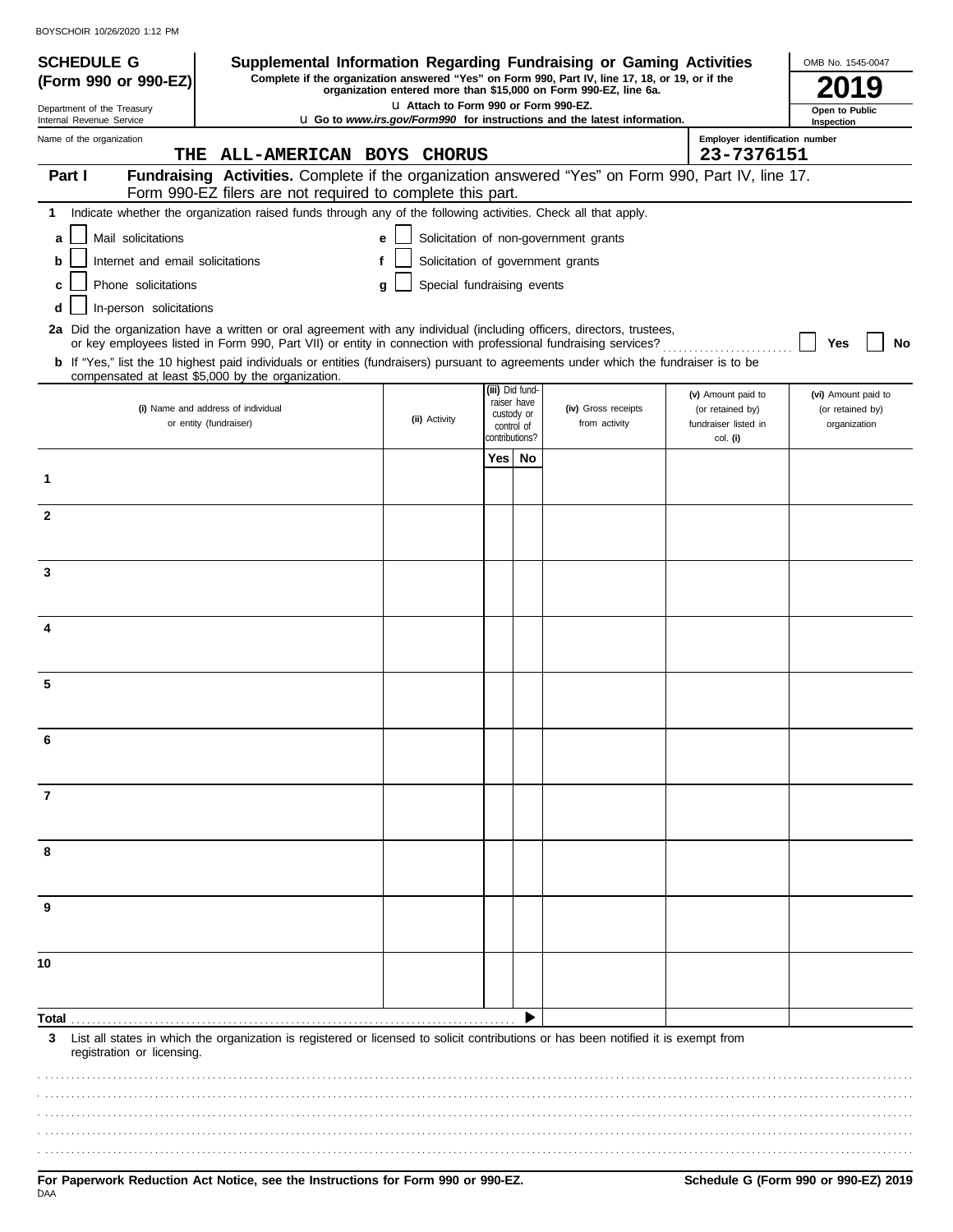|  | Schedule G (Form 990 or 990-EZ) 2019 | THE | : ALL-AMERICAN BOYS |  | <b>CHORUS</b> | 23-7376151 | <sup>o</sup> age ∠ |
|--|--------------------------------------|-----|---------------------|--|---------------|------------|--------------------|
|--|--------------------------------------|-----|---------------------|--|---------------|------------|--------------------|

**Part II Fundraising Events.** Complete if the organization answered "Yes" on Form 990, Part IV, line 18, or reported more gross receipts greater than \$5,000. than \$15,000 of fundraising event contributions and gross income on Form 990-EZ, lines 1 and 6b. List events with

|                 |          |                                                       | (a) Event $#1$<br><b>FALL</b><br><b>FUNDRAISER</b><br>(event type)       | (b) Event $#2$<br>JOG-A-THON<br>(event type)                                                             | (c) Other events<br><b>NONE</b><br>(total number) | (d) Total events<br>(add col. (a) through<br>$col.$ (c)) |
|-----------------|----------|-------------------------------------------------------|--------------------------------------------------------------------------|----------------------------------------------------------------------------------------------------------|---------------------------------------------------|----------------------------------------------------------|
| Revenue         |          | 1 Gross receipts                                      | 177,211                                                                  | 98,420                                                                                                   |                                                   | 275,631                                                  |
|                 |          | 2 Less: Contributions<br>3 Gross income (line 1 minus | 177,211                                                                  | 98,420                                                                                                   |                                                   | 275,631                                                  |
|                 |          | 4 Cash prizes                                         |                                                                          | 16,314                                                                                                   |                                                   | 16,314                                                   |
|                 |          | 5 Noncash prizes<br>6 Rent/facility costs             | 36,273                                                                   | 950                                                                                                      |                                                   | 37,223                                                   |
| Direct Expenses |          | 7 Food and beverages                                  |                                                                          | 724                                                                                                      |                                                   | 724                                                      |
|                 |          | 8 Entertainment<br>9 Other direct expenses            | 20,429                                                                   | 5,371                                                                                                    |                                                   | 25,800                                                   |
|                 |          |                                                       |                                                                          |                                                                                                          |                                                   | 80,061<br>195,570                                        |
|                 | Part III |                                                       | \$15,000 on Form 990-EZ, line 6a.                                        | Gaming. Complete if the organization answered "Yes" on Form 990, Part IV, line 19, or reported more than |                                                   |                                                          |
| Revenue         |          |                                                       | (a) Bingo                                                                | (b) Pull tabs/instant<br>bingo/progressive bingo                                                         | (c) Other gaming                                  | (d) Total gaming (add<br>col. (a) through col. (c))      |
|                 |          | 1 Gross revenue                                       |                                                                          |                                                                                                          |                                                   |                                                          |
| Expenses        |          | 2 Cash prizes<br>3 Noncash prizes                     |                                                                          |                                                                                                          |                                                   |                                                          |
| Direct          |          | 4 Rent/facility costs                                 |                                                                          |                                                                                                          |                                                   |                                                          |
|                 |          | 5 Other direct expenses<br>6 Volunteer labor          | Yes<br>%<br>.<br>No                                                      | Yes <b>Market</b><br>%<br>No.                                                                            | Yes<br>%<br>No                                    |                                                          |
|                 |          |                                                       | 7 Direct expense summary. Add lines 2 through 5 in column (d)            |                                                                                                          |                                                   |                                                          |
|                 |          |                                                       |                                                                          |                                                                                                          |                                                   |                                                          |
| 9               |          | <b>b</b> If "No," explain:                            | Enter the state(s) in which the organization conducts gaming activities: |                                                                                                          |                                                   | Yes<br>No                                                |
|                 |          | <b>b</b> If "Yes," explain:                           |                                                                          |                                                                                                          |                                                   | Yes<br>No                                                |
|                 |          |                                                       |                                                                          |                                                                                                          |                                                   |                                                          |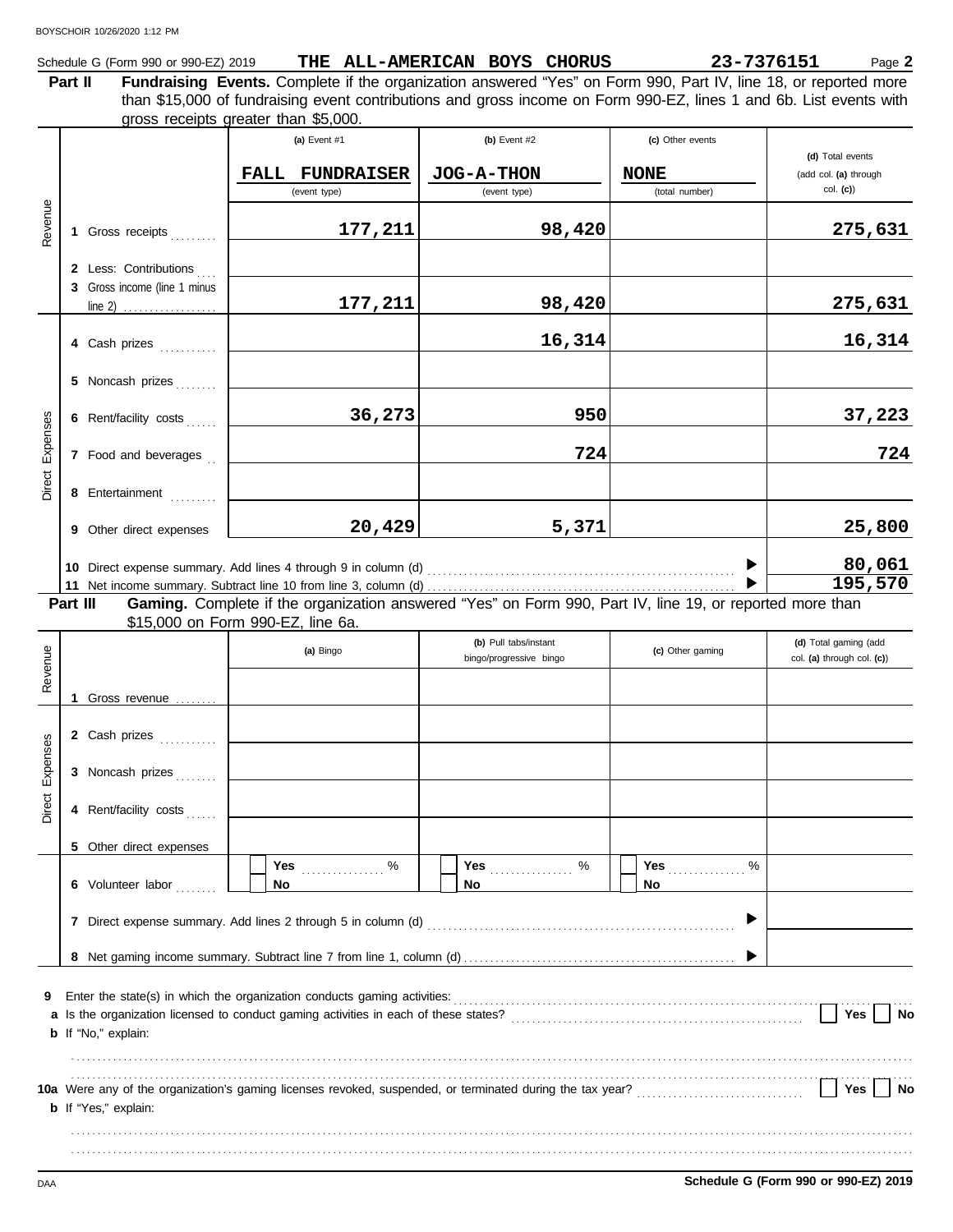|     |          | Schedule G (Form 990 or 990-EZ) 2019                                                                                                                                                                                                 |          | THE ALL-AMERICAN BOYS CHORUS |                                                                                                                                                                                                                          | 23-7376151                           |                 |            | Page 3    |
|-----|----------|--------------------------------------------------------------------------------------------------------------------------------------------------------------------------------------------------------------------------------------|----------|------------------------------|--------------------------------------------------------------------------------------------------------------------------------------------------------------------------------------------------------------------------|--------------------------------------|-----------------|------------|-----------|
| 11  |          |                                                                                                                                                                                                                                      |          |                              |                                                                                                                                                                                                                          |                                      |                 | Yes        | <b>No</b> |
| 12  |          | Is the organization a grantor, beneficiary or trustee of a trust, or a member of a partnership or other entity                                                                                                                       |          |                              |                                                                                                                                                                                                                          |                                      |                 |            |           |
|     |          |                                                                                                                                                                                                                                      |          |                              |                                                                                                                                                                                                                          |                                      |                 | <b>Yes</b> | <b>No</b> |
| 13  |          | Indicate the percentage of gaming activity conducted in:                                                                                                                                                                             |          |                              |                                                                                                                                                                                                                          |                                      |                 |            |           |
| а   |          |                                                                                                                                                                                                                                      |          |                              |                                                                                                                                                                                                                          |                                      | 13a             |            | %         |
| b   |          | An outside facility <b>contained a set of the contract of the contract of the contract of the contract of the contract of the contract of the contract of the contract of the contract of the contract of the contract of the co</b> |          |                              |                                                                                                                                                                                                                          |                                      | 13 <sub>b</sub> |            | %         |
| 14  |          | Enter the name and address of the person who prepares the organization's gaming/special events books and                                                                                                                             |          |                              |                                                                                                                                                                                                                          |                                      |                 |            |           |
|     | records: |                                                                                                                                                                                                                                      |          |                              |                                                                                                                                                                                                                          |                                      |                 |            |           |
|     |          |                                                                                                                                                                                                                                      |          |                              |                                                                                                                                                                                                                          |                                      |                 |            |           |
|     |          | Address <b>u</b>                                                                                                                                                                                                                     |          |                              |                                                                                                                                                                                                                          |                                      |                 |            |           |
| 15a |          | Does the organization have a contract with a third party from whom the organization receives gaming                                                                                                                                  |          |                              |                                                                                                                                                                                                                          |                                      |                 | Yes        | No        |
|     |          |                                                                                                                                                                                                                                      |          |                              |                                                                                                                                                                                                                          |                                      |                 |            |           |
|     |          |                                                                                                                                                                                                                                      |          |                              |                                                                                                                                                                                                                          |                                      |                 |            |           |
|     |          | If "Yes," enter name and address of the third party:                                                                                                                                                                                 |          |                              |                                                                                                                                                                                                                          |                                      |                 |            |           |
|     |          |                                                                                                                                                                                                                                      |          |                              |                                                                                                                                                                                                                          |                                      |                 |            |           |
|     |          |                                                                                                                                                                                                                                      |          |                              |                                                                                                                                                                                                                          |                                      |                 |            |           |
|     |          | Address <b>u</b>                                                                                                                                                                                                                     |          |                              |                                                                                                                                                                                                                          |                                      |                 |            |           |
| 16  |          | Gaming manager information:                                                                                                                                                                                                          |          |                              |                                                                                                                                                                                                                          |                                      |                 |            |           |
|     |          |                                                                                                                                                                                                                                      |          |                              |                                                                                                                                                                                                                          |                                      |                 |            |           |
|     |          |                                                                                                                                                                                                                                      |          |                              |                                                                                                                                                                                                                          |                                      |                 |            |           |
|     |          | Description of services provided <b>u</b> electron control and a series of the series of the services provided <b>u</b>                                                                                                              |          |                              |                                                                                                                                                                                                                          |                                      |                 |            |           |
|     |          | Director/officer                                                                                                                                                                                                                     | Employee | Independent contractor       |                                                                                                                                                                                                                          |                                      |                 |            |           |
| 17  |          | Mandatory distributions:                                                                                                                                                                                                             |          |                              |                                                                                                                                                                                                                          |                                      |                 |            |           |
| а   |          | Is the organization required under state law to make charitable distributions from the gaming proceeds to                                                                                                                            |          |                              |                                                                                                                                                                                                                          |                                      |                 |            |           |
|     |          | retain the state gaming license?                                                                                                                                                                                                     |          |                              |                                                                                                                                                                                                                          |                                      |                 | Yes        | No        |
|     |          | Enter the amount of distributions required under state law to be distributed to other exempt organizations or                                                                                                                        |          |                              |                                                                                                                                                                                                                          |                                      |                 |            |           |
|     |          | spent in the organization's own exempt activities during the tax year $\mathbf{u}$ \$                                                                                                                                                |          |                              |                                                                                                                                                                                                                          |                                      |                 |            |           |
|     | Part IV  | See instructions.                                                                                                                                                                                                                    |          |                              | Supplemental Information. Provide the explanations required by Part I, line 2b, columns (iii) and (v); and<br>Part III, lines 9, 9b, 10b, 15b, 15c, 16, and 17b, as applicable. Also provide any additional information. |                                      |                 |            |           |
|     |          |                                                                                                                                                                                                                                      |          |                              |                                                                                                                                                                                                                          |                                      |                 |            |           |
|     |          |                                                                                                                                                                                                                                      |          |                              |                                                                                                                                                                                                                          |                                      |                 |            |           |
|     |          |                                                                                                                                                                                                                                      |          |                              |                                                                                                                                                                                                                          |                                      |                 |            |           |
|     |          |                                                                                                                                                                                                                                      |          |                              |                                                                                                                                                                                                                          |                                      |                 |            |           |
|     |          |                                                                                                                                                                                                                                      |          |                              |                                                                                                                                                                                                                          |                                      |                 |            |           |
|     |          |                                                                                                                                                                                                                                      |          |                              |                                                                                                                                                                                                                          |                                      |                 |            |           |
|     |          |                                                                                                                                                                                                                                      |          |                              |                                                                                                                                                                                                                          |                                      |                 |            |           |
|     |          |                                                                                                                                                                                                                                      |          |                              |                                                                                                                                                                                                                          |                                      |                 |            |           |
|     |          |                                                                                                                                                                                                                                      |          |                              |                                                                                                                                                                                                                          |                                      |                 |            |           |
|     |          |                                                                                                                                                                                                                                      |          |                              |                                                                                                                                                                                                                          |                                      |                 |            |           |
|     |          |                                                                                                                                                                                                                                      |          |                              |                                                                                                                                                                                                                          |                                      |                 |            |           |
|     |          |                                                                                                                                                                                                                                      |          |                              |                                                                                                                                                                                                                          |                                      |                 |            |           |
|     |          |                                                                                                                                                                                                                                      |          |                              |                                                                                                                                                                                                                          | Schodule G (Form 000 or 000 EZ) 2010 |                 |            |           |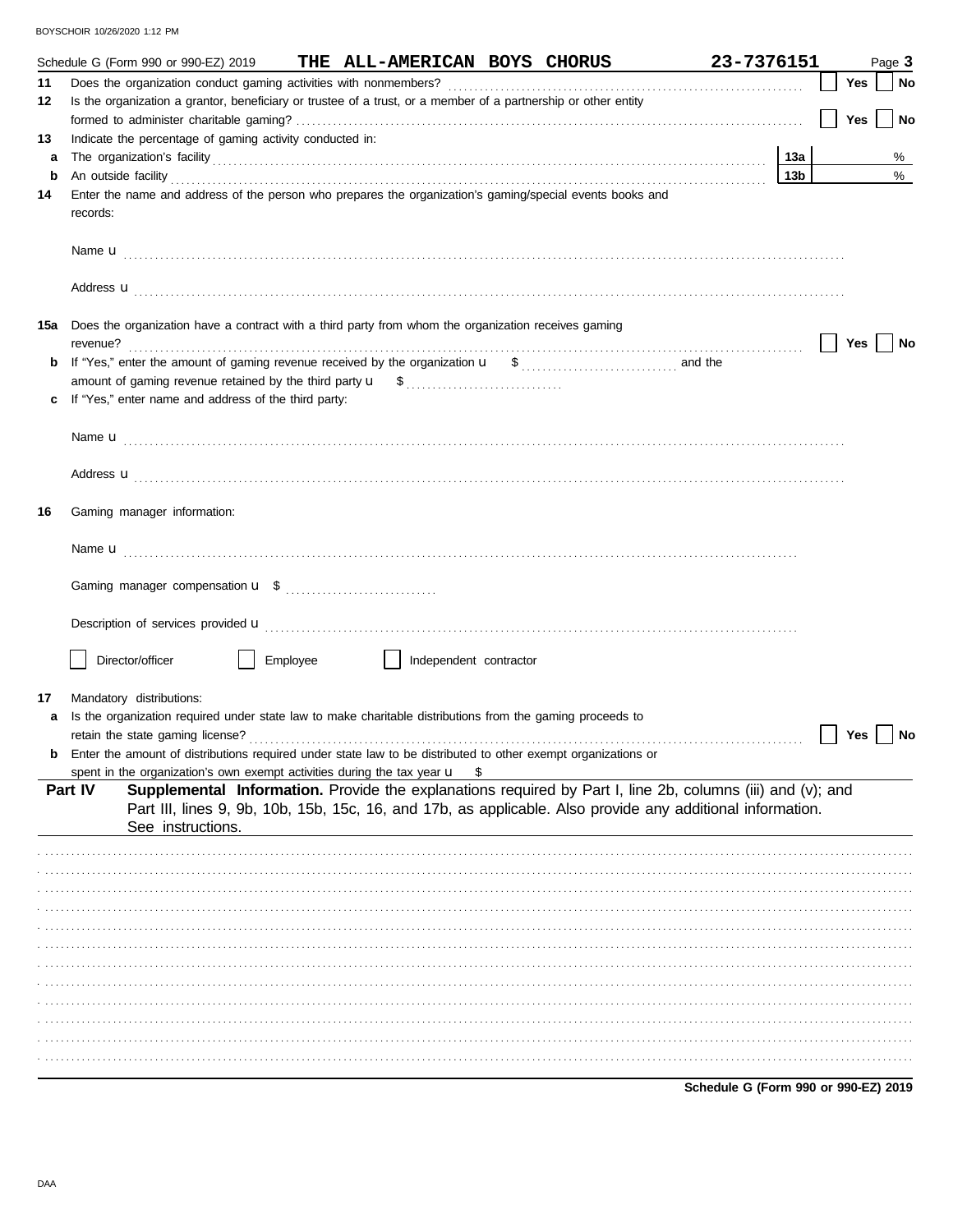| <b>SCHEDULE O</b>                                                                                                                                    | Supplemental Information to Form 990 or 990-EZ                                                                                                                        | OMB No. 1545-0047                                                                            |  |  |  |  |
|------------------------------------------------------------------------------------------------------------------------------------------------------|-----------------------------------------------------------------------------------------------------------------------------------------------------------------------|----------------------------------------------------------------------------------------------|--|--|--|--|
| (Form 990 or 990-EZ)                                                                                                                                 | Complete to provide information for responses to specific questions on<br>Form 990 or 990-EZ or to provide any additional information.                                | 2019                                                                                         |  |  |  |  |
| u Attach to Form 990 or 990-EZ.<br>Department of the Treasury<br>Internal Revenue Service<br>u Go to www.irs.gov/Form990 for the latest information. |                                                                                                                                                                       |                                                                                              |  |  |  |  |
| Name of the organization                                                                                                                             |                                                                                                                                                                       | Inspection<br>Employer identification number                                                 |  |  |  |  |
| THE                                                                                                                                                  | ALL-AMERICAN BOYS CHORUS                                                                                                                                              | 23-7376151                                                                                   |  |  |  |  |
| <b>FORM 990</b><br>PERFORMING ARTS<br><b>BOYS</b><br>AND COMMUNITY SERVICE.                                                                          | ORGANIZATION'S MISSION<br>THE ALL-AMERICAN BOYS CHORUS PROVIDES A WORLD-ACCLAIMED<br>CURRICULUM THAT EDUCATES,<br>THROUGH UNPARALLELED OPPORTUNITIES FOR PERFORMANCE, | <b>MUSIC AND</b><br>MOTIVATES AND BUILDS CHARACTER IN<br><b>LEADERSHIP,</b><br><b>TRAVEL</b> |  |  |  |  |
|                                                                                                                                                      | FORM 990, PART III, LINE 4D - ALL OTHER ACCOMPLISHMENTS<br>CHORUS MEMBERS ARE SCHOOLED IN A HAPPY, MOTIVATED,                                                         | AND SELF-DISCIPLINED                                                                         |  |  |  |  |
|                                                                                                                                                      |                                                                                                                                                                       |                                                                                              |  |  |  |  |
|                                                                                                                                                      |                                                                                                                                                                       |                                                                                              |  |  |  |  |
|                                                                                                                                                      | ENVIRONMENT, WHERE THEY ACQUIRE LEADERSHIP TRAITS AND THE SKILLS NEEDED TO                                                                                            |                                                                                              |  |  |  |  |
| BE SUCCESSFUL.                                                                                                                                       |                                                                                                                                                                       |                                                                                              |  |  |  |  |
| <b>AUTHORITIES.</b>                                                                                                                                  | FORM 990, PART VI, LINE 11B - ORGANIZATION'S PROCESS TO REVIEW FORM 990<br>BOARD REVIEWS A DRAFT COPY OF THE TAX RETURNS BEFORE FILING WITH THE                       | <b>TAXING</b>                                                                                |  |  |  |  |
|                                                                                                                                                      | FORM 990, PART VI, LINE 19 - GOVERNING DOCUMENTS DISCLOSURE EXPLANATION<br>NO DOCUMENTS AVAILABLE TO THE PUBLIC                                                       |                                                                                              |  |  |  |  |
|                                                                                                                                                      |                                                                                                                                                                       |                                                                                              |  |  |  |  |
|                                                                                                                                                      |                                                                                                                                                                       |                                                                                              |  |  |  |  |
|                                                                                                                                                      |                                                                                                                                                                       |                                                                                              |  |  |  |  |
|                                                                                                                                                      |                                                                                                                                                                       |                                                                                              |  |  |  |  |

For Paperwork Reduction Act Notice, see the Instructions for Form 990 or 990-EZ. DAA